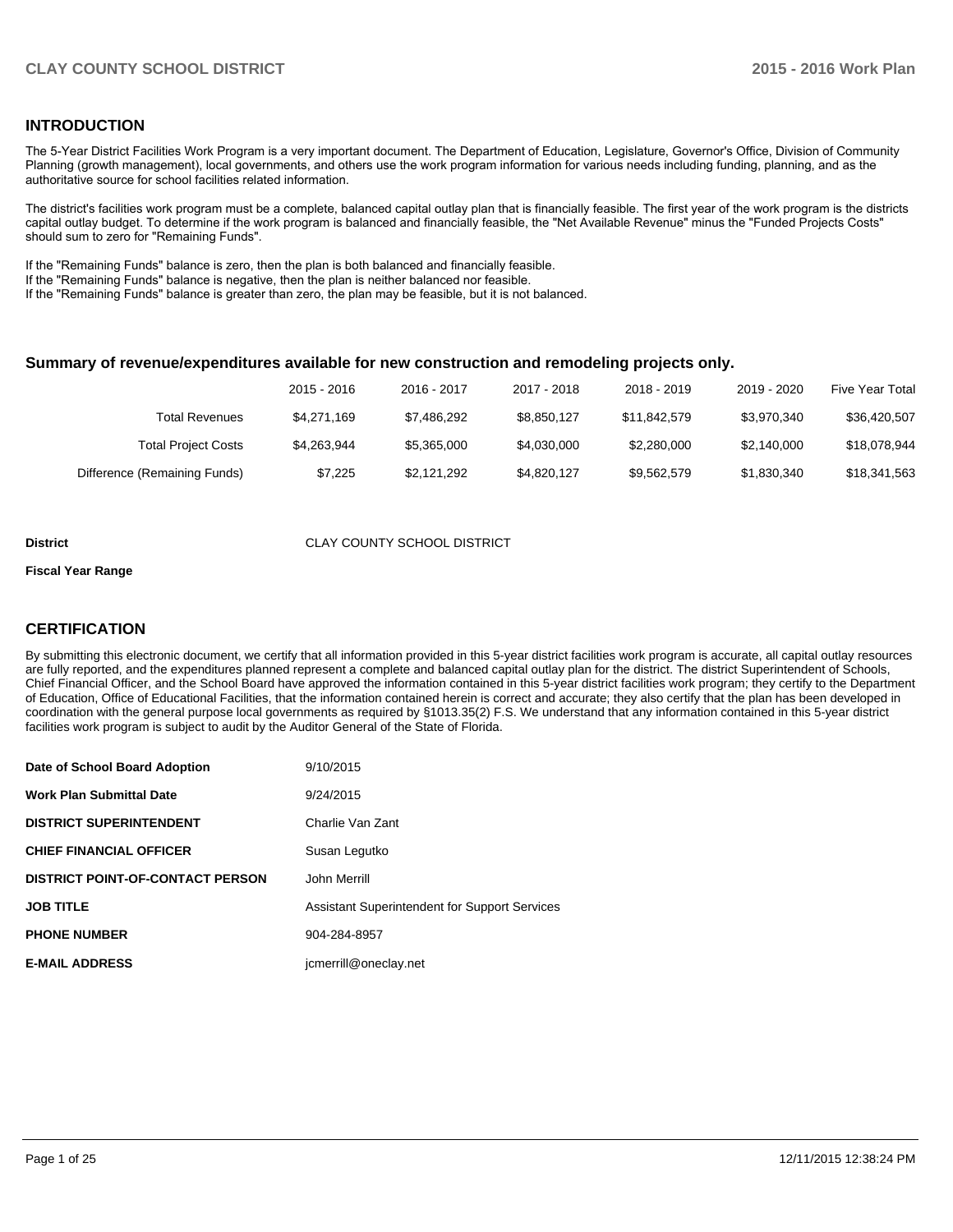# **Expenditures**

#### **Expenditure for Maintenance, Repair and Renovation from 1.50-Mills and PECO**

Annually, prior to the adoption of the district school budget, each school board must prepare a tentative district facilities work program that includes a schedule of major repair and renovation projects necessary to maintain the educational and ancillary facilities of the district.

|                | Item                                                                                                                                                                                                                                                                                                                                                                                                                                                                                                                                                                                                                                                                                                                                                                                                                                                                                                                                                                                                                                                                                                                                                                                                                                                                                                                            | $2015 - 2016$<br><b>Actual Budget</b> | 2016 - 2017<br>Projected | 2017 - 2018<br>Projected | 2018 - 2019<br>Projected | 2019 - 2020<br>Projected | <b>Total</b> |
|----------------|---------------------------------------------------------------------------------------------------------------------------------------------------------------------------------------------------------------------------------------------------------------------------------------------------------------------------------------------------------------------------------------------------------------------------------------------------------------------------------------------------------------------------------------------------------------------------------------------------------------------------------------------------------------------------------------------------------------------------------------------------------------------------------------------------------------------------------------------------------------------------------------------------------------------------------------------------------------------------------------------------------------------------------------------------------------------------------------------------------------------------------------------------------------------------------------------------------------------------------------------------------------------------------------------------------------------------------|---------------------------------------|--------------------------|--------------------------|--------------------------|--------------------------|--------------|
| <b>HVAC</b>    |                                                                                                                                                                                                                                                                                                                                                                                                                                                                                                                                                                                                                                                                                                                                                                                                                                                                                                                                                                                                                                                                                                                                                                                                                                                                                                                                 | \$250.666                             | \$203.024                | \$300,000                | \$300,000                | \$212,828                | \$1,266,518  |
| Locations:     | ADMINISTRATIVE OFFICES ORANGE PARK ANNEX, ARGYLE ELEMENTARY, CHARLES E BENNETT ELEMENTARY, CLAY HIGH<br>SCHOOL, CLAY HILL ELEMENTARY, CLAY SUPERINTENDENT'S OFFICE, COPPERGATE ELEMENTARY, DOCTORS INLET<br>ELEMENTARY, FLEMING ISLAND ELEMENTARY, FLEMING ISLAND SENIOR HIGH, FOOD SERVICES STORAGE, GREEN COVE<br>SPRINGS JUNIOR HIGH, GROVE PARK ELEMENTARY, HARRIS C LONG ADMINISTRATION, J L WILKINSON ELEMENTARY, JACK L<br>WILKINSON JUNIOR HIGH, KEYSTONE HEIGHTS ELEMENTARY, KEYSTONE HEIGHTS JUNIOR/SENIOR HIGH, KEYSTONE<br>TRANSPORTATION, LAKE ASBURY ELEMENTARY, LAKE ASBURY JUNIOR HIGH, LAKESIDE ELEMENTARY, LAKESIDE JUNIOR HIGH,<br>MCRAE ELEMENTARY, MIDDLEBURG ELEMENTARY, MIDDLEBURG SENIOR HIGH, MIDDLEBURG TRANSPORTATION, MONTCLAIR<br>ELEMENTARY, OAKLEAF HIGH SCHOOL, OAKLEAF SCHOOL, OAKLEAF VILLAGE ELEMENTARY, ORANGE PARK ELEMENTARY,<br>ORANGE PARK JUNIOR HIGH, ORANGE PARK SENIOR HIGH, PLANTATION OAKS ELEMENTARY, R C BANNERMAN LEARNING<br>RESOURCE CENTER, RIDEOUT ELEMENTARY, RIDGEVIEW ELEMENTARY, RIDGEVIEW SENIOR HIGH, ROBERT M PATERSON<br>ELEMENTARY, S BRYAN JENNINGS ELEMENTARY, SCHOOL BUS GARAGE, SHADOWLAWN ELEMENTARY, SUPPORT SERVICES AG<br>LOT, SUPPORT SERVICES CENTER, SWIMMING PEN CREEK ELEMENTARY, THUNDERBOLT ELEMENTARY, TYNES ELEMENTARY, W<br>E CHERRY ELEMENTARY |                                       |                          |                          |                          |                          |              |
| Flooring       |                                                                                                                                                                                                                                                                                                                                                                                                                                                                                                                                                                                                                                                                                                                                                                                                                                                                                                                                                                                                                                                                                                                                                                                                                                                                                                                                 | \$50,000                              | \$50,000                 | \$50,000                 | \$150,000                | \$50,000                 | \$350,000    |
| Locations:     | ADMINISTRATIVE OFFICES ORANGE PARK ANNEX, ARGYLE ELEMENTARY, CHARLES E BENNETT ELEMENTARY, CLAY HIGH<br>SCHOOL, CLAY HILL ELEMENTARY, CLAY SUPERINTENDENT'S OFFICE, COPPERGATE ELEMENTARY, DOCTORS INLET<br>ELEMENTARY, FLEMING ISLAND ELEMENTARY, FLEMING ISLAND SENIOR HIGH, FOOD SERVICES STORAGE, GREEN COVE<br>SPRINGS JUNIOR HIGH, GROVE PARK ELEMENTARY, HARRIS C LONG ADMINISTRATION, J L WILKINSON ELEMENTARY, JACK L<br>WILKINSON JUNIOR HIGH, KEYSTONE HEIGHTS ELEMENTARY, KEYSTONE HEIGHTS JUNIOR/SENIOR HIGH, KEYSTONE<br>TRANSPORTATION, LAKE ASBURY ELEMENTARY, LAKE ASBURY JUNIOR HIGH, LAKESIDE ELEMENTARY, LAKESIDE JUNIOR HIGH,<br>MCRAE ELEMENTARY, MIDDLEBURG ELEMENTARY, MIDDLEBURG SENIOR HIGH, MIDDLEBURG TRANSPORTATION, MONTCLAIR<br>ELEMENTARY, OAKLEAF HIGH SCHOOL, OAKLEAF SCHOOL, OAKLEAF VILLAGE ELEMENTARY, ORANGE PARK ELEMENTARY,<br>ORANGE PARK JUNIOR HIGH, ORANGE PARK SENIOR HIGH, PLANTATION OAKS ELEMENTARY, R C BANNERMAN LEARNING<br>RESOURCE CENTER, RIDEOUT ELEMENTARY, RIDGEVIEW ELEMENTARY, RIDGEVIEW SENIOR HIGH, ROBERT M PATERSON<br>ELEMENTARY, S BRYAN JENNINGS ELEMENTARY, SCHOOL BUS GARAGE, SHADOWLAWN ELEMENTARY, SUPPORT SERVICES AG<br>LOT, SUPPORT SERVICES CENTER, SWIMMING PEN CREEK ELEMENTARY, THUNDERBOLT ELEMENTARY, TYNES ELEMENTARY, W<br>E CHERRY ELEMENTARY |                                       |                          |                          |                          |                          |              |
| Roofing        |                                                                                                                                                                                                                                                                                                                                                                                                                                                                                                                                                                                                                                                                                                                                                                                                                                                                                                                                                                                                                                                                                                                                                                                                                                                                                                                                 | \$1,000                               | \$20,000                 | \$20,000                 | \$20,000                 | \$1,000                  | \$62,000     |
| Locations:     | ADMINISTRATIVE OFFICES ORANGE PARK ANNEX, ARGYLE ELEMENTARY, CHARLES E BENNETT ELEMENTARY, CLAY HIGH<br>SCHOOL, CLAY HILL ELEMENTARY, CLAY SUPERINTENDENT'S OFFICE, COPPERGATE ELEMENTARY, DOCTORS INLET<br>ELEMENTARY, FLEMING ISLAND ELEMENTARY, FLEMING ISLAND SENIOR HIGH, FOOD SERVICES STORAGE, GREEN COVE<br>SPRINGS JUNIOR HIGH, GROVE PARK ELEMENTARY, HARRIS C LONG ADMINISTRATION, J L WILKINSON ELEMENTARY, JACK L<br>WILKINSON JUNIOR HIGH, KEYSTONE HEIGHTS ELEMENTARY, KEYSTONE HEIGHTS JUNIOR/SENIOR HIGH, KEYSTONE<br>TRANSPORTATION, LAKE ASBURY ELEMENTARY, LAKE ASBURY JUNIOR HIGH, LAKESIDE ELEMENTARY, LAKESIDE JUNIOR HIGH,<br>MCRAE ELEMENTARY, MIDDLEBURG ELEMENTARY, MIDDLEBURG SENIOR HIGH, MIDDLEBURG TRANSPORTATION, MONTCLAIR<br>ELEMENTARY, OAKLEAF HIGH SCHOOL, OAKLEAF SCHOOL, OAKLEAF VILLAGE ELEMENTARY, ORANGE PARK ELEMENTARY,<br>ORANGE PARK JUNIOR HIGH, ORANGE PARK SENIOR HIGH, PLANTATION OAKS ELEMENTARY, R C BANNERMAN LEARNING<br>RESOURCE CENTER, RIDEOUT ELEMENTARY, RIDGEVIEW ELEMENTARY, RIDGEVIEW SENIOR HIGH, ROBERT M PATERSON<br>ELEMENTARY, S BRYAN JENNINGS ELEMENTARY, SCHOOL BUS GARAGE, SHADOWLAWN ELEMENTARY, SUPPORT SERVICES AG<br>LOT, SUPPORT SERVICES CENTER, SWIMMING PEN CREEK ELEMENTARY, THUNDERBOLT ELEMENTARY, TYNES ELEMENTARY, W<br>E CHERRY ELEMENTARY |                                       |                          |                          |                          |                          |              |
| Safety to Life |                                                                                                                                                                                                                                                                                                                                                                                                                                                                                                                                                                                                                                                                                                                                                                                                                                                                                                                                                                                                                                                                                                                                                                                                                                                                                                                                 | \$87,173                              | \$122,042                | \$135,646                | \$160,767                | \$173,708                | \$679,336    |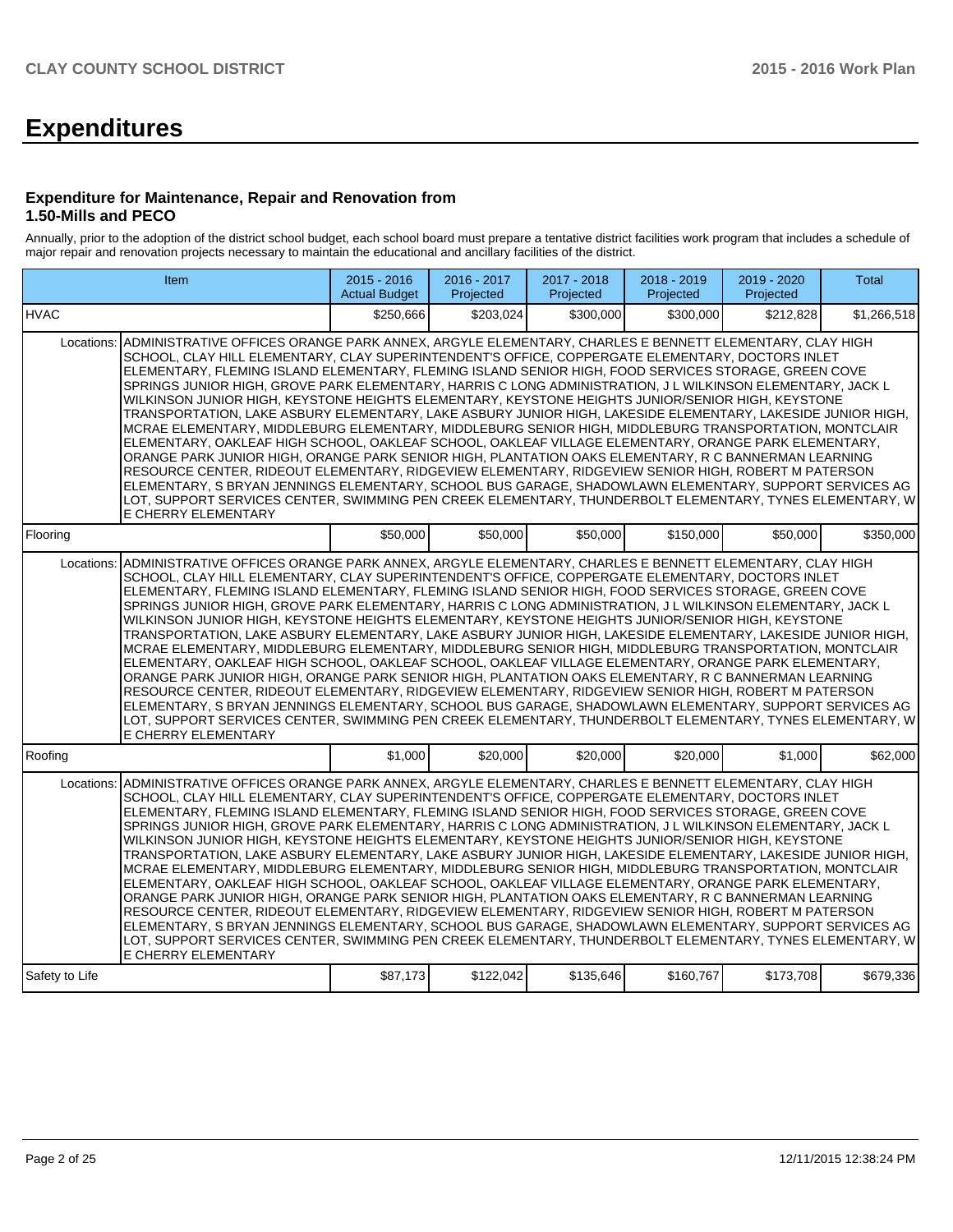| Locations: | ADMINISTRATIVE OFFICES ORANGE PARK ANNEX, ARGYLE ELEMENTARY, CHARLES E BENNETT ELEMENTARY, CLAY HIGH<br>SCHOOL, CLAY HILL ELEMENTARY, CLAY SUPERINTENDENT'S OFFICE, COPPERGATE ELEMENTARY, DOCTORS INLET<br>ELEMENTARY, FLEMING ISLAND ELEMENTARY, FLEMING ISLAND SENIOR HIGH, FOOD SERVICES STORAGE, GREEN COVE<br>SPRINGS JUNIOR HIGH, GROVE PARK ELEMENTARY, HARRIS C LONG ADMINISTRATION, J L WILKINSON ELEMENTARY, JACK L<br>WILKINSON JUNIOR HIGH, KEYSTONE HEIGHTS ELEMENTARY, KEYSTONE HEIGHTS JUNIOR/SENIOR HIGH, KEYSTONE<br>TRANSPORTATION, LAKE ASBURY ELEMENTARY, LAKE ASBURY JUNIOR HIGH, LAKESIDE ELEMENTARY, LAKESIDE JUNIOR HIGH,<br>MCRAE ELEMENTARY, MIDDLEBURG ELEMENTARY, MIDDLEBURG SENIOR HIGH, MIDDLEBURG TRANSPORTATION, MONTCLAIR<br>ELEMENTARY, OAKLEAF HIGH SCHOOL, OAKLEAF SCHOOL, OAKLEAF VILLAGE ELEMENTARY, ORANGE PARK ELEMENTARY,<br>ORANGE PARK JUNIOR HIGH, ORANGE PARK SENIOR HIGH, PLANTATION OAKS ELEMENTARY, R C BANNERMAN LEARNING<br>RESOURCE CENTER, RIDEOUT ELEMENTARY, RIDGEVIEW ELEMENTARY, RIDGEVIEW SENIOR HIGH, ROBERT M PATERSON<br>ELEMENTARY, S BRYAN JENNINGS ELEMENTARY, SCHOOL BUS GARAGE, SHADOWLAWN ELEMENTARY, SUPPORT SERVICES AG                                                                                                                                                |          |          |          |           |          |           |
|------------|---------------------------------------------------------------------------------------------------------------------------------------------------------------------------------------------------------------------------------------------------------------------------------------------------------------------------------------------------------------------------------------------------------------------------------------------------------------------------------------------------------------------------------------------------------------------------------------------------------------------------------------------------------------------------------------------------------------------------------------------------------------------------------------------------------------------------------------------------------------------------------------------------------------------------------------------------------------------------------------------------------------------------------------------------------------------------------------------------------------------------------------------------------------------------------------------------------------------------------------------------------------------------------------------------------------------------------------------|----------|----------|----------|-----------|----------|-----------|
|            | LOT. SUPPORT SERVICES CENTER. SWIMMING PEN CREEK ELEMENTARY. THUNDERBOLT ELEMENTARY. TYNES ELEMENTARY. W<br>E CHERRY ELEMENTARY                                                                                                                                                                                                                                                                                                                                                                                                                                                                                                                                                                                                                                                                                                                                                                                                                                                                                                                                                                                                                                                                                                                                                                                                             |          |          |          |           |          |           |
| Fencing    |                                                                                                                                                                                                                                                                                                                                                                                                                                                                                                                                                                                                                                                                                                                                                                                                                                                                                                                                                                                                                                                                                                                                                                                                                                                                                                                                             | \$10,000 | \$10,000 | \$10,000 | \$20,000  | \$10,000 | \$60,000  |
| Locations: | ADMINISTRATIVE OFFICES ORANGE PARK ANNEX, ARGYLE ELEMENTARY, CHARLES E BENNETT ELEMENTARY, CLAY HIGH<br>SCHOOL, CLAY HILL ELEMENTARY, CLAY SUPERINTENDENT'S OFFICE, COPPERGATE ELEMENTARY, DOCTORS INLET<br>ELEMENTARY, FLEMING ISLAND ELEMENTARY, FLEMING ISLAND SENIOR HIGH, FOOD SERVICES STORAGE, GREEN COVE<br>SPRINGS JUNIOR HIGH, GROVE PARK ELEMENTARY, HARRIS C LONG ADMINISTRATION, J L WILKINSON ELEMENTARY, JACK L<br>WILKINSON JUNIOR HIGH, KEYSTONE HEIGHTS ELEMENTARY, KEYSTONE HEIGHTS JUNIOR/SENIOR HIGH, KEYSTONE<br>TRANSPORTATION, LAKE ASBURY ELEMENTARY, LAKE ASBURY JUNIOR HIGH, LAKESIDE ELEMENTARY, LAKESIDE JUNIOR HIGH,<br>MCRAE ELEMENTARY, MIDDLEBURG ELEMENTARY, MIDDLEBURG SENIOR HIGH, MIDDLEBURG TRANSPORTATION, MONTCLAIR<br>ELEMENTARY, OAKLEAF HIGH SCHOOL, OAKLEAF SCHOOL, OAKLEAF VILLAGE ELEMENTARY, ORANGE PARK ELEMENTARY,<br>ORANGE PARK JUNIOR HIGH, ORANGE PARK SENIOR HIGH, PLANTATION OAKS ELEMENTARY, R C BANNERMAN LEARNING<br>RESOURCE CENTER, RIDEOUT ELEMENTARY, RIDGEVIEW ELEMENTARY, RIDGEVIEW SENIOR HIGH, ROBERT M PATERSON<br>ELEMENTARY, S BRYAN JENNINGS ELEMENTARY, SCHOOL BUS GARAGE, SHADOWLAWN ELEMENTARY, SUPPORT SERVICES AG<br>LOT, SUPPORT SERVICES CENTER, SWIMMING PEN CREEK ELEMENTARY, THUNDERBOLT ELEMENTARY, TYNES ELEMENTARY, W<br>E CHERRY ELEMENTARY             |          |          |          |           |          |           |
| Parking    |                                                                                                                                                                                                                                                                                                                                                                                                                                                                                                                                                                                                                                                                                                                                                                                                                                                                                                                                                                                                                                                                                                                                                                                                                                                                                                                                             | \$5,500  | \$2,000  | \$2,000  | \$6,000   | \$5,500  | \$21,000  |
| Locations: | ADMINISTRATIVE OFFICES ORANGE PARK ANNEX, ARGYLE ELEMENTARY, CHARLES E BENNETT ELEMENTARY, CLAY HIGH<br>SCHOOL, CLAY HILL ELEMENTARY, CLAY SUPERINTENDENT'S OFFICE, COPPERGATE ELEMENTARY, DOCTORS INLET<br>ELEMENTARY, FLEMING ISLAND ELEMENTARY, FLEMING ISLAND SENIOR HIGH, FOOD SERVICES STORAGE, GREEN COVE<br>SPRINGS JUNIOR HIGH, GROVE PARK ELEMENTARY, HARRIS C LONG ADMINISTRATION, J L WILKINSON ELEMENTARY, JACK L<br>WILKINSON JUNIOR HIGH, KEYSTONE HEIGHTS ELEMENTARY, KEYSTONE HEIGHTS JUNIOR/SENIOR HIGH, KEYSTONE<br>TRANSPORTATION, LAKE ASBURY ELEMENTARY, LAKE ASBURY JUNIOR HIGH, LAKESIDE ELEMENTARY, LAKESIDE JUNIOR HIGH,<br>MCRAE ELEMENTARY, MIDDLEBURG ELEMENTARY, MIDDLEBURG SENIOR HIGH, MIDDLEBURG TRANSPORTATION, MONTCLAIR<br>ELEMENTARY, OAKLEAF HIGH SCHOOL, OAKLEAF SCHOOL, OAKLEAF VILLAGE ELEMENTARY, ORANGE PARK ELEMENTARY,<br>ORANGE PARK JUNIOR HIGH, ORANGE PARK SENIOR HIGH, PLANTATION OAKS ELEMENTARY, R C BANNERMAN LEARNING<br>RESOURCE CENTER, RIDEOUT ELEMENTARY, RIDGEVIEW ELEMENTARY, RIDGEVIEW SENIOR HIGH, ROBERT M PATERSON<br>ELEMENTARY, S BRYAN JENNINGS ELEMENTARY, SCHOOL BUS GARAGE, SHADOWLAWN ELEMENTARY, SUPPORT SERVICES AG<br>LOT, SUPPORT SERVICES CENTER, SWIMMING PEN CREEK ELEMENTARY, THUNDERBOLT ELEMENTARY, TYNES ELEMENTARY, W<br>E CHERRY ELEMENTARY             |          |          |          |           |          |           |
| Electrical |                                                                                                                                                                                                                                                                                                                                                                                                                                                                                                                                                                                                                                                                                                                                                                                                                                                                                                                                                                                                                                                                                                                                                                                                                                                                                                                                             | \$12,000 | \$20,000 | \$20,000 | \$20,000  | \$12,000 | \$84,000  |
|            | Locations: ADMINISTRATIVE OFFICES ORANGE PARK ANNEX, ARGYLE ELEMENTARY, CHARLES E BENNETT ELEMENTARY, CLAY HIGH<br>SCHOOL, CLAY HILL ELEMENTARY, CLAY SUPERINTENDENT'S OFFICE, COPPERGATE ELEMENTARY, DOCTORS INLET<br>ELEMENTARY, FLEMING ISLAND ELEMENTARY, FLEMING ISLAND SENIOR HIGH, FOOD SERVICES STORAGE, GREEN COVE<br>SPRINGS JUNIOR HIGH. GROVE PARK ELEMENTARY. HARRIS C LONG ADMINISTRATION. J L WILKINSON ELEMENTARY. JACK L<br>WILKINSON JUNIOR HIGH, KEYSTONE HEIGHTS ELEMENTARY, KEYSTONE HEIGHTS JUNIOR/SENIOR HIGH, KEYSTONE<br>TRANSPORTATION, LAKE ASBURY ELEMENTARY, LAKE ASBURY JUNIOR HIGH, LAKESIDE ELEMENTARY, LAKESIDE JUNIOR HIGH,<br>MCRAE ELEMENTARY, MIDDLEBURG ELEMENTARY, MIDDLEBURG SENIOR HIGH, MIDDLEBURG TRANSPORTATION, MONTCLAIR<br>ELEMENTARY, OAKLEAF HIGH SCHOOL, OAKLEAF SCHOOL, OAKLEAF VILLAGE ELEMENTARY, ORANGE PARK ELEMENTARY,<br>ORANGE PARK JUNIOR HIGH, ORANGE PARK SENIOR HIGH, PLANTATION OAKS ELEMENTARY, R C BANNERMAN LEARNING<br>RESOURCE CENTER, RIDEOUT ELEMENTARY, RIDGEVIEW ELEMENTARY, RIDGEVIEW SENIOR HIGH, ROBERT M PATERSON<br>ELEMENTARY, S BRYAN JENNINGS ELEMENTARY, SCHOOL BUS GARAGE, SHADOWLAWN ELEMENTARY, SUPPORT SERVICES AG<br>LOT. SUPPORT SERVICES CENTER. SWIMMING PEN CREEK ELEMENTARY. THUNDERBOLT ELEMENTARY. TYNES ELEMENTARY. WI<br>E CHERRY ELEMENTARY |          |          |          |           |          |           |
| Fire Alarm |                                                                                                                                                                                                                                                                                                                                                                                                                                                                                                                                                                                                                                                                                                                                                                                                                                                                                                                                                                                                                                                                                                                                                                                                                                                                                                                                             | \$55,000 | \$75,000 | \$75,000 | \$100,000 | \$75,000 | \$380,000 |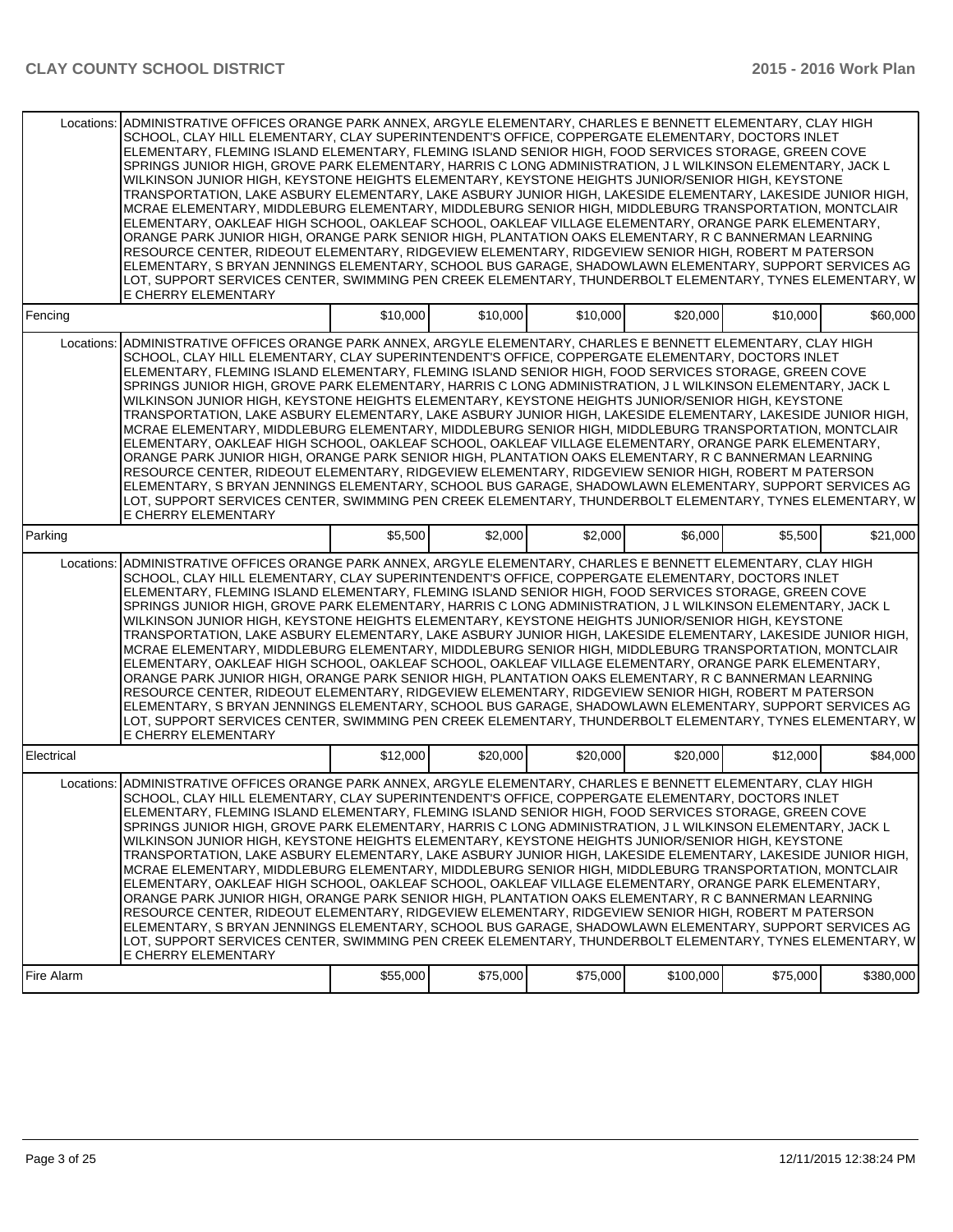|                                  | Locations: ADMINISTRATIVE OFFICES ORANGE PARK ANNEX, ARGYLE ELEMENTARY, CHARLES E BENNETT ELEMENTARY, CLAY HIGH<br>SCHOOL, CLAY HILL ELEMENTARY, CLAY SUPERINTENDENT'S OFFICE, COPPERGATE ELEMENTARY, DOCTORS INLET<br>ELEMENTARY, FLEMING ISLAND ELEMENTARY, FLEMING ISLAND SENIOR HIGH, FOOD SERVICES STORAGE, GREEN COVE<br>SPRINGS JUNIOR HIGH, GROVE PARK ELEMENTARY, HARRIS C LONG ADMINISTRATION, J L WILKINSON ELEMENTARY, JACK L<br>WILKINSON JUNIOR HIGH, KEYSTONE HEIGHTS ELEMENTARY, KEYSTONE HEIGHTS JUNIOR/SENIOR HIGH, KEYSTONE<br>TRANSPORTATION, LAKE ASBURY ELEMENTARY, LAKE ASBURY JUNIOR HIGH, LAKESIDE ELEMENTARY, LAKESIDE JUNIOR HIGH,<br>MCRAE ELEMENTARY, MIDDLEBURG ELEMENTARY, MIDDLEBURG SENIOR HIGH, MIDDLEBURG TRANSPORTATION, MONTCLAIR<br>ELEMENTARY, OAKLEAF HIGH SCHOOL, OAKLEAF SCHOOL, OAKLEAF VILLAGE ELEMENTARY, ORANGE PARK ELEMENTARY,<br>ORANGE PARK JUNIOR HIGH, ORANGE PARK SENIOR HIGH, PLANTATION OAKS ELEMENTARY, R C BANNERMAN LEARNING<br>RESOURCE CENTER, RIDEOUT ELEMENTARY, RIDGEVIEW ELEMENTARY, RIDGEVIEW SENIOR HIGH, ROBERT M PATERSON<br>ELEMENTARY, S BRYAN JENNINGS ELEMENTARY, SCHOOL BUS GARAGE, SHADOWLAWN ELEMENTARY, SUPPORT SERVICES AG<br>LOT, SUPPORT SERVICES CENTER, SWIMMING PEN CREEK ELEMENTARY, THUNDERBOLT ELEMENTARY, TYNES ELEMENTARY, W<br>E CHERRY ELEMENTARY  |           |           |           |           |           |             |
|----------------------------------|---------------------------------------------------------------------------------------------------------------------------------------------------------------------------------------------------------------------------------------------------------------------------------------------------------------------------------------------------------------------------------------------------------------------------------------------------------------------------------------------------------------------------------------------------------------------------------------------------------------------------------------------------------------------------------------------------------------------------------------------------------------------------------------------------------------------------------------------------------------------------------------------------------------------------------------------------------------------------------------------------------------------------------------------------------------------------------------------------------------------------------------------------------------------------------------------------------------------------------------------------------------------------------------------------------------------------------------------|-----------|-----------|-----------|-----------|-----------|-------------|
| Telephone/Intercom System        |                                                                                                                                                                                                                                                                                                                                                                                                                                                                                                                                                                                                                                                                                                                                                                                                                                                                                                                                                                                                                                                                                                                                                                                                                                                                                                                                             | \$10,000  | \$0       | \$0       | \$0       | \$0       | \$10,000    |
|                                  | Locations: ADMINISTRATIVE OFFICES ORANGE PARK ANNEX, ARGYLE ELEMENTARY, CHARLES E BENNETT ELEMENTARY, CLAY HIGH<br>SCHOOL, CLAY HILL ELEMENTARY, CLAY SUPERINTENDENT'S OFFICE, COPPERGATE ELEMENTARY, DOCTORS INLET<br>ELEMENTARY, FLEMING ISLAND ELEMENTARY, FLEMING ISLAND SENIOR HIGH, FOOD SERVICES STORAGE, GREEN COVE<br>SPRINGS JUNIOR HIGH, GROVE PARK ELEMENTARY, HARRIS C LONG ADMINISTRATION, J L WILKINSON ELEMENTARY, JACK L<br>WILKINSON JUNIOR HIGH, KEYSTONE HEIGHTS ELEMENTARY, KEYSTONE HEIGHTS JUNIOR/SENIOR HIGH, KEYSTONE<br>TRANSPORTATION, LAKE ASBURY ELEMENTARY, LAKE ASBURY JUNIOR HIGH, LAKESIDE ELEMENTARY, LAKESIDE JUNIOR HIGH,<br>MCRAE ELEMENTARY, MIDDLEBURG ELEMENTARY, MIDDLEBURG SENIOR HIGH, MIDDLEBURG TRANSPORTATION, MONTCLAIR<br>ELEMENTARY, OAKLEAF HIGH SCHOOL, OAKLEAF SCHOOL, OAKLEAF VILLAGE ELEMENTARY, ORANGE PARK ELEMENTARY,<br>ORANGE PARK JUNIOR HIGH, ORANGE PARK SENIOR HIGH, PLANTATION OAKS ELEMENTARY, R C BANNERMAN LEARNING<br>RESOURCE CENTER, RIDEOUT ELEMENTARY, RIDGEVIEW ELEMENTARY, RIDGEVIEW SENIOR HIGH, ROBERT M PATERSON<br>ELEMENTARY, S BRYAN JENNINGS ELEMENTARY, SCHOOL BUS GARAGE, SHADOWLAWN ELEMENTARY, SUPPORT SERVICES AG<br>LOT, SUPPORT SERVICES CENTER, SWIMMING PEN CREEK ELEMENTARY, THUNDERBOLT ELEMENTARY, TYNES ELEMENTARY, W<br>E CHERRY ELEMENTARY  |           |           |           |           |           |             |
| <b>Closed Circuit Television</b> |                                                                                                                                                                                                                                                                                                                                                                                                                                                                                                                                                                                                                                                                                                                                                                                                                                                                                                                                                                                                                                                                                                                                                                                                                                                                                                                                             | \$10,000  | \$10,000  | \$10,000  | \$10,000  | \$0       | \$40,000    |
| Locations:                       | ADMINISTRATIVE OFFICES ORANGE PARK ANNEX, ARGYLE ELEMENTARY, CHARLES E BENNETT ELEMENTARY, CLAY HIGH<br>SCHOOL, CLAY HILL ELEMENTARY, CLAY SUPERINTENDENT'S OFFICE, COPPERGATE ELEMENTARY, DOCTORS INLET<br>ELEMENTARY, FLEMING ISLAND ELEMENTARY, FLEMING ISLAND SENIOR HIGH, FOOD SERVICES STORAGE, GREEN COVE<br>SPRINGS JUNIOR HIGH, GROVE PARK ELEMENTARY, HARRIS C LONG ADMINISTRATION, J L WILKINSON ELEMENTARY, JACK L<br>WILKINSON JUNIOR HIGH, KEYSTONE HEIGHTS ELEMENTARY, KEYSTONE HEIGHTS JUNIOR/SENIOR HIGH, KEYSTONE<br>TRANSPORTATION, LAKE ASBURY ELEMENTARY, LAKE ASBURY JUNIOR HIGH, LAKESIDE ELEMENTARY, LAKESIDE JUNIOR HIGH,<br>MCRAE ELEMENTARY, MIDDLEBURG ELEMENTARY, MIDDLEBURG SENIOR HIGH, MIDDLEBURG TRANSPORTATION, MONTCLAIR<br>ELEMENTARY, OAKLEAF HIGH SCHOOL, OAKLEAF SCHOOL, OAKLEAF VILLAGE ELEMENTARY, ORANGE PARK ELEMENTARY,<br>ORANGE PARK JUNIOR HIGH, ORANGE PARK SENIOR HIGH, PLANTATION OAKS ELEMENTARY, R C BANNERMAN LEARNING<br>RESOURCE CENTER, RIDEOUT ELEMENTARY, RIDGEVIEW ELEMENTARY, RIDGEVIEW SENIOR HIGH, ROBERT M PATERSON<br>ELEMENTARY, S BRYAN JENNINGS ELEMENTARY, SCHOOL BUS GARAGE, SHADOWLAWN ELEMENTARY, SUPPORT SERVICES AG<br>LOT, SUPPORT SERVICES CENTER, SWIMMING PEN CREEK ELEMENTARY, THUNDERBOLT ELEMENTARY, TYNES ELEMENTARY, W<br>E CHERRY ELEMENTARY             |           |           |           |           |           |             |
| Paint                            |                                                                                                                                                                                                                                                                                                                                                                                                                                                                                                                                                                                                                                                                                                                                                                                                                                                                                                                                                                                                                                                                                                                                                                                                                                                                                                                                             | \$1,000   | \$20,000  | \$20,000  | \$20,000  | \$0       | \$61,000    |
| Maintenance/Repair               | Locations: ADMINISTRATIVE OFFICES ORANGE PARK ANNEX, ARGYLE ELEMENTARY, CHARLES E BENNETT ELEMENTARY, CLAY HIGH<br>SCHOOL, CLAY HILL ELEMENTARY, CLAY SUPERINTENDENT'S OFFICE, COPPERGATE ELEMENTARY, DOCTORS INLET<br>ELEMENTARY, FLEMING ISLAND ELEMENTARY, FLEMING ISLAND SENIOR HIGH, FOOD SERVICES STORAGE, GREEN COVE<br>SPRINGS JUNIOR HIGH, GROVE PARK ELEMENTARY, HARRIS C LONG ADMINISTRATION, J L WILKINSON ELEMENTARY, JACK L<br>WILKINSON JUNIOR HIGH, KEYSTONE HEIGHTS ELEMENTARY, KEYSTONE HEIGHTS JUNIOR/SENIOR HIGH, KEYSTONE<br>TRANSPORTATION, LAKE ASBURY ELEMENTARY, LAKE ASBURY JUNIOR HIGH, LAKESIDE ELEMENTARY, LAKESIDE JUNIOR HIGH,<br>MCRAE ELEMENTARY, MIDDLEBURG ELEMENTARY, MIDDLEBURG SENIOR HIGH, MIDDLEBURG TRANSPORTATION, MONTCLAIR<br>ELEMENTARY, OAKLEAF HIGH SCHOOL, OAKLEAF SCHOOL, OAKLEAF VILLAGE ELEMENTARY, ORANGE PARK ELEMENTARY,<br>ORANGE PARK JUNIOR HIGH, ORANGE PARK SENIOR HIGH, PLANTATION OAKS ELEMENTARY, R C BANNERMAN LEARNING<br>RESOURCE CENTER, RIDEOUT ELEMENTARY, RIDGEVIEW ELEMENTARY, RIDGEVIEW SENIOR HIGH, ROBERT M PATERSON<br>ELEMENTARY, S BRYAN JENNINGS ELEMENTARY, SCHOOL BUS GARAGE, SHADOWLAWN ELEMENTARY, SUPPORT SERVICES AG<br>LOT. SUPPORT SERVICES CENTER. SWIMMING PEN CREEK ELEMENTARY. THUNDERBOLT ELEMENTARY. TYNES ELEMENTARY. WI<br>E CHERRY ELEMENTARY | \$161,425 | \$240,350 | \$265,810 | \$266,899 | \$940,241 | \$1,874,725 |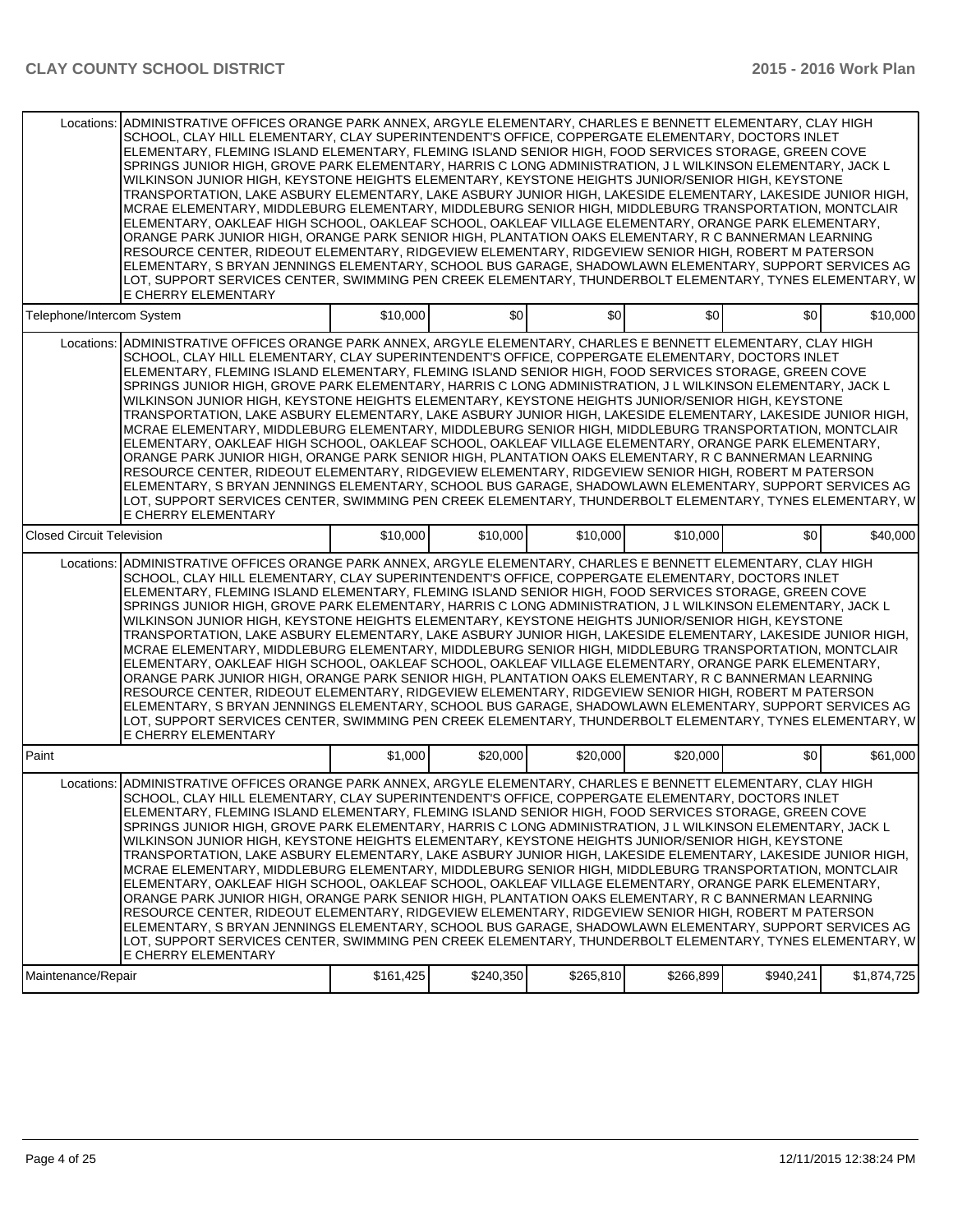| Locations: ADMINISTRATIVE OFFICES ORANGE PARK ANNEX, ARGYLE ELEMENTARY, CHARLES E BENNETT ELEMENTARY, CLAY HIGH |            |           |           |             |             |             |
|-----------------------------------------------------------------------------------------------------------------|------------|-----------|-----------|-------------|-------------|-------------|
| SCHOOL, CLAY HILL ELEMENTARY, CLAY SUPERINTENDENT'S OFFICE, COPPERGATE ELEMENTARY, DOCTORS INLET                |            |           |           |             |             |             |
| ELEMENTARY, FLEMING ISLAND ELEMENTARY, FLEMING ISLAND SENIOR HIGH, FOOD SERVICES STORAGE, GREEN COVE            |            |           |           |             |             |             |
| ISPRINGS JUNIOR HIGH. GROVE PARK ELEMENTARY, HARRIS C LONG ADMINISTRATION, J L WILKINSON ELEMENTARY, JACK L     |            |           |           |             |             |             |
| WILKINSON JUNIOR HIGH. KEYSTONE HEIGHTS ELEMENTARY. KEYSTONE HEIGHTS JUNIOR/SENIOR HIGH. KEYSTONE               |            |           |           |             |             |             |
| TRANSPORTATION, LAKE ASBURY ELEMENTARY, LAKE ASBURY JUNIOR HIGH, LAKESIDE ELEMENTARY, LAKESIDE JUNIOR HIGH,     |            |           |           |             |             |             |
| MCRAE ELEMENTARY, MIDDLEBURG ELEMENTARY, MIDDLEBURG SENIOR HIGH, MIDDLEBURG TRANSPORTATION, MONTCLAIR           |            |           |           |             |             |             |
| ELEMENTARY, OAKLEAF HIGH SCHOOL, OAKLEAF SCHOOL, OAKLEAF VILLAGE ELEMENTARY, ORANGE PARK ELEMENTARY,            |            |           |           |             |             |             |
| ORANGE PARK JUNIOR HIGH, ORANGE PARK SENIOR HIGH, PLANTATION OAKS ELEMENTARY. R C BANNERMAN LEARNING            |            |           |           |             |             |             |
| RESOURCE CENTER, RIDEOUT ELEMENTARY, RIDGEVIEW ELEMENTARY, RIDGEVIEW SENIOR HIGH, ROBERT M PATERSON             |            |           |           |             |             |             |
| ELEMENTARY, S BRYAN JENNINGS ELEMENTARY, SCHOOL BUS GARAGE, SHADOWLAWN ELEMENTARY, SUPPORT SERVICES AG          |            |           |           |             |             |             |
| LOT, SUPPORT SERVICES CENTER, SWIMMING PEN CREEK ELEMENTARY, THUNDERBOLT ELEMENTARY, TYNES ELEMENTARY, W        |            |           |           |             |             |             |
| <b>LE CHERRY ELEMENTARY</b>                                                                                     |            |           |           |             |             |             |
| <b>Sub Total:</b>                                                                                               | \$653,764] | \$772,416 | \$908,456 | \$1,073,666 | \$1,480,277 | \$4,888,579 |

| <b>IPECO Maintenance Expenditures</b> | \$909,564 | \$1.220.415 | \$1.356.456 | \$1.607.665 | \$1.737.026 | \$6,831,126  |
|---------------------------------------|-----------|-------------|-------------|-------------|-------------|--------------|
| 1.50 Mill Sub Total: I                | \$0 I     | (\$7,999)   | (\$8,000)   | ( \$43,999] | (S949)      | $(\$60,947)$ |

| <b>Other Items</b>                                                                                                                                                                                                                                                                                                                                                                                                                                                                                                                                                                                                                                                                                                                                                                                                                                                                                                                                                                                                                                                                                                                                                                                                                                                                                                                        | $2015 - 2016$<br><b>Actual Budget</b> | 2016 - 2017<br>Projected | 2017 - 2018<br>Projected | 2018 - 2019<br>Projected | 2019 - 2020<br>Projected | <b>Total</b> |
|-------------------------------------------------------------------------------------------------------------------------------------------------------------------------------------------------------------------------------------------------------------------------------------------------------------------------------------------------------------------------------------------------------------------------------------------------------------------------------------------------------------------------------------------------------------------------------------------------------------------------------------------------------------------------------------------------------------------------------------------------------------------------------------------------------------------------------------------------------------------------------------------------------------------------------------------------------------------------------------------------------------------------------------------------------------------------------------------------------------------------------------------------------------------------------------------------------------------------------------------------------------------------------------------------------------------------------------------|---------------------------------------|--------------------------|--------------------------|--------------------------|--------------------------|--------------|
| l Waste Water Contract                                                                                                                                                                                                                                                                                                                                                                                                                                                                                                                                                                                                                                                                                                                                                                                                                                                                                                                                                                                                                                                                                                                                                                                                                                                                                                                    | \$3,000                               | \$50,000                 | \$50,000                 | \$50,000                 | \$3.000                  | \$156,000    |
| Locations CLAY HILL ELEMENTARY, J L WILKINSON ELEMENTARY, JACK L WILKINSON JUNIOR HIGH, KEYSTONE HEIGHTS ELEMENTARY,<br>KEYSTONE HEIGHTS JUNIOR/SENIOR HIGH, MCRAE ELEMENTARY                                                                                                                                                                                                                                                                                                                                                                                                                                                                                                                                                                                                                                                                                                                                                                                                                                                                                                                                                                                                                                                                                                                                                             |                                       |                          |                          |                          |                          |              |
| Enhanced Classrooms                                                                                                                                                                                                                                                                                                                                                                                                                                                                                                                                                                                                                                                                                                                                                                                                                                                                                                                                                                                                                                                                                                                                                                                                                                                                                                                       | \$60,000                              | \$40,000                 | \$40,000                 | \$60,000                 | \$60,000                 | \$260,000    |
| Locations ARGYLE ELEMENTARY, CHARLES E BENNETT ELEMENTARY, CLAY HIGH SCHOOL, CLAY HILL ELEMENTARY, COPPERGATE<br>IELEMENTARY. DOCTORS INLET ELEMENTARY. FLEMING ISLAND ELEMENTARY. FLEMING ISLAND SENIOR HIGH. GREEN COVE<br>SPRINGS JUNIOR HIGH. GROVE PARK ELEMENTARY. J L WILKINSON ELEMENTARY. JACK L WILKINSON JUNIOR HIGH.<br>KEYSTONE HEIGHTS ELEMENTARY, KEYSTONE HEIGHTS JUNIOR/SENIOR HIGH, LAKE ASBURY ELEMENTARY, LAKE ASBURY<br>JUNIOR HIGH, LAKESIDE ELEMENTARY, LAKESIDE JUNIOR HIGH, MCRAE ELEMENTARY, MIDDLEBURG ELEMENTARY,<br>MIDDLEBURG SENIOR HIGH. MONTCLAIR ELEMENTARY. OAKLEAF HIGH SCHOOL. OAKLEAF SCHOOL. OAKLEAF VILLAGE<br>ELEMENTARY, ORANGE PARK ELEMENTARY, ORANGE PARK JUNIOR HIGH, ORANGE PARK SENIOR HIGH, PLANTATION OAKS<br>ELEMENTARY, R C BANNERMAN LEARNING RESOURCE CENTER, RIDEOUT ELEMENTARY, RIDGEVIEW ELEMENTARY,<br>RIDGEVIEW SENIOR HIGH. ROBERT M PATERSON ELEMENTARY. S BRYAN JENNINGS ELEMENTARY. SHADOWLAWN<br>ELEMENTARY, SWIMMING PEN CREEK ELEMENTARY, THUNDERBOLT ELEMENTARY, TYNES ELEMENTARY, W E CHERRY<br><b>ELEMENTARY</b>                                                                                                                                                                                                                                                     |                                       |                          |                          |                          |                          |              |
| Plumbing                                                                                                                                                                                                                                                                                                                                                                                                                                                                                                                                                                                                                                                                                                                                                                                                                                                                                                                                                                                                                                                                                                                                                                                                                                                                                                                                  | \$3,000                               | \$6,000                  | \$6,000                  | \$6,000                  | \$3.000                  | \$24.000     |
| Locations ADMINISTRATIVE OFFICES ORANGE PARK ANNEX, ARGYLE ELEMENTARY, CHARLES E BENNETT ELEMENTARY, CLAY HIGH<br>SCHOOL, CLAY HILL ELEMENTARY, CLAY SUPERINTENDENT'S OFFICE, COPPERGATE ELEMENTARY, DOCTORS INLET<br>ELEMENTARY, FLEMING ISLAND ELEMENTARY, FLEMING ISLAND SENIOR HIGH, FOOD SERVICES STORAGE, GREEN COVE<br>SPRINGS JUNIOR HIGH, GROVE PARK ELEMENTARY, HARRIS C LONG ADMINISTRATION, J L WILKINSON ELEMENTARY, JACK L<br>WILKINSON JUNIOR HIGH, KEYSTONE HEIGHTS ELEMENTARY, KEYSTONE HEIGHTS JUNIOR/SENIOR HIGH, KEYSTONE<br>TRANSPORTATION. LAKE ASBURY ELEMENTARY. LAKE ASBURY JUNIOR HIGH. LAKESIDE ELEMENTARY. LAKESIDE JUNIOR<br>HIGH, MCRAE ELEMENTARY, MIDDLEBURG ELEMENTARY, MIDDLEBURG SENIOR HIGH, MIDDLEBURG TRANSPORTATION,<br>MONTCLAIR ELEMENTARY, OAKLEAF HIGH SCHOOL, OAKLEAF SCHOOL, OAKLEAF VILLAGE ELEMENTARY, ORANGE PARK<br>ELEMENTARY, ORANGE PARK JUNIOR HIGH, ORANGE PARK SENIOR HIGH, PLANTATION OAKS ELEMENTARY, R C BANNERMAN<br>LEARNING RESOURCE CENTER, RIDEOUT ELEMENTARY, RIDGEVIEW ELEMENTARY, RIDGEVIEW SENIOR HIGH, ROBERT M<br>PATERSON ELEMENTARY, S BRYAN JENNINGS ELEMENTARY, SCHOOL BUS GARAGE, SHADOWLAWN ELEMENTARY, SUPPORT<br>SERVICES AG LOT, SUPPORT SERVICES CENTER, SWIMMING PEN CREEK ELEMENTARY, THUNDERBOLT ELEMENTARY, TYNES<br>ELEMENTARY, W E CHERRY ELEMENTARY |                                       |                          |                          |                          |                          |              |
| Covered Walkways                                                                                                                                                                                                                                                                                                                                                                                                                                                                                                                                                                                                                                                                                                                                                                                                                                                                                                                                                                                                                                                                                                                                                                                                                                                                                                                          | \$100                                 | \$2,000                  | \$2,000                  | \$2,000                  | \$100                    | \$6,200      |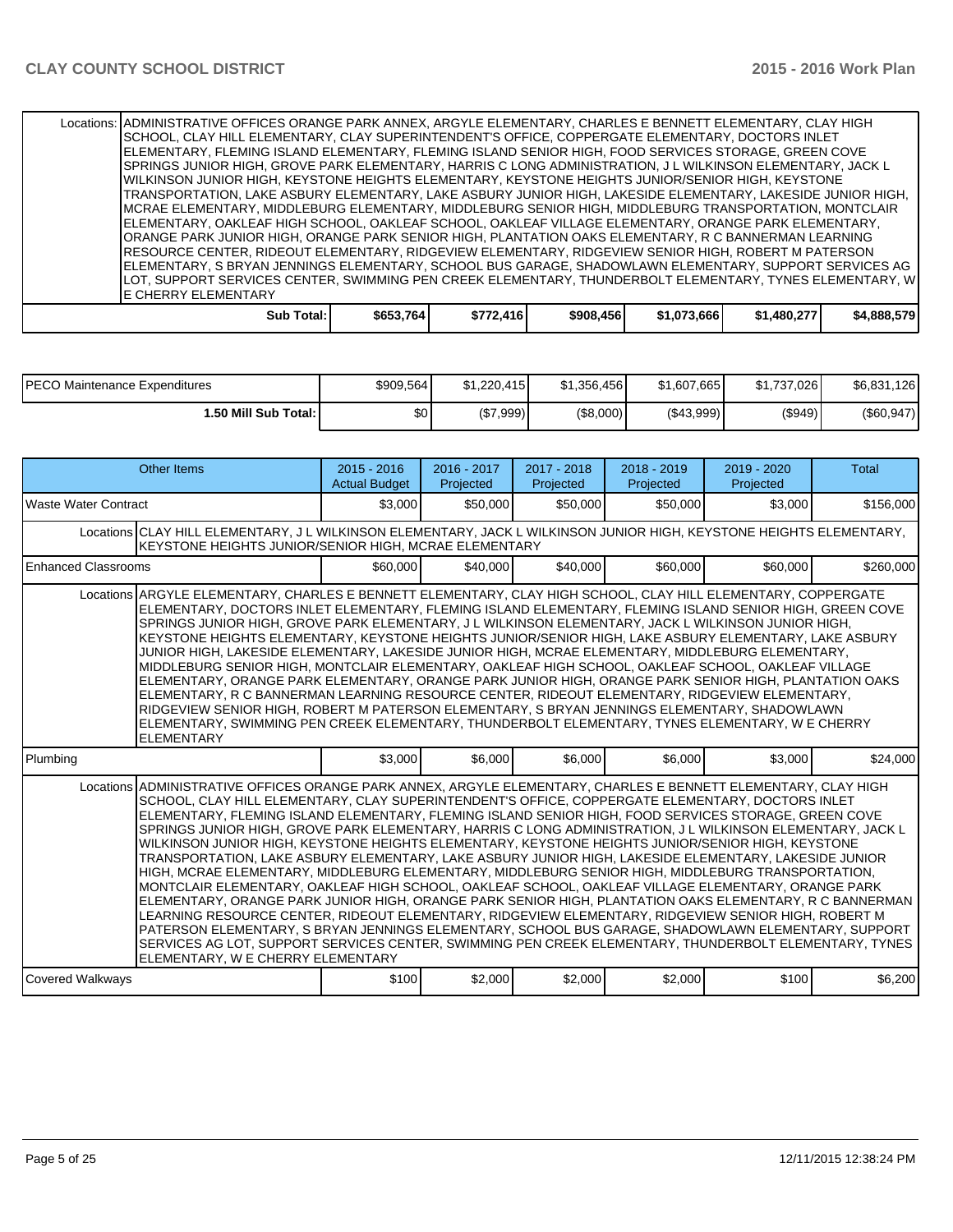|                             | Locations ADMINISTRATIVE OFFICES ORANGE PARK ANNEX, ARGYLE ELEMENTARY, CHARLES E BENNETT ELEMENTARY, CLAY HIGH<br>SCHOOL, CLAY HILL ELEMENTARY, CLAY SUPERINTENDENT'S OFFICE, COPPERGATE ELEMENTARY, DOCTORS INLET<br>ELEMENTARY, FLEMING ISLAND ELEMENTARY, FLEMING ISLAND SENIOR HIGH, FOOD SERVICES STORAGE, GREEN COVE<br>SPRINGS JUNIOR HIGH. GROVE PARK ELEMENTARY. HARRIS C LONG ADMINISTRATION. J L WILKINSON ELEMENTARY. JACK L<br>WILKINSON JUNIOR HIGH, KEYSTONE HEIGHTS ELEMENTARY, KEYSTONE HEIGHTS JUNIOR/SENIOR HIGH, KEYSTONE<br>TRANSPORTATION, LAKE ASBURY ELEMENTARY, LAKE ASBURY JUNIOR HIGH, LAKESIDE ELEMENTARY, LAKESIDE JUNIOR<br>HIGH, MCRAE ELEMENTARY, MIDDLEBURG ELEMENTARY, MIDDLEBURG SENIOR HIGH, MIDDLEBURG TRANSPORTATION,<br>MONTCLAIR ELEMENTARY, OAKLEAF HIGH SCHOOL, OAKLEAF SCHOOL, OAKLEAF VILLAGE ELEMENTARY, ORANGE PARK<br>ELEMENTARY, ORANGE PARK JUNIOR HIGH, ORANGE PARK SENIOR HIGH, PLANTATION OAKS ELEMENTARY, R C BANNERMAN<br>LEARNING RESOURCE CENTER, RIDEOUT ELEMENTARY, RIDGEVIEW ELEMENTARY, RIDGEVIEW SENIOR HIGH, ROBERT M<br>PATERSON ELEMENTARY, S BRYAN JENNINGS ELEMENTARY, SCHOOL BUS GARAGE, SHADOWLAWN ELEMENTARY, SUPPORT<br>SERVICES AG LOT, SUPPORT SERVICES CENTER, SWIMMING PEN CREEK ELEMENTARY, THUNDERBOLT ELEMENTARY, TYNES<br>ELEMENTARY, W E CHERRY ELEMENTARY |          |          |          |          |          |           |
|-----------------------------|-------------------------------------------------------------------------------------------------------------------------------------------------------------------------------------------------------------------------------------------------------------------------------------------------------------------------------------------------------------------------------------------------------------------------------------------------------------------------------------------------------------------------------------------------------------------------------------------------------------------------------------------------------------------------------------------------------------------------------------------------------------------------------------------------------------------------------------------------------------------------------------------------------------------------------------------------------------------------------------------------------------------------------------------------------------------------------------------------------------------------------------------------------------------------------------------------------------------------------------------------------------------------------------------------------------------------------------------|----------|----------|----------|----------|----------|-----------|
| Elevators                   |                                                                                                                                                                                                                                                                                                                                                                                                                                                                                                                                                                                                                                                                                                                                                                                                                                                                                                                                                                                                                                                                                                                                                                                                                                                                                                                                           | \$22,100 | \$50,000 | \$50,000 | \$50,000 | \$22,100 | \$194,200 |
|                             | Locations LAKESIDE JUNIOR HIGH, MIDDLEBURG ELEMENTARY, OAKLEAF HIGH SCHOOL, OAKLEAF SCHOOL, ORANGE PARK JUNIOR<br>HIGH, ORANGE PARK SENIOR HIGH                                                                                                                                                                                                                                                                                                                                                                                                                                                                                                                                                                                                                                                                                                                                                                                                                                                                                                                                                                                                                                                                                                                                                                                           |          |          |          |          |          |           |
|                             | Relocatable Comprehensive Renovation                                                                                                                                                                                                                                                                                                                                                                                                                                                                                                                                                                                                                                                                                                                                                                                                                                                                                                                                                                                                                                                                                                                                                                                                                                                                                                      | \$45,000 | \$75,000 | \$75,000 | \$75,000 | \$45,000 | \$315,000 |
|                             | Locations ARGYLE ELEMENTARY, CHARLES E BENNETT ELEMENTARY, CLAY HIGH SCHOOL, CLAY HILL ELEMENTARY, COPPERGATE<br>ELEMENTARY, DOCTORS INLET ELEMENTARY, FLEMING ISLAND ELEMENTARY, FLEMING ISLAND SENIOR HIGH, GREEN COVE<br>SPRINGS JUNIOR HIGH, GROVE PARK ELEMENTARY, J L WILKINSON ELEMENTARY, JACK L WILKINSON JUNIOR HIGH,<br>KEYSTONE HEIGHTS ELEMENTARY, KEYSTONE HEIGHTS JUNIOR/SENIOR HIGH, LAKE ASBURY ELEMENTARY, LAKE ASBURY<br>JUNIOR HIGH, LAKESIDE ELEMENTARY, LAKESIDE JUNIOR HIGH, MCRAE ELEMENTARY, MIDDLEBURG ELEMENTARY,<br>MIDDLEBURG SENIOR HIGH, MONTCLAIR ELEMENTARY, OAKLEAF HIGH SCHOOL, OAKLEAF SCHOOL, OAKLEAF VILLAGE<br>ELEMENTARY, ORANGE PARK ELEMENTARY, ORANGE PARK JUNIOR HIGH, ORANGE PARK SENIOR HIGH, PLANTATION OAKS<br>ELEMENTARY, R C BANNERMAN LEARNING RESOURCE CENTER, RIDEOUT ELEMENTARY, RIDGEVIEW ELEMENTARY,<br>RIDGEVIEW SENIOR HIGH, ROBERT M PATERSON ELEMENTARY, S BRYAN JENNINGS ELEMENTARY, SHADOWLAWN<br>ELEMENTARY, SWIMMING PEN CREEK ELEMENTARY, THUNDERBOLT ELEMENTARY, TYNES ELEMENTARY, W E CHERRY<br><b>ELEMENTARY</b>                                                                                                                                                                                                                                                      |          |          |          |          |          |           |
| <b>Doors</b>                |                                                                                                                                                                                                                                                                                                                                                                                                                                                                                                                                                                                                                                                                                                                                                                                                                                                                                                                                                                                                                                                                                                                                                                                                                                                                                                                                           | \$30,000 | \$40,000 | \$40,000 | \$40,000 | \$30,000 | \$180.000 |
|                             | Locations ADMINISTRATIVE OFFICES ORANGE PARK ANNEX, ARGYLE ELEMENTARY, CHARLES E BENNETT ELEMENTARY, CLAY HIGH<br>SCHOOL, CLAY HILL ELEMENTARY, CLAY SUPERINTENDENT'S OFFICE, COPPERGATE ELEMENTARY, DOCTORS INLET<br>ELEMENTARY, FLEMING ISLAND ELEMENTARY, FLEMING ISLAND SENIOR HIGH, FOOD SERVICES STORAGE, GREEN COVE<br>SPRINGS JUNIOR HIGH, GROVE PARK ELEMENTARY, HARRIS C LONG ADMINISTRATION, J L WILKINSON ELEMENTARY, JACK L<br>WILKINSON JUNIOR HIGH, KEYSTONE HEIGHTS ELEMENTARY, KEYSTONE HEIGHTS JUNIOR/SENIOR HIGH, KEYSTONE<br>TRANSPORTATION, LAKE ASBURY ELEMENTARY, LAKE ASBURY JUNIOR HIGH, LAKESIDE ELEMENTARY, LAKESIDE JUNIOR<br>HIGH, MCRAE ELEMENTARY, MIDDLEBURG ELEMENTARY, MIDDLEBURG SENIOR HIGH, MIDDLEBURG TRANSPORTATION,<br>MONTCLAIR ELEMENTARY, OAKLEAF HIGH SCHOOL, OAKLEAF SCHOOL, OAKLEAF VILLAGE ELEMENTARY, ORANGE PARK<br>ELEMENTARY, ORANGE PARK JUNIOR HIGH, ORANGE PARK SENIOR HIGH, PLANTATION OAKS ELEMENTARY, R C BANNERMAN<br>LEARNING RESOURCE CENTER, RIDEOUT ELEMENTARY, RIDGEVIEW ELEMENTARY, RIDGEVIEW SENIOR HIGH, ROBERT M<br>PATERSON ELEMENTARY, S BRYAN JENNINGS ELEMENTARY, SCHOOL BUS GARAGE, SHADOWLAWN ELEMENTARY, SUPPORT<br>SERVICES AG LOT, SUPPORT SERVICES CENTER, SWIMMING PEN CREEK ELEMENTARY, THUNDERBOLT ELEMENTARY, TYNES<br>ELEMENTARY, W E CHERRY ELEMENTARY |          |          |          |          |          |           |
| Concrete                    |                                                                                                                                                                                                                                                                                                                                                                                                                                                                                                                                                                                                                                                                                                                                                                                                                                                                                                                                                                                                                                                                                                                                                                                                                                                                                                                                           | \$20,000 | \$20,000 | \$20,000 | \$50,000 | \$20,000 | \$130,000 |
|                             | Locations ADMINISTRATIVE OFFICES ORANGE PARK ANNEX, ARGYLE ELEMENTARY, CHARLES E BENNETT ELEMENTARY, CLAY HIGH<br>SCHOOL, CLAY HILL ELEMENTARY, CLAY SUPERINTENDENT'S OFFICE, COPPERGATE ELEMENTARY, DOCTORS INLET<br>ELEMENTARY, FLEMING ISLAND ELEMENTARY, FLEMING ISLAND SENIOR HIGH, FOOD SERVICES STORAGE, GREEN COVE<br>SPRINGS JUNIOR HIGH, GROVE PARK ELEMENTARY, HARRIS C LONG ADMINISTRATION, J L WILKINSON ELEMENTARY, JACK L<br>WILKINSON JUNIOR HIGH, KEYSTONE HEIGHTS ELEMENTARY, KEYSTONE HEIGHTS JUNIOR/SENIOR HIGH, KEYSTONE<br>TRANSPORTATION, LAKE ASBURY ELEMENTARY, LAKE ASBURY JUNIOR HIGH, LAKESIDE ELEMENTARY, LAKESIDE JUNIOR<br>HIGH, MCRAE ELEMENTARY, MIDDLEBURG ELEMENTARY, MIDDLEBURG SENIOR HIGH, MIDDLEBURG TRANSPORTATION,<br>MONTCLAIR ELEMENTARY, OAKLEAF HIGH SCHOOL, OAKLEAF SCHOOL, OAKLEAF VILLAGE ELEMENTARY, ORANGE PARK<br>ELEMENTARY, ORANGE PARK JUNIOR HIGH, ORANGE PARK SENIOR HIGH, PLANTATION OAKS ELEMENTARY, R C BANNERMAN<br>LEARNING RESOURCE CENTER, RIDEOUT ELEMENTARY, RIDGEVIEW ELEMENTARY, RIDGEVIEW SENIOR HIGH, ROBERT M<br>PATERSON ELEMENTARY, S BRYAN JENNINGS ELEMENTARY, SCHOOL BUS GARAGE, SHADOWLAWN ELEMENTARY, SUPPORT<br>SERVICES AG LOT, SUPPORT SERVICES CENTER, SWIMMING PEN CREEK ELEMENTARY, THUNDERBOLT ELEMENTARY, TYNES<br>ELEMENTARY, W E CHERRY ELEMENTARY |          |          |          |          |          |           |
| Drainage-Stormwater Systems |                                                                                                                                                                                                                                                                                                                                                                                                                                                                                                                                                                                                                                                                                                                                                                                                                                                                                                                                                                                                                                                                                                                                                                                                                                                                                                                                           | \$30,000 | \$30,000 | \$30,000 | \$30,000 | \$30,000 | \$150,000 |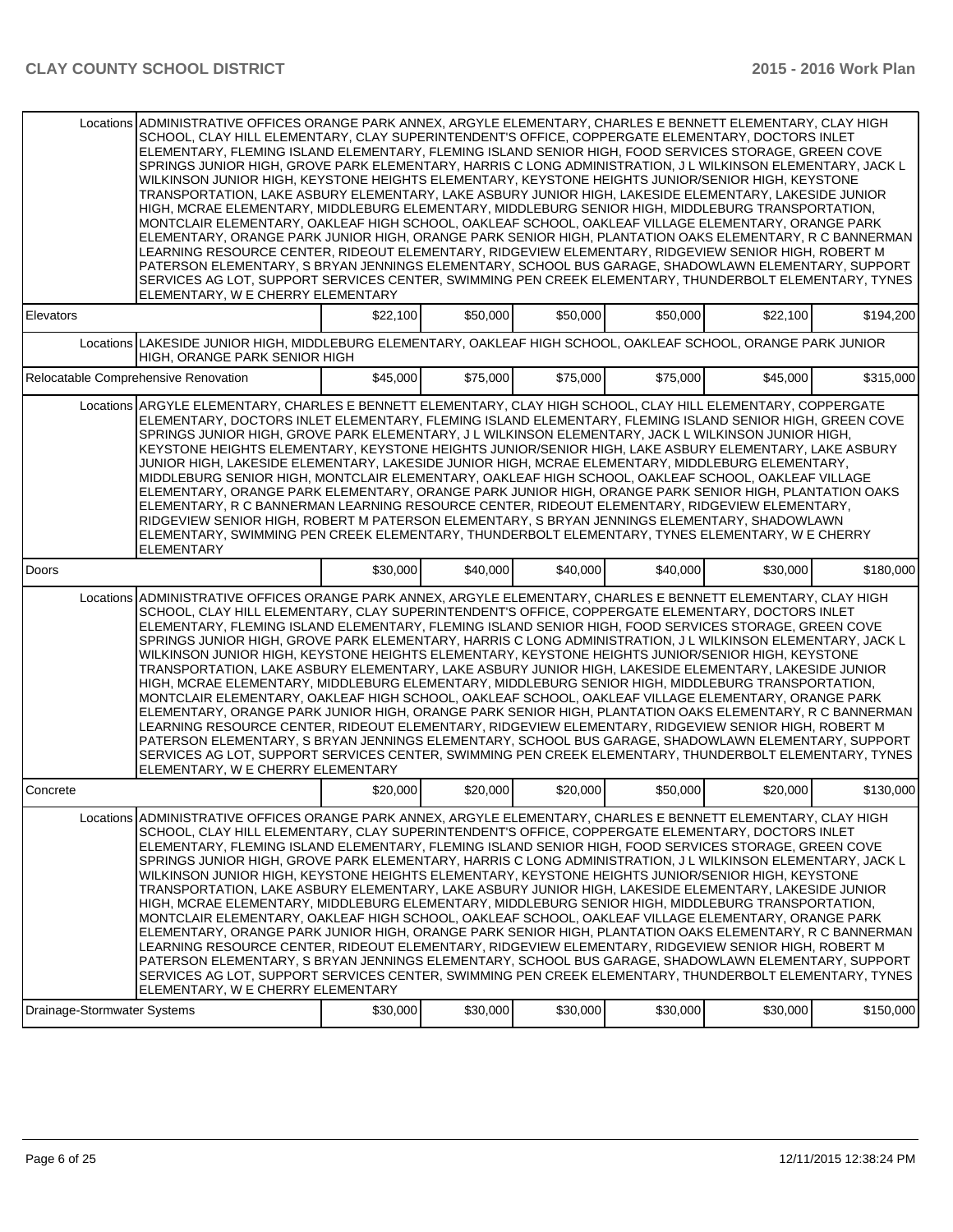|                            | Locations ADMINISTRATIVE OFFICES ORANGE PARK ANNEX, ARGYLE ELEMENTARY, CHARLES E BENNETT ELEMENTARY, CLAY HILL<br>ELEMENTARY, CLAY SUPERINTENDENT'S OFFICE, COPPERGATE ELEMENTARY, DOCTORS INLET ELEMENTARY, FLEMING<br>ISLAND ELEMENTARY, FLEMING ISLAND SENIOR HIGH, FOOD SERVICES STORAGE, GREEN COVE SPRINGS JUNIOR HIGH,<br>GROVE PARK ELEMENTARY, HARRIS C LONG ADMINISTRATION, J L WILKINSON ELEMENTARY, JACK L WILKINSON JUNIOR<br>HIGH, KEYSTONE HEIGHTS ELEMENTARY, KEYSTONE HEIGHTS JUNIOR/SENIOR HIGH, KEYSTONE TRANSPORTATION, LAKE<br>ASBURY ELEMENTARY, LAKE ASBURY JUNIOR HIGH, LAKESIDE ELEMENTARY, LAKESIDE JUNIOR HIGH, MCRAE ELEMENTARY,<br>MIDDLEBURG ELEMENTARY, MIDDLEBURG SENIOR HIGH, MIDDLEBURG TRANSPORTATION, MONTCLAIR ELEMENTARY,<br>OAKLEAF HIGH SCHOOL, OAKLEAF SCHOOL, OAKLEAF VILLAGE ELEMENTARY, ORANGE PARK ELEMENTARY, ORANGE PARK                                                                                                                                                                                                                                                                                                                                                                                                                                                                   |          |          |          |          |          |          |
|----------------------------|-------------------------------------------------------------------------------------------------------------------------------------------------------------------------------------------------------------------------------------------------------------------------------------------------------------------------------------------------------------------------------------------------------------------------------------------------------------------------------------------------------------------------------------------------------------------------------------------------------------------------------------------------------------------------------------------------------------------------------------------------------------------------------------------------------------------------------------------------------------------------------------------------------------------------------------------------------------------------------------------------------------------------------------------------------------------------------------------------------------------------------------------------------------------------------------------------------------------------------------------------------------------------------------------------------------------------------------------|----------|----------|----------|----------|----------|----------|
|                            | JUNIOR HIGH, ORANGE PARK SENIOR HIGH, PLANTATION OAKS ELEMENTARY, R C BANNERMAN LEARNING RESOURCE<br>CENTER, RIDEOUT ELEMENTARY, RIDGEVIEW ELEMENTARY, RIDGEVIEW SENIOR HIGH, ROBERT M PATERSON ELEMENTARY,<br>S BRYAN JENNINGS ELEMENTARY, SCHOOL BUS GARAGE, SHADOWLAWN ELEMENTARY, SUPPORT SERVICES AG LOT,<br>SUPPORT SERVICES CENTER, SWIMMING PEN CREEK ELEMENTARY, THUNDERBOLT ELEMENTARY, TYNES ELEMENTARY, W E<br><b>CHERRY ELEMENTARY</b>                                                                                                                                                                                                                                                                                                                                                                                                                                                                                                                                                                                                                                                                                                                                                                                                                                                                                       |          |          |          |          |          |          |
| <b>Play Courts</b>         |                                                                                                                                                                                                                                                                                                                                                                                                                                                                                                                                                                                                                                                                                                                                                                                                                                                                                                                                                                                                                                                                                                                                                                                                                                                                                                                                           | \$4,500  | \$15,000 | \$15,000 | \$15,000 | \$4,500  | \$54,000 |
|                            | Locations ARGYLE ELEMENTARY, CHARLES E BENNETT ELEMENTARY, CLAY HIGH SCHOOL, CLAY HILL ELEMENTARY, COPPERGATE<br>ELEMENTARY, DOCTORS INLET ELEMENTARY, FLEMING ISLAND ELEMENTARY, FLEMING ISLAND SENIOR HIGH, GREEN COVE<br>SPRINGS JUNIOR HIGH, GROVE PARK ELEMENTARY, J L WILKINSON ELEMENTARY, JACK L WILKINSON JUNIOR HIGH,<br>KEYSTONE HEIGHTS ELEMENTARY, KEYSTONE HEIGHTS JUNIOR/SENIOR HIGH, KEYSTONE TRANSPORTATION, LAKE ASBURY<br>ELEMENTARY, LAKE ASBURY JUNIOR HIGH, LAKESIDE ELEMENTARY, LAKESIDE JUNIOR HIGH, MCRAE ELEMENTARY,<br>MIDDLEBURG ELEMENTARY, MIDDLEBURG SENIOR HIGH, MIDDLEBURG TRANSPORTATION, MONTCLAIR ELEMENTARY,<br>OAKLEAF HIGH SCHOOL, OAKLEAF SCHOOL, OAKLEAF VILLAGE ELEMENTARY, ORANGE PARK ELEMENTARY, ORANGE PARK<br>JUNIOR HIGH, ORANGE PARK SENIOR HIGH, PLANTATION OAKS ELEMENTARY, R C BANNERMAN LEARNING RESOURCE<br>CENTER, RIDEOUT ELEMENTARY, RIDGEVIEW ELEMENTARY, RIDGEVIEW SENIOR HIGH, ROBERT M PATERSON ELEMENTARY,<br>S BRYAN JENNINGS ELEMENTARY, SHADOWLAWN ELEMENTARY, SWIMMING PEN CREEK ELEMENTARY, THUNDERBOLT<br>ELEMENTARY, TYNES ELEMENTARY, W E CHERRY ELEMENTARY                                                                                                                                                                                                         |          |          |          |          |          |          |
| <b>Boilers</b>             |                                                                                                                                                                                                                                                                                                                                                                                                                                                                                                                                                                                                                                                                                                                                                                                                                                                                                                                                                                                                                                                                                                                                                                                                                                                                                                                                           | \$15,000 | \$15,000 | \$15,000 | \$15,000 | \$15,000 | \$75,000 |
|                            | Locations ADMINISTRATIVE OFFICES ORANGE PARK ANNEX, ARGYLE ELEMENTARY, CHARLES E BENNETT ELEMENTARY, CLAY HIGH<br>SCHOOL, CLAY HILL ELEMENTARY, CLAY SUPERINTENDENT'S OFFICE, COPPERGATE ELEMENTARY, DOCTORS INLET<br>ELEMENTARY, FLEMING ISLAND ELEMENTARY, FLEMING ISLAND SENIOR HIGH, FOOD SERVICES STORAGE, GREEN COVE<br>SPRINGS JUNIOR HIGH, GROVE PARK ELEMENTARY, HARRIS C LONG ADMINISTRATION, J L WILKINSON ELEMENTARY, JACK L<br>WILKINSON JUNIOR HIGH, KEYSTONE HEIGHTS ELEMENTARY, KEYSTONE HEIGHTS JUNIOR/SENIOR HIGH, KEYSTONE<br>TRANSPORTATION, LAKE ASBURY ELEMENTARY, LAKE ASBURY JUNIOR HIGH, LAKESIDE ELEMENTARY, LAKESIDE JUNIOR<br>HIGH, MCRAE ELEMENTARY, MIDDLEBURG ELEMENTARY, MIDDLEBURG SENIOR HIGH, MIDDLEBURG TRANSPORTATION,<br>MONTCLAIR ELEMENTARY, OAKLEAF HIGH SCHOOL, OAKLEAF SCHOOL, OAKLEAF VILLAGE ELEMENTARY, ORANGE PARK<br>ELEMENTARY, ORANGE PARK JUNIOR HIGH, ORANGE PARK SENIOR HIGH, PLANTATION OAKS ELEMENTARY, R C BANNERMAN<br>LEARNING RESOURCE CENTER, RIDEOUT ELEMENTARY, RIDGEVIEW ELEMENTARY, RIDGEVIEW SENIOR HIGH, ROBERT M<br>PATERSON ELEMENTARY, S BRYAN JENNINGS ELEMENTARY, SCHOOL BUS GARAGE, SHADOWLAWN ELEMENTARY, SUPPORT<br>SERVICES AG LOT, SUPPORT SERVICES CENTER, SWIMMING PEN CREEK ELEMENTARY, THUNDERBOLT ELEMENTARY, TYNES<br>ELEMENTARY, W E CHERRY ELEMENTARY |          |          |          |          |          |          |
| Cafeteria/Stage Floors     |                                                                                                                                                                                                                                                                                                                                                                                                                                                                                                                                                                                                                                                                                                                                                                                                                                                                                                                                                                                                                                                                                                                                                                                                                                                                                                                                           | \$1,000  | \$5,000  | \$5,000  | \$5,000  | \$1,000  | \$17,000 |
|                            | Locations ARGYLE ELEMENTARY, CHARLES E BENNETT ELEMENTARY, CLAY HIGH SCHOOL, CLAY HILL ELEMENTARY, COPPERGATE<br>ELEMENTARY, DOCTORS INLET ELEMENTARY, FLEMING ISLAND ELEMENTARY, FLEMING ISLAND SENIOR HIGH, GREEN COVE<br>SPRINGS JUNIOR HIGH, GROVE PARK ELEMENTARY, J L WILKINSON ELEMENTARY, JACK L WILKINSON JUNIOR HIGH,<br>KEYSTONE HEIGHTS ELEMENTARY, KEYSTONE HEIGHTS JUNIOR/SENIOR HIGH, LAKE ASBURY ELEMENTARY, LAKE ASBURY<br>JUNIOR HIGH, LAKESIDE ELEMENTARY, LAKESIDE JUNIOR HIGH, MCRAE ELEMENTARY, MIDDLEBURG ELEMENTARY,<br>MIDDLEBURG SENIOR HIGH, MONTCLAIR ELEMENTARY, OAKLEAF HIGH SCHOOL, OAKLEAF SCHOOL, OAKLEAF VILLAGE<br>ELEMENTARY, ORANGE PARK ELEMENTARY, ORANGE PARK JUNIOR HIGH, ORANGE PARK SENIOR HIGH, PLANTATION OAKS<br>ELEMENTARY, R C BANNERMAN LEARNING RESOURCE CENTER, RIDEOUT ELEMENTARY, RIDGEVIEW ELEMENTARY,<br>RIDGEVIEW SENIOR HIGH, ROBERT M PATERSON ELEMENTARY, S BRYAN JENNINGS ELEMENTARY, SHADOWLAWN<br>ELEMENTARY. SWIMMING PEN CREEK ELEMENTARY. THUNDERBOLT ELEMENTARY. TYNES ELEMENTARY. W E CHERRY<br>ELEMENTARY                                                                                                                                                                                                                                                             |          |          |          |          |          |          |
| <b>Restroom Partitians</b> |                                                                                                                                                                                                                                                                                                                                                                                                                                                                                                                                                                                                                                                                                                                                                                                                                                                                                                                                                                                                                                                                                                                                                                                                                                                                                                                                           | \$1,000  | \$5,000  | \$5,000  | \$5,000  | \$1,000  | \$17,000 |
|                            | Locations ARGYLE ELEMENTARY, CHARLES E BENNETT ELEMENTARY, CLAY HIGH SCHOOL, CLAY HILL ELEMENTARY, COPPERGATE<br>ELEMENTARY, DOCTORS INLET ELEMENTARY, FLEMING ISLAND ELEMENTARY, FLEMING ISLAND SENIOR HIGH, GREEN COVE<br>SPRINGS JUNIOR HIGH, GROVE PARK ELEMENTARY, J L WILKINSON ELEMENTARY, JACK L WILKINSON JUNIOR HIGH,<br>KEYSTONE HEIGHTS ELEMENTARY, KEYSTONE HEIGHTS JUNIOR/SENIOR HIGH, KEYSTONE TRANSPORTATION, LAKE ASBURY<br>ELEMENTARY, LAKE ASBURY JUNIOR HIGH, LAKESIDE ELEMENTARY, LAKESIDE JUNIOR HIGH, MCRAE ELEMENTARY,<br>MIDDLEBURG ELEMENTARY, MIDDLEBURG SENIOR HIGH, MONTCLAIR ELEMENTARY, OAKLEAF HIGH SCHOOL, OAKLEAF<br>SCHOOL, OAKLEAF VILLAGE ELEMENTARY, ORANGE PARK ELEMENTARY, ORANGE PARK JUNIOR HIGH, ORANGE PARK<br>SENIOR HIGH, PLANTATION OAKS ELEMENTARY, R C BANNERMAN LEARNING RESOURCE CENTER, RIDEOUT ELEMENTARY,<br>RIDGEVIEW ELEMENTARY, RIDGEVIEW SENIOR HIGH, ROBERT M PATERSON ELEMENTARY, S BRYAN JENNINGS ELEMENTARY,<br>SHADOWLAWN ELEMENTARY, SWIMMING PEN CREEK ELEMENTARY, THUNDERBOLT ELEMENTARY, TYNES ELEMENTARY, W E<br><b>CHERRY ELEMENTARY</b>                                                                                                                                                                                                                             |          |          |          |          |          |          |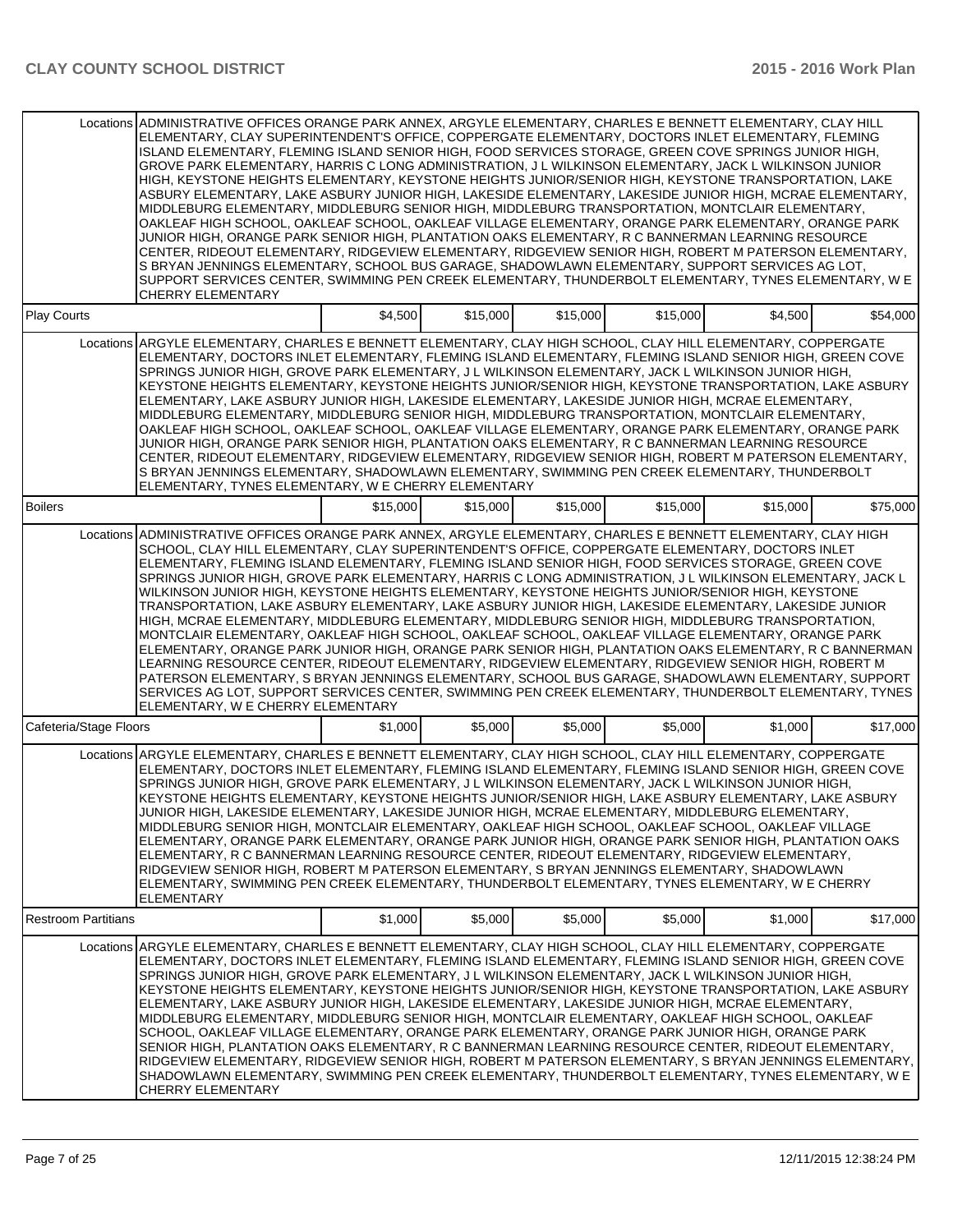| <b>EWC</b>                         |                                                                                                                                                                                                                                                                                                                                                                                                                                                                                                                                                                                                                                                                                                                                                                                                                                                                                                                                                                                                                                                                                                                                                                                                                                                                                                                                           | \$5,000   | \$5,000     | \$5,000     | \$5,000     | \$5,000     | \$25,000    |
|------------------------------------|-------------------------------------------------------------------------------------------------------------------------------------------------------------------------------------------------------------------------------------------------------------------------------------------------------------------------------------------------------------------------------------------------------------------------------------------------------------------------------------------------------------------------------------------------------------------------------------------------------------------------------------------------------------------------------------------------------------------------------------------------------------------------------------------------------------------------------------------------------------------------------------------------------------------------------------------------------------------------------------------------------------------------------------------------------------------------------------------------------------------------------------------------------------------------------------------------------------------------------------------------------------------------------------------------------------------------------------------|-----------|-------------|-------------|-------------|-------------|-------------|
|                                    | Locations ARGYLE ELEMENTARY, CHARLES E BENNETT ELEMENTARY, CLAY HIGH SCHOOL, CLAY HILL ELEMENTARY, COPPERGATE<br>ELEMENTARY, DOCTORS INLET ELEMENTARY, FLEMING ISLAND ELEMENTARY, FLEMING ISLAND SENIOR HIGH, GREEN COVE<br>SPRINGS JUNIOR HIGH, GROVE PARK ELEMENTARY, J L WILKINSON ELEMENTARY, JACK L WILKINSON JUNIOR HIGH,<br>KEYSTONE HEIGHTS ELEMENTARY, KEYSTONE HEIGHTS JUNIOR/SENIOR HIGH, LAKE ASBURY ELEMENTARY, LAKE ASBURY<br>JUNIOR HIGH, LAKESIDE ELEMENTARY, LAKESIDE JUNIOR HIGH, MCRAE ELEMENTARY, MIDDLEBURG ELEMENTARY,<br>MIDDLEBURG SENIOR HIGH, MONTCLAIR ELEMENTARY, OAKLEAF HIGH SCHOOL, OAKLEAF SCHOOL, OAKLEAF VILLAGE<br>ELEMENTARY, ORANGE PARK ELEMENTARY, ORANGE PARK JUNIOR HIGH, ORANGE PARK SENIOR HIGH, PLANTATION OAKS<br>ELEMENTARY, R C BANNERMAN LEARNING RESOURCE CENTER, RIDEOUT ELEMENTARY, RIDGEVIEW ELEMENTARY,<br>RIDGEVIEW SENIOR HIGH, ROBERT M PATERSON ELEMENTARY, S BRYAN JENNINGS ELEMENTARY, SHADOWLAWN<br>ELEMENTARY, SWIMMING PEN CREEK ELEMENTARY, THUNDERBOLT ELEMENTARY, TYNES ELEMENTARY, W E CHERRY<br><b>ELEMENTARY</b>                                                                                                                                                                                                                                                      |           |             |             |             |             |             |
| <b>Bleachers</b>                   |                                                                                                                                                                                                                                                                                                                                                                                                                                                                                                                                                                                                                                                                                                                                                                                                                                                                                                                                                                                                                                                                                                                                                                                                                                                                                                                                           | \$10,000  | \$20,000    | \$20,000    | \$20,000    | \$10,000    | \$80,000    |
|                                    | Locations CLAY HIGH SCHOOL, FLEMING ISLAND SENIOR HIGH, GREEN COVE SPRINGS JUNIOR HIGH, JACK L WILKINSON JUNIOR HIGH,<br>KEYSTONE HEIGHTS JUNIOR/SENIOR HIGH, LAKE ASBURY JUNIOR HIGH, LAKESIDE JUNIOR HIGH, MIDDLEBURG SENIOR HIGH,<br>OAKLEAF HIGH SCHOOL, ORANGE PARK JUNIOR HIGH, ORANGE PARK SENIOR HIGH, RIDGEVIEW SENIOR HIGH                                                                                                                                                                                                                                                                                                                                                                                                                                                                                                                                                                                                                                                                                                                                                                                                                                                                                                                                                                                                      |           |             |             |             |             |             |
| <b>Emergency Generators</b>        |                                                                                                                                                                                                                                                                                                                                                                                                                                                                                                                                                                                                                                                                                                                                                                                                                                                                                                                                                                                                                                                                                                                                                                                                                                                                                                                                           | \$6,000   | \$12,000    | \$12,000    | \$12,000    | \$6,000     | \$48,000    |
|                                    | Locations SUPPORT SERVICES CENTER                                                                                                                                                                                                                                                                                                                                                                                                                                                                                                                                                                                                                                                                                                                                                                                                                                                                                                                                                                                                                                                                                                                                                                                                                                                                                                         |           |             |             |             |             |             |
| <b>Emergency Management System</b> |                                                                                                                                                                                                                                                                                                                                                                                                                                                                                                                                                                                                                                                                                                                                                                                                                                                                                                                                                                                                                                                                                                                                                                                                                                                                                                                                           | \$100     | \$50,000    | \$50,000    | \$50,000    | \$100       | \$150,200   |
|                                    | Locations ADMINISTRATIVE OFFICES ORANGE PARK ANNEX, ARGYLE ELEMENTARY, CHARLES E BENNETT ELEMENTARY, CLAY HIGH<br>SCHOOL, CLAY HILL ELEMENTARY, CLAY SUPERINTENDENT'S OFFICE, COPPERGATE ELEMENTARY, DOCTORS INLET<br>ELEMENTARY, FLEMING ISLAND ELEMENTARY, FLEMING ISLAND SENIOR HIGH, FOOD SERVICES STORAGE, GREEN COVE<br>SPRINGS JUNIOR HIGH, GROVE PARK ELEMENTARY, HARRIS C LONG ADMINISTRATION, J L WILKINSON ELEMENTARY, JACK L<br>WILKINSON JUNIOR HIGH, KEYSTONE HEIGHTS ELEMENTARY, KEYSTONE HEIGHTS JUNIOR/SENIOR HIGH, KEYSTONE<br>TRANSPORTATION, LAKE ASBURY ELEMENTARY, LAKE ASBURY JUNIOR HIGH, LAKESIDE ELEMENTARY, LAKESIDE JUNIOR<br>HIGH, MCRAE ELEMENTARY, MIDDLEBURG ELEMENTARY, MIDDLEBURG SENIOR HIGH, MIDDLEBURG TRANSPORTATION,<br>MONTCLAIR ELEMENTARY, OAKLEAF HIGH SCHOOL, OAKLEAF SCHOOL, OAKLEAF VILLAGE ELEMENTARY, ORANGE PARK<br>ELEMENTARY, ORANGE PARK JUNIOR HIGH, ORANGE PARK SENIOR HIGH, PLANTATION OAKS ELEMENTARY, R C BANNERMAN<br>LEARNING RESOURCE CENTER, RIDEOUT ELEMENTARY, RIDGEVIEW ELEMENTARY, RIDGEVIEW SENIOR HIGH, ROBERT M<br>PATERSON ELEMENTARY, S BRYAN JENNINGS ELEMENTARY, SCHOOL BUS GARAGE, SHADOWLAWN ELEMENTARY, SUPPORT<br>SERVICES AG LOT, SUPPORT SERVICES CENTER, SWIMMING PEN CREEK ELEMENTARY, THUNDERBOLT ELEMENTARY, TYNES<br>ELEMENTARY, W E CHERRY ELEMENTARY |           |             |             |             |             |             |
|                                    | Total:                                                                                                                                                                                                                                                                                                                                                                                                                                                                                                                                                                                                                                                                                                                                                                                                                                                                                                                                                                                                                                                                                                                                                                                                                                                                                                                                    | \$909,564 | \$1,212,416 | \$1,348,456 | \$1,563,666 | \$1,736,077 | \$6,770,179 |

# **Local 1.50 Mill Expenditure For Maintenance, Repair and Renovation**

Anticipated expenditures expected from local funding sources over the years covered by the current work plan.

| <b>Item</b>                               | $2015 - 2016$<br><b>Actual Budget</b> | 2016 - 2017<br>Projected | 2017 - 2018<br>Projected | $2018 - 2019$<br>Projected | 2019 - 2020<br>Projected | Total            |
|-------------------------------------------|---------------------------------------|--------------------------|--------------------------|----------------------------|--------------------------|------------------|
| Remaining Maint and Repair from 1.5 Mills | \$0 <sub>1</sub>                      | (\$7,999)                | (\$8,000)                | (\$43,999)                 | (\$949)                  | $(\$60,947)$     |
| Maintenance/Repair Salaries               | \$2,500,000                           | \$2,500,000              | \$2,500,000              | \$2,500,000                | \$2,500,000              | \$12,500,000     |
| School Bus Purchases                      | \$1,168,700                           | \$2,806,998              | \$2,891,208              | \$2,977,944                | \$3,167,283              | \$13,012,133     |
| Other Vehicle Purchases                   | \$0                                   | \$0                      | \$0                      | \$0                        | \$0                      | \$0 <sub>1</sub> |
| Capital Outlay Equipment                  | \$3,202,001                           | \$425,000                | \$425,000                | \$425,000                  | \$425,000                | \$4,902,001      |
| <b>Rent/Lease Payments</b>                | \$0                                   | \$0                      | \$0                      | \$0                        | \$0                      | \$0 <sub>1</sub> |
| ICOP Debt Service                         | \$5,288,604                           | \$5,285,719              | \$5,283,985              | \$5,281,334                | \$5,281,275              | \$26,420,917     |
| Rent/Lease Relocatables                   | \$0                                   | \$0                      | \$0                      | \$0                        | \$0                      | \$0              |
| <b>Environmental Problems</b>             | \$0                                   | \$0                      | \$0                      | \$0                        | \$0                      | \$0              |
| ls.1011.14 Debt Service                   | \$0                                   | \$0                      | \$0                      | \$0                        | \$0                      | \$0              |
| Special Facilities Construction Account   | \$90,000                              | \$90,000                 | \$90,000                 | \$90,000                   | \$90,000                 | \$450,000        |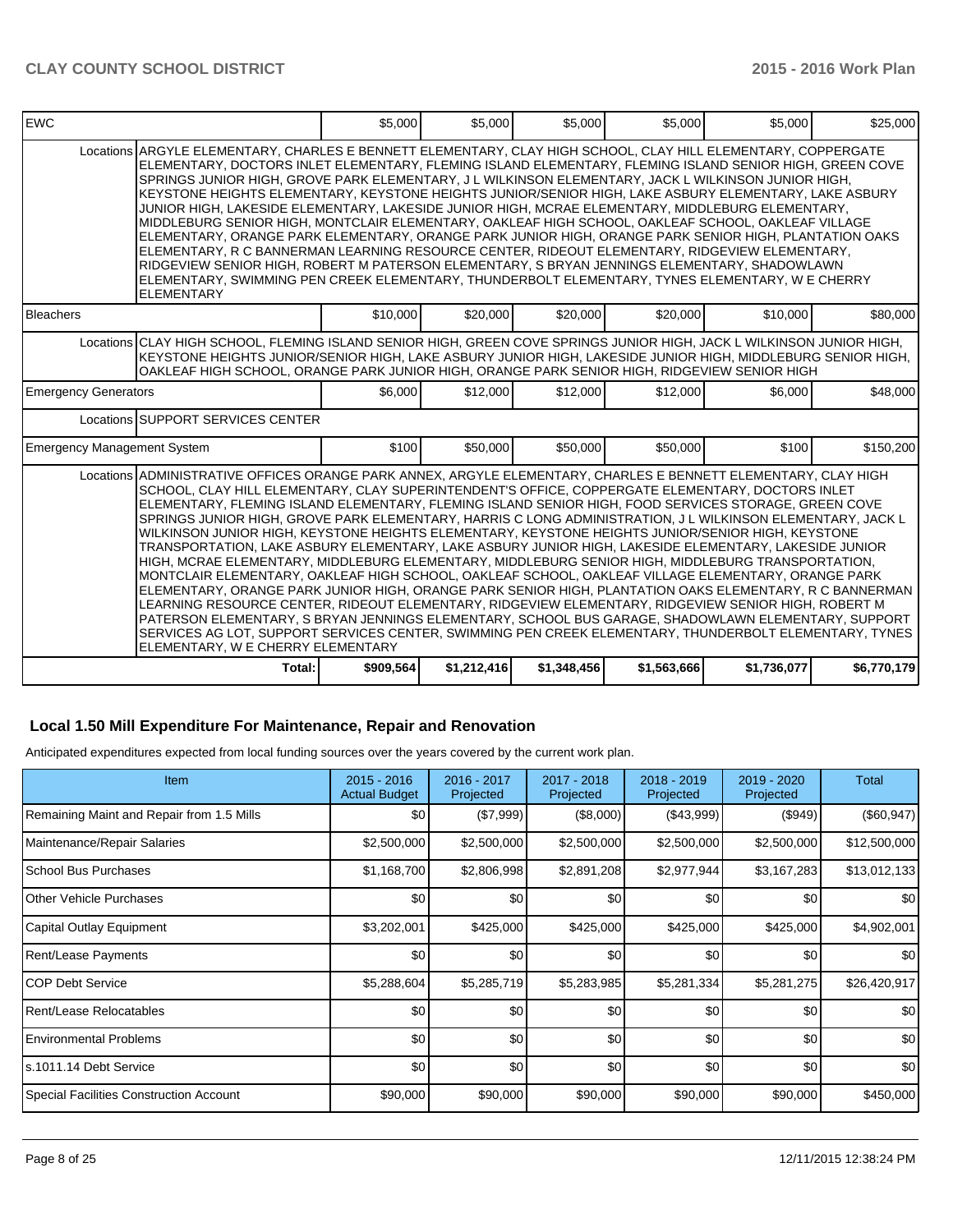| Premiums for Property Casualty Insurance - 1011.71<br>(4a,b) | \$1,084,715  | \$1,084,715  | \$1,084,715      | \$1,084,715  | \$1,084,715  | \$5,423,575  |
|--------------------------------------------------------------|--------------|--------------|------------------|--------------|--------------|--------------|
| Qualified School Construction Bonds (QSCB)                   | \$0          | \$0          | \$0 <sub>1</sub> | \$0          | \$0          | \$0          |
| Qualified Zone Academy Bonds (QZAB)                          | \$0          | \$0          | \$0              | \$0          | \$0          | \$0          |
| District Wide Technology                                     | \$1,400,000  | \$1,400,000  | \$1,400,000      | \$1,400,000  | \$14,000,000 | \$19,600,000 |
| <b>ERP System</b>                                            | \$250,000    | \$125,000    | \$125,000        | \$125,000    | \$125,000    | \$750,000    |
| Local Expenditure Totals:                                    | \$14,984,020 | \$13,709,433 | \$13,791,908     | \$13,839,994 | \$26,672,324 | \$82,997,679 |

# **Revenue**

#### **1.50 Mill Revenue Source**

Schedule of Estimated Capital Outlay Revenue from each currently approved source which is estimated to be available for expenditures on the projects included in the tentative district facilities work program. All amounts are NET after considering carryover balances, interest earned, new COP's, 1011.14 and 1011.15 loans, etc. Districts cannot use 1.5-Mill funds for salaries except for those explicitly associated with maintenance/repair projects. (1011.71 (5), F.S.)

| Item                                                                             | Fund | $2015 - 2016$<br><b>Actual Value</b> | 2016 - 2017<br>Projected | 2017 - 2018<br>Projected | $2018 - 2019$<br>Projected | 2019 - 2020<br>Projected | Total        |
|----------------------------------------------------------------------------------|------|--------------------------------------|--------------------------|--------------------------|----------------------------|--------------------------|--------------|
| (1) Non-exempt property<br>assessed valuation                                    |      | \$14,331,975                         | \$14,331,975             | \$14,331,975             | \$14,331,975               | \$14,331,975             | \$71,659,875 |
| (2) The Millege projected for<br>discretionary capital outlay per<br>ls.1011.71  |      | 1.50                                 | 1.50 I                   | 1.50                     | 1.50                       | 1.50                     |              |
| (3) Full value of the 1.50-Mill<br>discretionary capital outlay per<br>s.1011.71 |      | \$24,078                             | \$24,078                 | \$24,078                 | \$24,078                   | \$24,078                 | \$120,390    |
| (4) Value of the portion of the 1.50<br>-Mill ACTUALLY levied                    | 370  | \$20,638                             | \$20,638                 | \$20,638                 | \$20,638                   | \$20,638                 | \$103,190    |
| $(5)$ Difference of lines $(3)$ and $(4)$                                        |      | \$3,440                              | \$3,440                  | \$3,440                  | \$3,440                    | \$3,440                  | \$17,200     |

## **PECO Revenue Source**

The figure in the row designated "PECO Maintenance" will be subtracted from funds available for new construction because PECO maintenance dollars cannot be used for new construction.

| Item                                  | Fund | $2015 - 2016$<br><b>Actual Budget</b> | 2016 - 2017<br>Projected | 2017 - 2018<br>Projected | $2018 - 2019$<br>Projected | $2019 - 2020$<br>Projected | Total            |
|---------------------------------------|------|---------------------------------------|--------------------------|--------------------------|----------------------------|----------------------------|------------------|
| <b>IPECO New Construction</b>         | 340  | \$O I                                 | \$0 <sub>1</sub>         | \$0                      | \$0                        | \$0                        | \$0 <sub>1</sub> |
| <b>IPECO Maintenance Expenditures</b> |      | \$909.564                             | \$1.220.415              | \$1.356.456              | \$1.607.665                | \$1,737,026                | \$6,831,126      |
|                                       |      | \$909,564                             | \$1,220,415              | \$1,356,456              | \$1,607,665                | \$1,737,026                | \$6,831,126      |

## **CO & DS Revenue Source**

Revenue from Capital Outlay and Debt Service funds.

| Item                                            | Fund | $2015 - 2016$<br><b>Actual Budget</b> | 2016 - 2017<br>Projected | $2017 - 2018$<br>Proiected | $2018 - 2019$<br>Projected | $2019 - 2020$<br>Projected | Total       |
|-------------------------------------------------|------|---------------------------------------|--------------------------|----------------------------|----------------------------|----------------------------|-------------|
| CO & DS Cash Flow-through<br><b>Distributed</b> | 360  | \$508,084                             | \$508,084                | \$508,084                  | \$508.084                  | \$508,084                  | \$2,540,420 |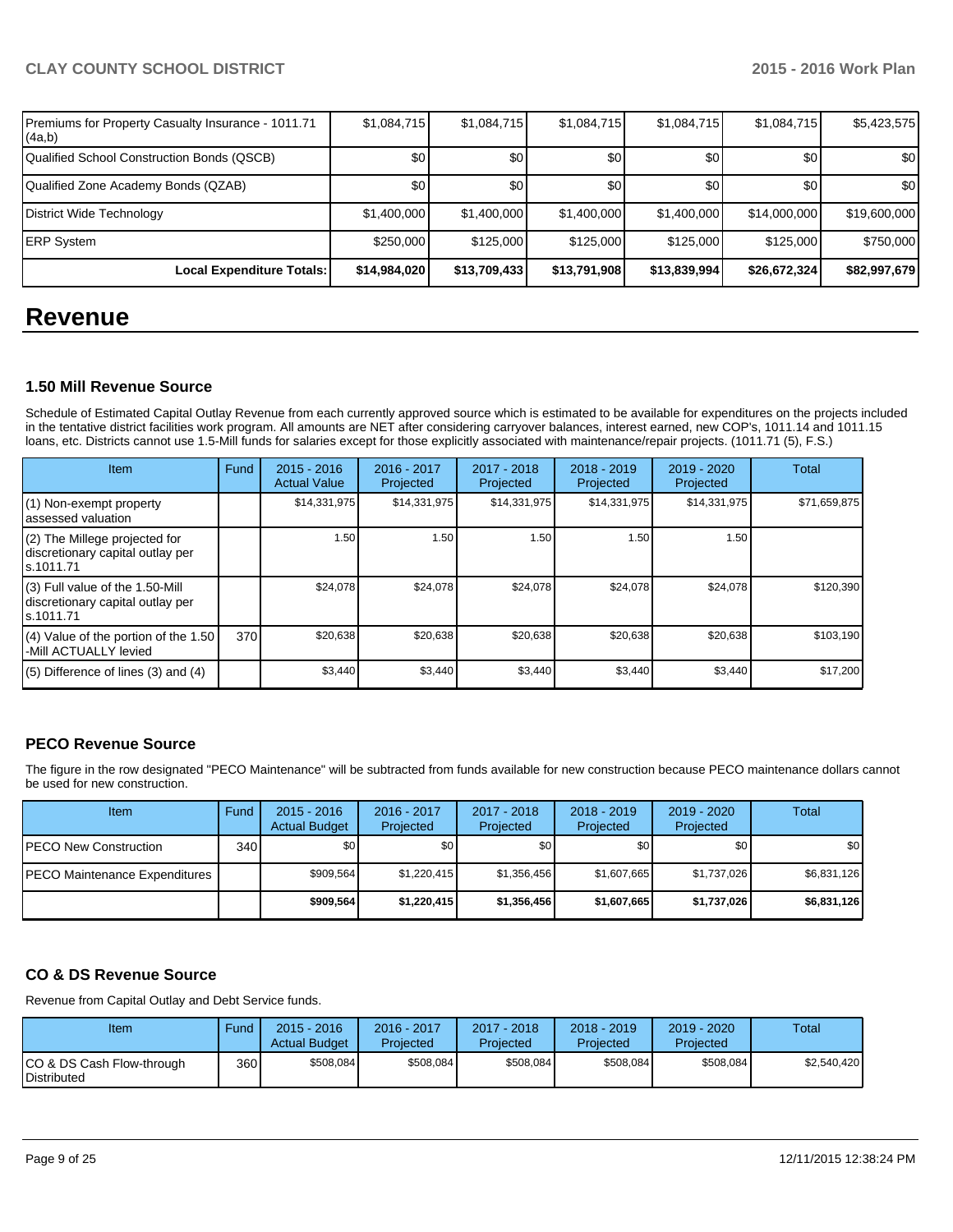No

| ICO & DS Interest on<br>Undistributed CO | 360 | \$9,769   | \$9,769   | \$9,769   | \$9,769   | \$9,769   | \$48,845    |
|------------------------------------------|-----|-----------|-----------|-----------|-----------|-----------|-------------|
|                                          |     | \$517,853 | \$517,853 | \$517,853 | \$517,853 | \$517.853 | \$2,589,265 |

#### **Fair Share Revenue Source**

All legally binding commitments for proportionate fair-share mitigation for impacts on public school facilities must be included in the 5-year district work program.

Nothing reported for this section.

#### **Sales Surtax Referendum**

Specific information about any referendum for a 1-cent or ½-cent surtax referendum during the previous year.

**Did the school district hold a surtax referendum during the past fiscal year 2014 - 2015?**

**Additional Revenue Source**

Any additional revenue sources

| Item                                                                                                   | $2015 - 2016$<br><b>Actual Value</b> | 2016 - 2017<br>Projected | 2017 - 2018<br>Projected | 2018 - 2019<br>Projected | 2019 - 2020<br>Projected | <b>Total</b> |
|--------------------------------------------------------------------------------------------------------|--------------------------------------|--------------------------|--------------------------|--------------------------|--------------------------|--------------|
| Proceeds from a s.1011.14/15 F.S. Loans                                                                | \$0                                  | \$0                      | \$0                      | \$0                      | \$0                      | \$0          |
| District Bonds - Voted local bond<br>referendum proceeds per s.9, Art VII<br><b>State Constitution</b> | \$0                                  | \$0                      | \$0                      | \$0                      | \$0                      | \$0          |
| Proceeds from Special Act Bonds                                                                        | \$0                                  | \$0                      | \$0                      | \$0                      | \$0                      | \$0          |
| Estimated Revenue from CO & DS Bond<br>Sale                                                            | \$517,852                            | \$517,852                | \$517,852                | \$517,852                | \$517,852                | \$2,589,260  |
| Proceeds from Voted Capital<br>Improvements millage                                                    | \$0                                  | \$0                      | \$0                      | \$0                      | \$0                      | \$0          |
| Other Revenue for Other Capital Projects                                                               | \$70,000                             | \$70,000                 | \$70,000                 | \$70,000                 | \$70,000                 | \$350,000    |
| Proceeds from 1/2 cent sales surtax<br>authorized by school board                                      | \$0                                  | \$0                      | \$0                      | \$0                      | \$0                      | \$0          |
| Proceeds from local governmental<br>infrastructure sales surtax                                        | \$1,400,000                          | \$1,400,000              | \$1,400,000              | \$1,400,000              | \$1,400,000              | \$7,000,000  |
| Proceeds from Certificates of<br>Participation (COP's) Sale                                            | \$0                                  | \$0                      | \$0                      | \$0                      | \$0                      | \$0          |
| Classrooms First Bond proceeds amount<br>authorized in FY 1997-98                                      | \$0                                  | \$0                      | \$0                      | \$0                      | \$0                      | \$0          |
| <b>Classrooms for Kids</b>                                                                             | \$0                                  | \$0                      | \$0                      | \$0                      | \$0                      | \$0          |
| <b>District Equity Recognition</b>                                                                     | \$0                                  | \$0                      | \$0                      | \$0                      | \$0                      | \$0          |
| <b>Federal Grants</b>                                                                                  | \$0                                  | \$0                      | \$0                      | \$0                      | \$0                      | \$0          |
| Proportionate share mitigation (actual<br>cash revenue only, not in kind donations)                    | \$0                                  | \$0                      | \$0                      | \$0                      | \$0                      | \$0          |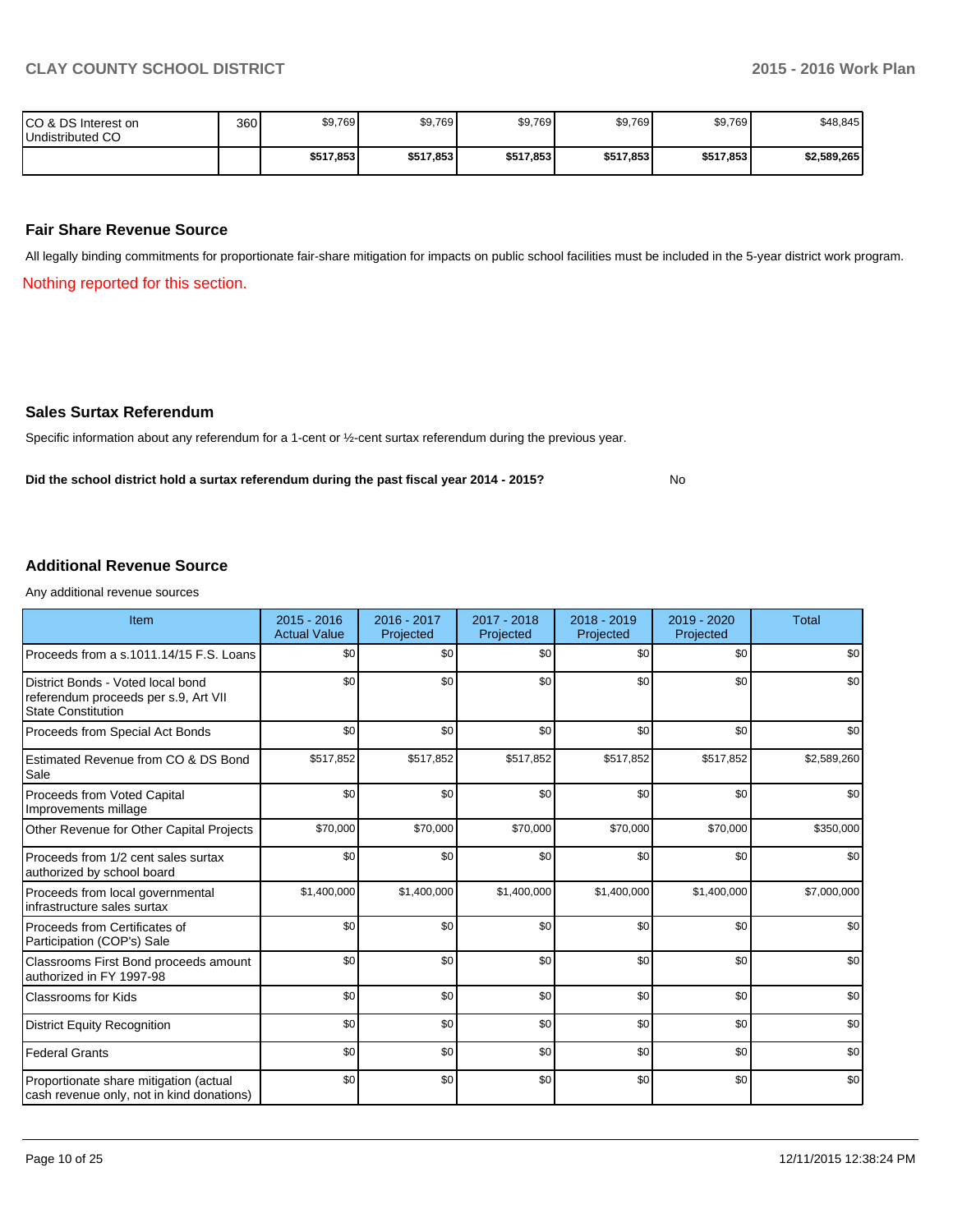| Impact fees received                                                                                                      | \$5,000,000  | \$5,500,000  | \$5,500,000  | \$5,500,000  | \$5,500,000  | \$27,000,000  |
|---------------------------------------------------------------------------------------------------------------------------|--------------|--------------|--------------|--------------|--------------|---------------|
| Private donations                                                                                                         | \$0          | \$0          | \$0          | \$0          | \$0          | \$0           |
| Grants from local governments or not-for-<br>profit organizations                                                         | \$0          | \$0          | \$0          | \$0          | \$0          | \$0           |
| Interest, Including Profit On Investment                                                                                  | \$0          | \$0          | \$0          | \$0          | \$0          | \$0           |
| Revenue from Bonds pledging proceeds<br>from 1 cent or 1/2 cent Sales Surtax                                              | \$0          | \$0          | \$0          | \$0          | \$0          | \$0           |
| <b>Total Fund Balance Carried Forward</b>                                                                                 | \$11,728,846 | \$13,169,382 | \$14,615,692 | \$17,656,230 | \$22,616,321 | \$79,786,471  |
| General Capital Outlay Obligated Fund<br><b>Balance Carried Forward From Total</b><br><b>Fund Balance Carried Forward</b> | \$0          | \$0          | \$0          | \$0          | \$0          | \$0           |
| Special Facilities Construction Account                                                                                   | \$0          | \$0          | \$0          | \$0          | \$0          | \$0           |
| One Cent - 1/2 Cent Sales Surtax Debt<br>Service From Total Fund Balance Carried<br>Forward                               | \$0          | \$0          | \$0          | \$0          | \$0          | \$0           |
| Capital Outlay Projects Funds Balance<br>Carried Forward From Total Fund<br><b>Balance Carried Forward</b>                | \$0          | \$0          | \$0          | \$0          | \$0          | \$0           |
| <b>Subtotal</b>                                                                                                           | \$18,716,698 | \$20,657,234 | \$22,103,544 | \$25,144,082 | \$30,104,173 | \$116,725,731 |

# **Total Revenue Summary**

| <b>Item Name</b>                                            | $2015 - 2016$<br><b>Budget</b> | 2016 - 2017<br>Projected | 2017 - 2018<br>Projected | $2018 - 2019$<br>Projected | 2019 - 2020<br>Projected | <b>Five Year Total</b> |
|-------------------------------------------------------------|--------------------------------|--------------------------|--------------------------|----------------------------|--------------------------|------------------------|
| Local 1.5 Mill Discretionary Capital Outlay<br>Revenue      | \$20,638                       | \$20,638                 | \$20,638                 | \$20,638                   | \$20,638                 | \$103,190              |
| IPECO and 1.5 Mill Maint and Other 1.5<br>Mill Expenditures | (\$14,984,020)                 | (\$13,709,433)           | (\$13,791,908)           | (S13, 839, 994)            | (\$26,672,324)           | $(\$82,997,679)$       |
| IPECO Maintenance Revenue                                   | \$909,564                      | \$1,220,415              | \$1,356,456              | \$1,607,665                | \$1,737,026              | \$6,831,126            |
| Available 1.50 Mill for New<br><b>Construction</b>          | (\$14,963,382)                 | (\$13,688,795)           | (\$13,771,270)           | (\$13,819,356)             | $($ \$26,651,686)        | (\$82,894,489)         |

| <b>Item Name</b>                      | $2015 - 2016$<br><b>Budget</b> | 2016 - 2017<br>Projected | 2017 - 2018<br>Projected | $2018 - 2019$<br>Projected | 2019 - 2020<br>Projected | <b>Five Year Total</b> |
|---------------------------------------|--------------------------------|--------------------------|--------------------------|----------------------------|--------------------------|------------------------|
| ICO & DS Revenue                      | \$517,853                      | \$517,853                | \$517,853                | \$517,853                  | \$517,853                | \$2,589,265            |
| <b>IPECO New Construction Revenue</b> | \$0                            | \$0                      | \$0                      | \$0                        | \$0 <sub>1</sub>         | \$0 <sub>1</sub>       |
| IOther/Additional Revenue             | \$18,716,698                   | \$20,657,234             | \$22,103,544             | \$25,144,082               | \$30,104,173             | \$116,725,731          |
| <b>Total Additional Revenuel</b>      | \$19,234,551                   | \$21,175,087             | \$22,621,397             | \$25,661,935               | \$30,622,026             | \$119,314,996          |
| Total Available Revenue               | \$4,271,169                    | \$7,486,292              | \$8,850,127              | \$11,842,579               | \$3,970,340              | \$36,420,507           |

# **Project Schedules**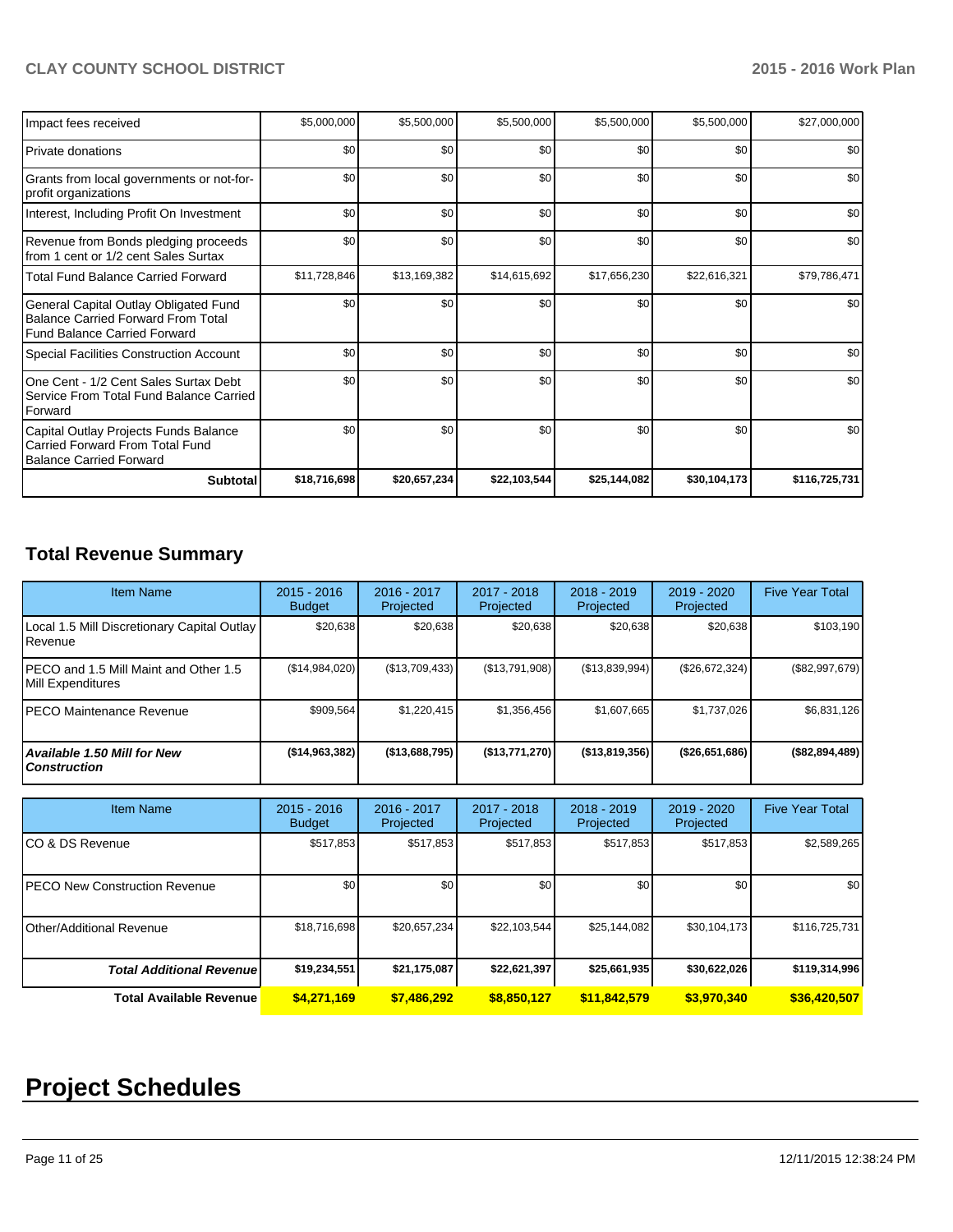### **Capacity Project Schedules**

Nothing reported for this section. A schedule of capital outlay projects necessary to ensure the availability of satisfactory classrooms for the projected student enrollment in K-12 programs.

| <b>Planned Cost:</b>     |  |  |  |
|--------------------------|--|--|--|
| <b>Student Stations:</b> |  |  |  |
| Total Classrooms:        |  |  |  |
| Gross Sq Ft:             |  |  |  |

# **Other Project Schedules**

Major renovations, remodeling, and additions of capital outlay projects that do not add capacity to schools.

| <b>Project Description</b>                        | Location                                             | $2015 - 2016$<br><b>Actual Budget</b> | 2016 - 2017<br>Projected | 2017 - 2018<br>Projected | 2018 - 2019<br>Projected | 2019 - 2020<br>Projected | <b>Total</b>    | <b>Funded</b>        |
|---------------------------------------------------|------------------------------------------------------|---------------------------------------|--------------------------|--------------------------|--------------------------|--------------------------|-----------------|----------------------|
| County-Wide Enhanced<br><b>Classrooms</b>         | Location not specified                               | \$50,000                              | \$100,000                | \$75,000                 | \$75,000                 | \$0                      | \$300,000 Yes   |                      |
| <b>Lightning Protection System</b>                | <b>CLAY HIGH SCHOOL</b>                              | \$0                                   | \$200,000                | \$0                      | \$0                      | \$0                      | \$200,000 Yes   |                      |
| <b>Lightning Protection System</b>                | <b>KEYSTONE HEIGHTS</b><br><b>JUNIOR/SENIOR HIGH</b> | \$0                                   | \$0                      | \$0                      | \$0                      | \$0                      |                 | \$0 <sup>l</sup> Yes |
| County-Wide Road and<br>Sidewalk Improvements     | Location not specified                               | \$241,760                             | \$70,000                 | \$70,000                 | \$70,000                 | \$0                      | \$451,760 Yes   |                      |
| County-Wide Covered<br>Walkways                   | Location not specified                               | \$50,000                              | \$50,000                 | \$25,000                 | \$25,000                 | \$10,000                 | \$160,000 Yes   |                      |
| County-Wide Security Fencing                      | Location not specified                               | \$50,000                              | \$50,000                 | \$25,000                 | \$50,000                 | \$50,000                 | \$225,000 Yes   |                      |
| County-Wide HVAC<br>Replacement/Repair            | Location not specified                               | \$100,000                             | \$300,000                | \$400,000                | \$400,000                | \$400,000                | \$1,600,000 Yes |                      |
| County-Wide Roof<br>Replacement/Repair            | Location not specified                               | \$10,000                              | \$50,000                 | \$75,000                 | \$100,000                | \$500,000                | \$735,000 Yes   |                      |
| County-Wide Ceiling<br>Replacement/Repair         | Location not specified                               | \$1,000                               | \$1,000                  | \$20,000                 | \$50,000                 | \$100,000                | \$172,000 Yes   |                      |
| County-Wide Fire Alarm<br>Replacement/Repair      | Location not specified                               | \$1,000                               | \$1,000                  | \$20,000                 | \$50,000                 | \$75,000                 | \$147,000 Yes   |                      |
| County-Wide Lighting<br>Replacement               | Location not specified                               | \$1,000                               | \$1,000                  | \$5,000                  | \$20,000                 | \$75,000                 | \$102,000 Yes   |                      |
| County-Wide Lightning<br><b>Protection System</b> | Location not specified                               | \$5,000                               | \$10,000                 | \$10,000                 | \$10,000                 | \$10,000                 | \$45,000 Yes    |                      |
| County-Wide Flooring<br>Replacement               | Location not specified                               | \$0                                   | \$25,000                 | \$25,000                 | \$50,000                 | \$75,000                 | \$175,000 Yes   |                      |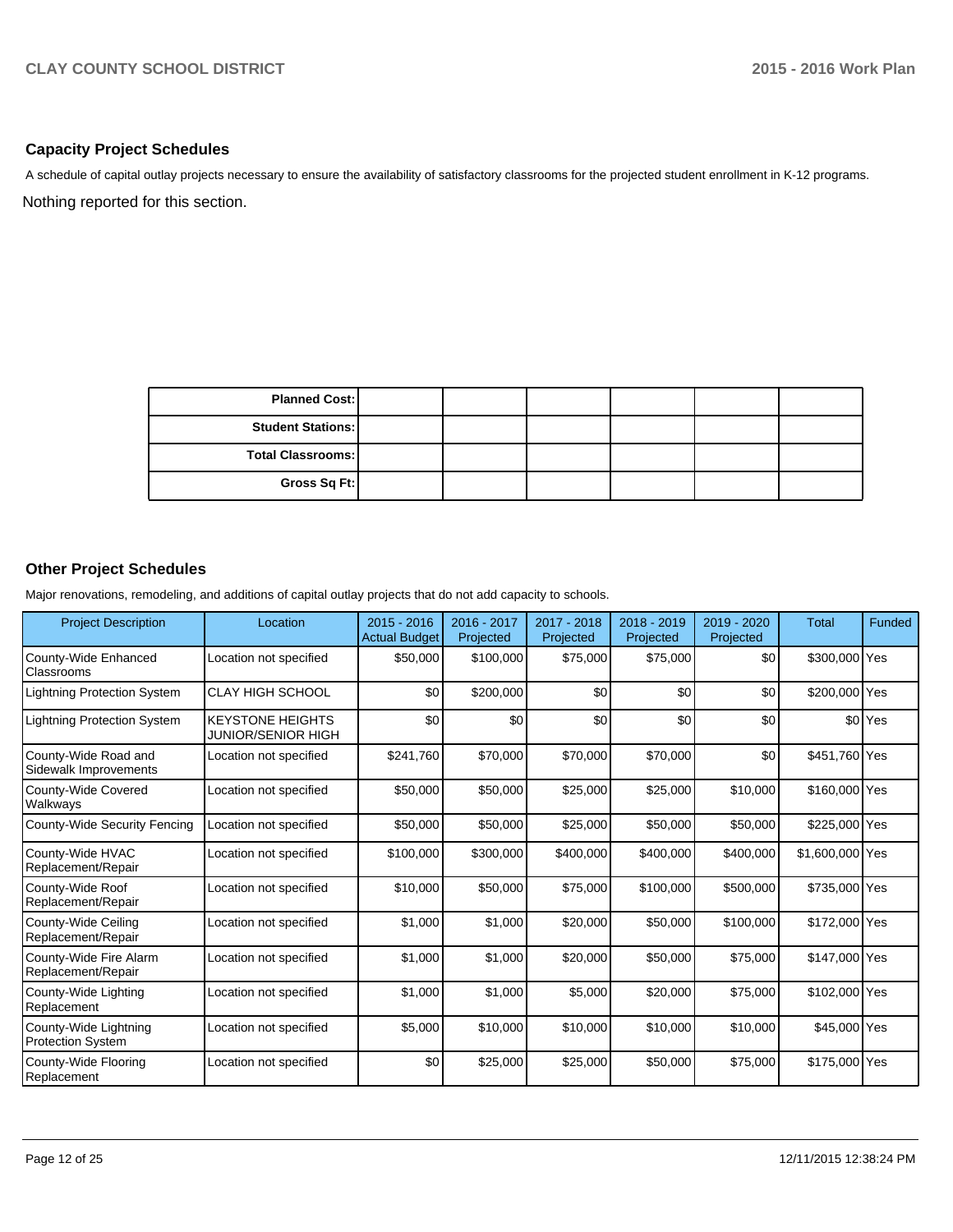| Fire Alarm Replacement                                       | THUNDERBOLT<br><b>ELEMENTARY</b>                     | \$0       | \$0         | \$0       | \$0       | \$0       |                 | \$0 Yes            |
|--------------------------------------------------------------|------------------------------------------------------|-----------|-------------|-----------|-----------|-----------|-----------------|--------------------|
| County-Wide Safety & Security                                | Location not specified                               | \$100,000 | \$125,000   | \$175,000 | \$200,000 | \$250,000 | \$850,000 Yes   |                    |
| <b>HVAC Replacement Building 3</b>                           | <b>FLEMING ISLAND</b><br><b>ELEMENTARY</b>           | \$0       | \$0         | \$0       | \$0       | \$0       |                 | \$0 Yes            |
| Roof Replacement Buildings 1,<br>2, 3, 4, 8, 7               | <b>FLEMING ISLAND</b><br><b>ELEMENTARY</b>           | \$0       | \$0         | \$0       | \$0       | \$0       |                 | \$0 <sup>Yes</sup> |
| Roof Replacement Buildings 2,<br>3, 4, 5, & 6, 20, & 21      | MCRAE ELEMENTARY                                     | \$0       | \$0         | \$0       | \$0       | \$0       |                 | \$0 Yes            |
| Roof Replacement Building 4                                  | ORANGE PARK SENIOR<br><b>HIGH</b>                    | \$0       | \$0         | \$0       | \$0       | \$0       |                 | \$0 Yes            |
| <b>HVAC Replacement Buildings</b><br>10 & 24                 | ORANGE PARK SENIOR<br><b>HIGH</b>                    | \$0       | \$0         | \$0       | \$0       | \$0       |                 | \$0 Yes            |
| Roof replacement Buildings 2,<br>3, 4, 5, 6, & 7             | <b>TYNES ELEMENTARY</b>                              | \$0       | \$0         | \$0       | \$0       | \$0       |                 | \$0 <sup>Yes</sup> |
| Contingency                                                  | Location not specified                               | \$215,084 | \$300,000   | \$500,000 | \$500,000 | \$500,000 | \$2,015,084 Yes |                    |
| County-Wide High School<br>Locker Replacement                | Location not specified                               | \$0       | \$10,000    | \$10,000  | \$10,000  | \$0       | \$30,000 Yes    |                    |
| County-Wide EMCS Upgrades<br>MCE, LSE, DIS, CEB, GPE         | Location not specified                               | \$200,000 | \$0         | \$0       | \$0       | \$0       | \$200,000 Yes   |                    |
| Fire Alarm Replacement                                       | DOCTORS INLET<br><b>ELEMENTARY</b>                   | \$0       | \$195,000   | \$10,000  | \$0       | \$0       | \$205,000 Yes   |                    |
| Gymnasium Floor Replacement GREEN COVE SPRINGS<br>Building 5 | <b>JUNIOR HIGH</b>                                   | \$150,000 | \$15,000    | \$0       | \$0       | \$0       | \$165,000 Yes   |                    |
| <b>Gymnasium Renovation</b>                                  | <b>KEYSTONE HEIGHTS</b><br><b>ELEMENTARY</b>         | \$50,000  | \$0         | \$0       | \$0       | \$0       | \$50,000 Yes    |                    |
| Remodel Building 4                                           | <b>KEYSTONE HEIGHTS</b><br><b>ELEMENTARY</b>         | \$25,000  | \$0         | \$0       | \$0       | \$0       | \$25,000 Yes    |                    |
| <b>HVAC Replacement Building 1</b>                           | <b>KEYSTONE HEIGHTS</b><br><b>JUNIOR/SENIOR HIGH</b> | \$15,000  | \$0         | \$0       | \$0       | \$0       | \$15,000 Yes    |                    |
| Ceiling and Lighting<br><b>Replacement Building 1</b>        | <b>KEYSTONE HEIGHTS</b><br><b>JUNIOR/SENIOR HIGH</b> | \$0       | \$75,000    | \$5,000   | \$0       | \$0       | \$80,000 Yes    |                    |
| Roof Replacement Building 20                                 | <b>KEYSTONE HEIGHTS</b><br>JUNIOR/SENIOR HIGH        | \$110,000 | \$15,000    | \$0       | \$0       | \$0       | \$125,000 Yes   |                    |
| Fire Alarm Replacement                                       | <b>LAKE ASBURY</b><br><b>ELEMENTARY</b>              | \$10,000  | \$0         | \$0       | \$0       | \$0       | \$10,000 Yes    |                    |
| <b>Flooring Replacement</b>                                  | MIDDLEBURG SENIOR<br><b>HIGH</b>                     | \$10,000  | \$0         | \$0       | \$0       | \$0       | \$10,000 Yes    |                    |
| HVAC Replacement Building 2                                  | MCRAE ELEMENTARY                                     | \$0       | \$150,000   | \$10,000  | \$0       | \$0       | \$160,000 Yes   |                    |
| Stadium Renovation (ADA)                                     | ORANGE PARK SENIOR<br>HIGH                           | \$0       | \$0         | \$250,000 | \$30,000  | \$0       | \$280,000 Yes   |                    |
| Smoke Corridor Building 1                                    | ORANGE PARK SENIOR<br><b>HIGH</b>                    | \$25,000  | \$0         | \$0       | \$0       | \$0       | \$25,000 Yes    |                    |
| Roof Replacement Buildings<br>19, 20, 21, 22, & 27           | ORANGE PARK SENIOR<br>HIGH                           | \$10,000  | \$0         | \$0       | \$0       | \$0       | \$10,000 Yes    |                    |
| Kitchen Floor and Sewer<br>Replacement                       | ORANGE PARK JUNIOR<br>HIGH                           | \$10,000  | \$0         | \$0       | \$0       | \$0       | \$10,000 Yes    |                    |
| Repipe Kitchen                                               | W E CHERRY<br><b>ELEMENTARY</b>                      | \$5,000   | \$0         | \$0       | \$0       | \$0       | \$5,000 Yes     |                    |
| HVAC Replacement Building 1,<br>3, 8, 4                      | W E CHERRY<br><b>ELEMENTARY</b>                      | \$175,000 | \$10,000    | \$0       | \$0       | \$0       | \$185,000 Yes   |                    |
| County-Wide Security Cameras                                 | Location not specified                               | \$150,000 | \$200,000   | \$150,000 | \$150,000 | \$0       | \$650,000 Yes   |                    |
| Cafeteria Expansion                                          | <b>CHARLES E BENNETT</b><br>ELEMENTARY               | \$100,000 | \$1,500,000 | \$25,000  | \$0       | \$0       | \$1,625,000 Yes |                    |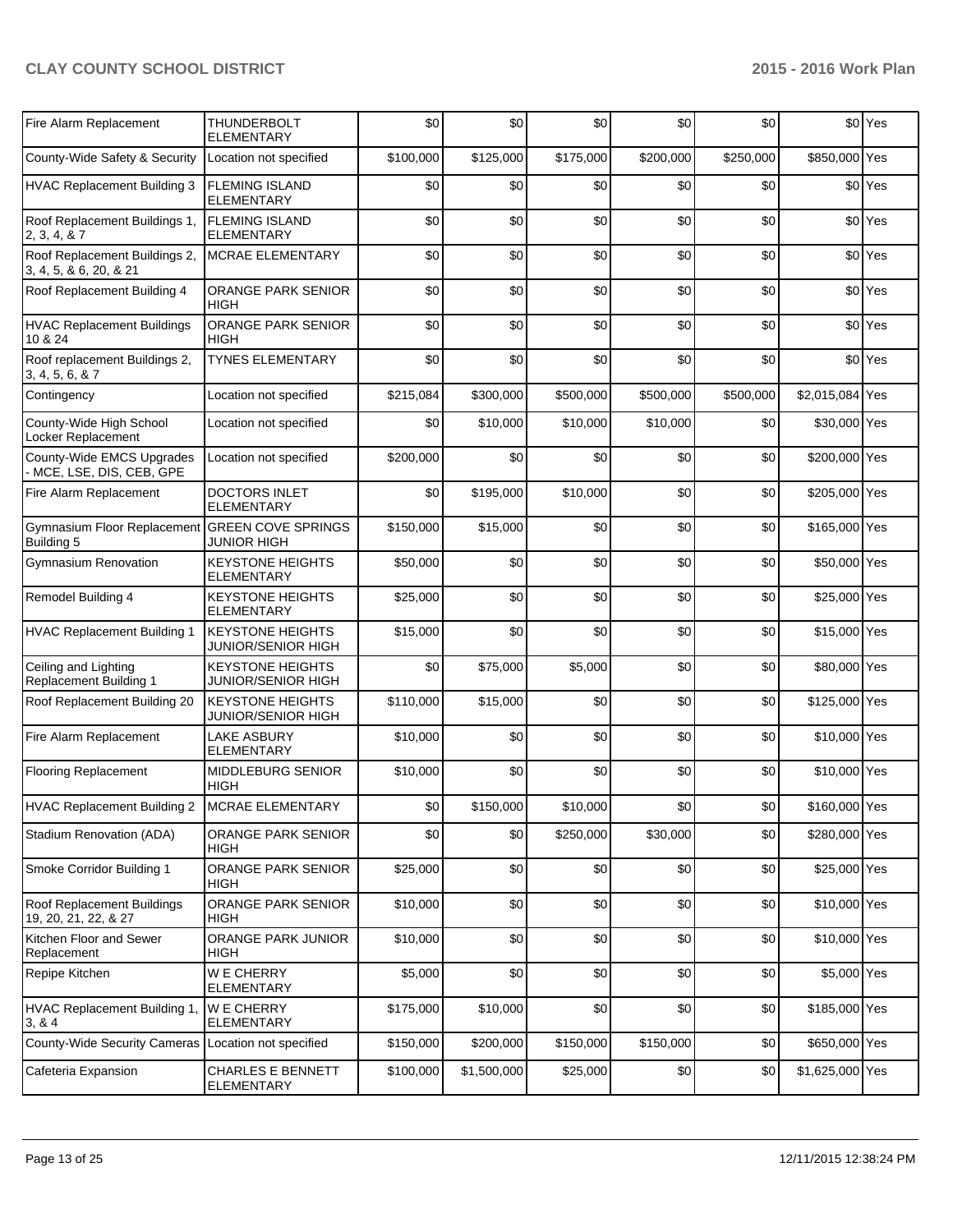| County-Wide Boilers 15K Each                                    | Location not specified                        | \$0       | \$15,000  | \$15,000    | \$15,000 | \$0 | \$45,000 Yes    |  |
|-----------------------------------------------------------------|-----------------------------------------------|-----------|-----------|-------------|----------|-----|-----------------|--|
| Cafeteria Expansion                                             | <b>DOCTORS INLET</b><br><b>ELEMENTARY</b>     | \$0       | \$600,000 | \$1,000,000 | \$25,000 | \$0 | \$1,625,000 Yes |  |
| Window Replacement Buildings<br>3, 4, 5, 6, 7, & 8              | <b>KEYSTONE HEIGHTS</b><br><b>ELEMENTARY</b>  | \$200,000 | \$10,000  | \$0         | \$0      | \$0 | \$210,000 Yes   |  |
| Tie Wastewater to Clay County<br><b>Utility Authority</b>       | <b>KEYSTONE HEIGHTS</b><br>JUNIOR/SENIOR HIGH | \$0       | \$0       | \$100,000   | \$0      | \$0 | \$100,000 Yes   |  |
| Demolish Waste Water Plant                                      | <b>KEYSTONE HEIGHTS</b><br>JUNIOR/SENIOR HIGH | \$0       | \$0       | \$0         | \$50,000 | \$0 | \$50,000 Yes    |  |
| Fire Alarm Replacement                                          | <b>CLAY HILL</b><br><b>ELEMENTARY</b>         | \$195,000 | \$10,000  | \$0         | \$0      | \$0 | \$205,000 Yes   |  |
| <b>HVAC Replacement Building 8</b>                              | <b>DOCTORS INLET</b><br>ELEMENTARY            | \$0       | \$175,000 | \$15,000    | \$0      | \$0 | \$190,000 Yes   |  |
| Locker Room Renovation                                          | <b>KEYSTONE HEIGHTS</b><br><b>ELEMENTARY</b>  | \$0       | \$200,000 | \$25,000    | \$0      | \$0 | \$225,000 Yes   |  |
| School Zone Lights/Speed<br><b>Bumps in Parent Pickup</b>       | <b>KEYSTONE HEIGHTS</b><br>ELEMENTARY         | \$15,000  | \$0       | \$0         | \$0      | \$0 | \$15,000 Yes    |  |
| <b>Lightning Protection System</b>                              | <b>LAKESIDE</b><br><b>ELEMENTARY</b>          | \$200,000 | \$15,000  | \$0         | \$0      | \$0 | \$215,000 Yes   |  |
| <b>Flooring Replacement</b>                                     | LAKESIDE JUNIOR HIGH                          | \$10,000  | \$0       | \$0         | \$0      | \$0 | \$10,000 Yes    |  |
| Parent Pickup Loop Redesign                                     | <b>MONTCLAIR</b><br><b>ELEMENTARY</b>         | \$0       | \$0       | \$300,000   | \$25,000 | \$0 | \$325,000 Yes   |  |
| <b>Culinary Arts Renovation</b><br>Building 1                   | MIDDLEBURG SENIOR<br>HIGH                     | \$0       | \$300,000 | \$20,000    | \$0      | \$0 | \$320,000 Yes   |  |
| Health Science Lab Renovation<br><b>Building 1</b>              | <b>MIDDLEBURG SENIOR</b><br><b>HIGH</b>       | \$0       | \$75,000  | \$15,000    | \$0      | \$0 | \$90,000 Yes    |  |
| Flooring Replacement Phase II                                   | <b>MIDDLEBURG SENIOR</b><br><b>HIGH</b>       | \$300,000 | \$15,000  | \$0         | \$0      | \$0 | \$315,000 Yes   |  |
| <b>Front Administration Area</b><br>Renovation (Security)       | MIDDLEBURG SENIOR<br>HIGH                     | \$0       | \$0       | \$250,000   | \$35,000 | \$0 | \$285,000 Yes   |  |
| Drainage Rework in<br>Portable/Boardwalk Area                   | OAKLEAF SCHOOL                                | \$5,000   | \$0       | \$0         | \$0      | \$0 | \$5,000 Yes     |  |
| <b>New Relocatable Sites</b>                                    | PLANTATION OAKS<br>ELEMENTARY                 | \$124,000 | \$0       | \$0         | \$0      | \$0 | \$124,000 Yes   |  |
| <b>HVAC Replacement Building 9</b>                              | <b>RIDGEVIEW SENIOR</b><br>HIGH               | \$200,000 | \$0       | \$0         | \$0      | \$0 | \$200,000 Yes   |  |
| <b>HVAC Replacement Buildings</b><br>1, 2, 8, 3                 | S BRYAN JENNINGS<br><b>ELEMENTARY</b>         | \$25,000  | \$0       | \$0         | \$0      | \$0 | \$25,000 Yes    |  |
| HVAC Replacement Buildings 4 S BRYAN JENNINGS<br>- 9            | <b>ELEMENTARY</b>                             | \$10,000  | \$0       | \$0         | \$0      | \$0 | \$10,000 Yes    |  |
| New Parent Pickup                                               | <b>LAKESIDE</b><br>ELEMENTARY                 | \$20,000  | \$0       | \$0         | \$0      | \$0 | \$20,000 Yes    |  |
| Administration - Window<br>Replacement/Insulation<br>Upgrage    | Location not specified                        | \$125,000 | \$15,000  | \$0         | \$0      | \$0 | \$140,000 Yes   |  |
| Locker Room Renovation                                          | OAKLEAF SCHOOL                                | \$200,000 | \$15,000  | \$0         | \$0      | \$0 | \$215,000 Yes   |  |
| 6th Grade Locker Pads<br>Between Main Building and<br>Portables | OAKLEAF SCHOOL                                | \$0       | \$25,000  | \$10,000    | \$0      | \$0 | \$35,000 Yes    |  |
| Smoke Corridor Building 1<br>Phase II                           | ORANGE PARK SENIOR<br>HIGH                    | \$300,000 | \$20,000  | \$0         | \$0      | \$0 | \$320,000 Yes   |  |
| Fire Alarm Replacement                                          | ROBERT M PATERSON<br>ELEMENTARY               | \$0       | \$0       | \$195,000   | \$20,000 | \$0 | \$215,000 Yes   |  |
| Roof Replacement & Gutter<br>Repair Building 6                  | <b>RIDGEVIEW SENIOR</b><br>HIGH               | \$300,000 | \$15,000  | \$0         | \$0      | \$0 | \$315,000 Yes   |  |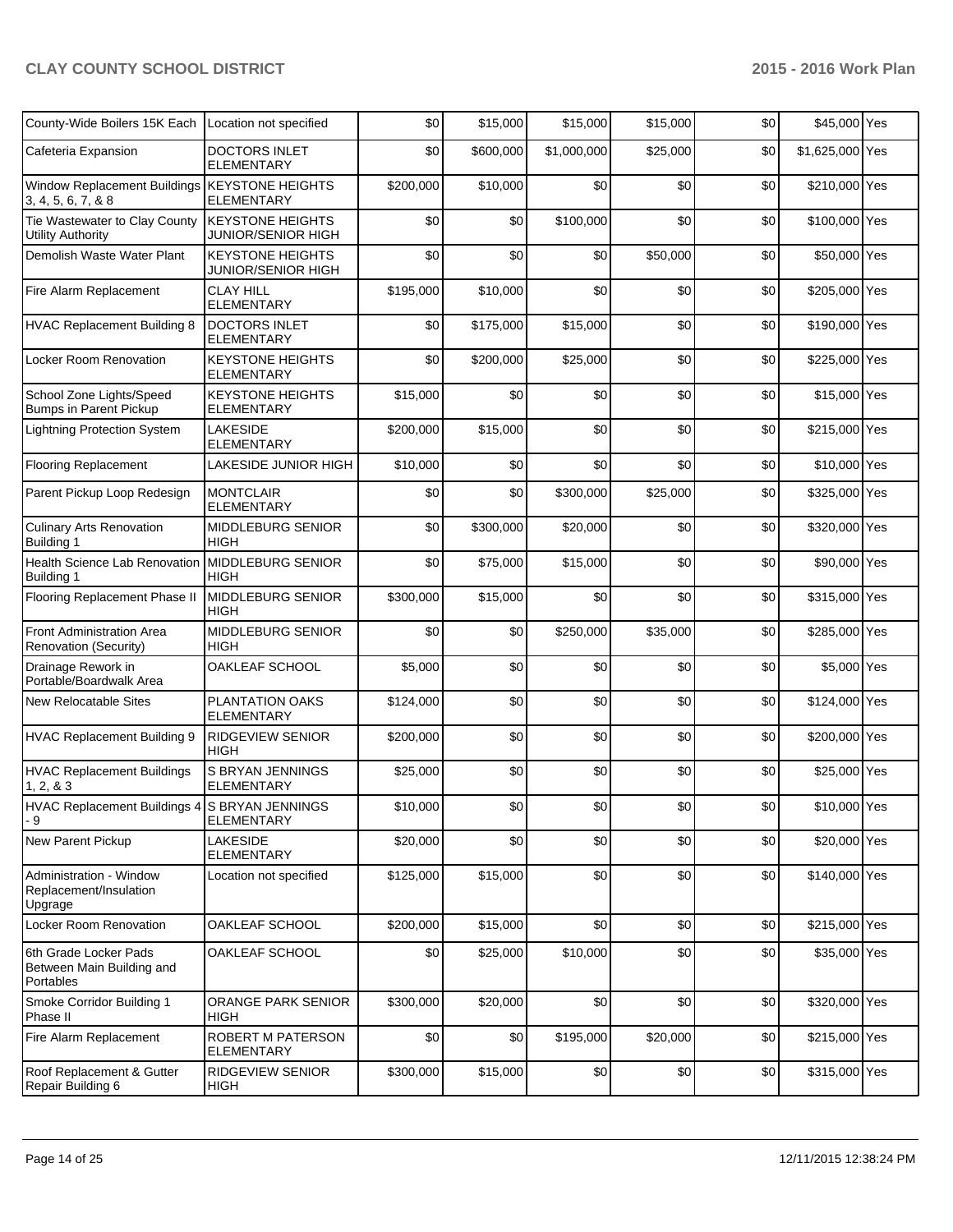| Bus Wash Replacement                                                    | <b>MIDDLEBURG</b><br><b>TRANSPORTATION</b> | \$100,000   | \$0         | \$0         | \$0         | \$0         | \$100,000 Yes |        |
|-------------------------------------------------------------------------|--------------------------------------------|-------------|-------------|-------------|-------------|-------------|---------------|--------|
| IBus Lift Relocation from Green<br>Cove Springs to Middleburg           | <b>MIDDLEBURG</b><br><b>TRANSPORTATION</b> | \$0         | \$0         | \$100,000   | \$50,000    | \$0         | \$150,000 Yes |        |
| Fire Alarm Replacement                                                  | <b>J L WILKINSON</b><br>ELEMENTARY         | \$0         | \$0         | \$0         | \$195,000   | \$20,000    | \$215,000 Yes |        |
| HVAC Replacement Buildings<br>1, 2, & 4                                 | JACK L WILKINSON<br><b>JUNIOR HIGH</b>     | \$0         | \$277,000   | \$25,000    | \$0         | \$0         | \$302,000 Yes |        |
| County-Wide Front Entrance<br>Security Enhancements                     | Location not specified                     | \$15,000    | \$20,000    | \$0         | \$0         | \$0         | \$35,000 Yes  |        |
| County-Wide<br>Maintenance/Delivery Vehicle<br>l Purchase               | Location not specified                     | \$100       | \$75,000    | \$75,000    | \$75,000    | \$75,000    | \$300,100 Yes |        |
| County-Wide Hand Held Walkie Location not specified<br>Talkie Repeaters |                                            | \$50,000    | \$10,000    | \$0         | \$0         | \$0         | \$60,000 Yes  |        |
| County-Wide Elevator<br>Upgrades                                        | Location not specified                     | \$0         | \$25,000    | \$0         | \$0         | \$0         | \$25,000 Yes  |        |
| Project description not specified Location not specified                |                                            | \$0         | \$0         | \$0         | \$0         | \$0         |               | \$0 No |
|                                                                         |                                            | \$4,263,944 | \$5,365,000 | \$4,030,000 | \$2,280,000 | \$2,140,000 | \$18,078,944  |        |

# **Additional Project Schedules**

Any projects that are not identified in the last approved educational plant survey.

| <b>Project Description</b>             | Location                  | <b>Num</b> | $2015 - 2016$<br>Classroom   Actual Budget | $2016 - 2017$<br>Projected | 2017 - 2018<br>Projected | 2018 - 2019<br>Projected | 2019 - 2020<br>Projected | Total | Funded |
|----------------------------------------|---------------------------|------------|--------------------------------------------|----------------------------|--------------------------|--------------------------|--------------------------|-------|--------|
| Project description not<br>l specified | Location not<br>specified |            | \$0                                        | \$٥Ι                       | \$0                      | \$0 I                    | \$0                      |       | \$0 No |
|                                        |                           |            | \$0                                        | \$0                        | \$0                      | \$0                      | \$0                      | \$O   |        |

## **Non Funded Growth Management Project Schedules**

Schedule indicating which projects, due to planned development, that CANNOT be funded from current revenues projected over the next five years.

Nothing reported for this section.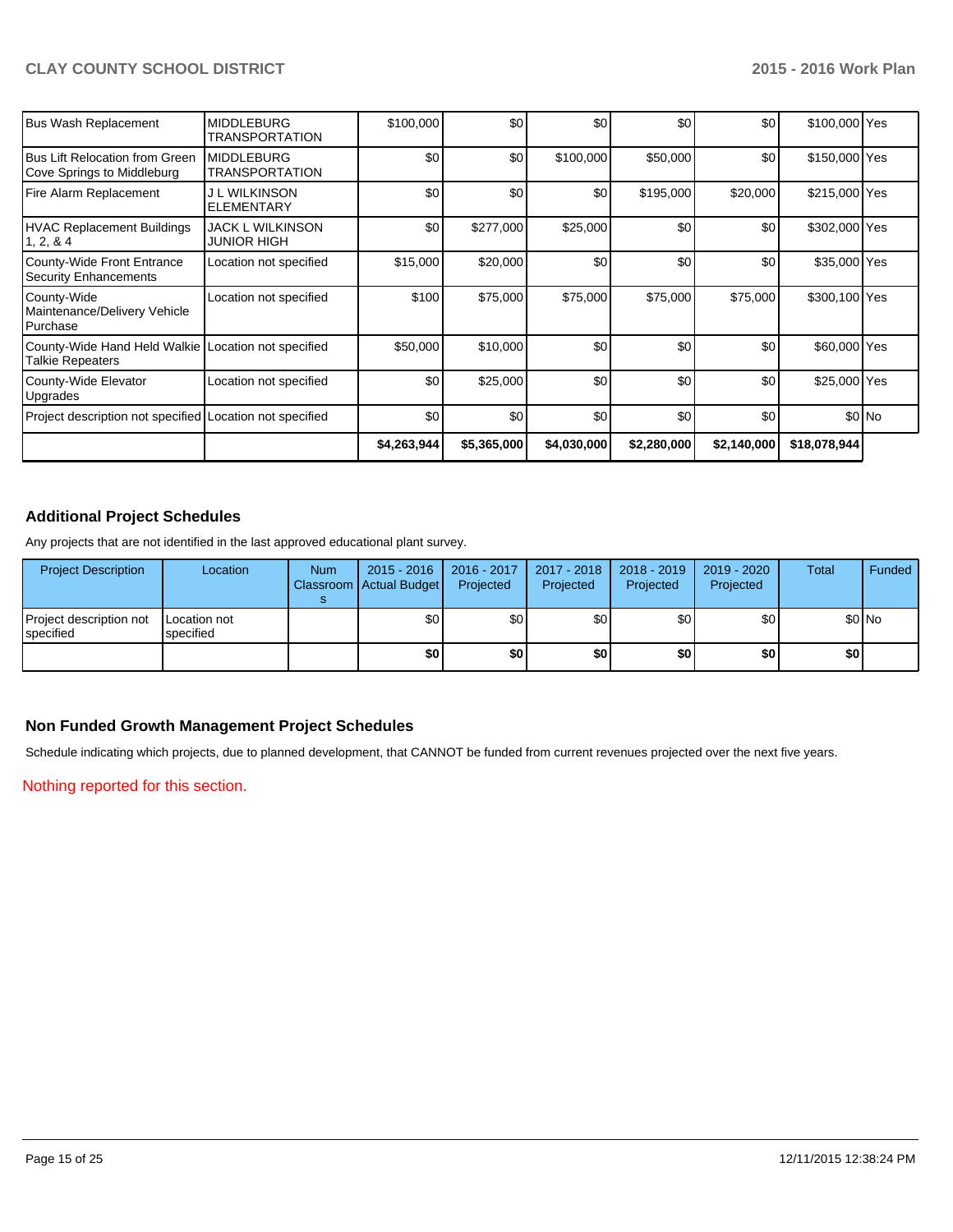# **Tracking**

# **Capacity Tracking**

| Location                                                   | $2015 -$<br>2016 Satis.<br>Stu. Sta. | Actual<br>$2015 -$<br><b>2016 FISH</b><br>Capacity | Actual<br>$2014 -$<br>2015<br><b>COFTE</b> | # Class<br><b>Rooms</b> | Actual<br>Average<br>$2015 -$<br>2016 Class<br><b>Size</b> | Actual<br>$2015 -$<br>2016<br><b>Utilization</b> | <b>New</b><br>Stu.<br>Capacity | <b>New</b><br>Rooms to<br>be<br>Added/Re<br>moved | Projected<br>$2019 -$<br>2020<br><b>COFTE</b> | Projected<br>$2019 -$<br>2020<br><b>Utilization</b> | Projected<br>$2019 -$<br>2020 Class<br><b>Size</b> |
|------------------------------------------------------------|--------------------------------------|----------------------------------------------------|--------------------------------------------|-------------------------|------------------------------------------------------------|--------------------------------------------------|--------------------------------|---------------------------------------------------|-----------------------------------------------|-----------------------------------------------------|----------------------------------------------------|
| <b>GREEN COVE SPRINGS</b><br><b>JUNIOR HIGH</b>            | 1,135                                | 1,021                                              | 770                                        | 50                      | 15                                                         | 75.00 %                                          | $\Omega$                       | $\mathbf 0$                                       | 775                                           | 76.00 %                                             | 16                                                 |
| CHARLES E BENNETT<br><b>ELEMENTARY</b>                     | 1,060                                | 1,060                                              | 837                                        | 56                      | 15                                                         | 79.00 %                                          | $\Omega$                       | $\Omega$                                          | 820                                           | 77.00 %                                             | 15                                                 |
| R C BANNERMAN<br><b>LEARNING RESOURCE</b><br><b>CENTER</b> | 568                                  | 568                                                | 172                                        | 35                      | 5 <sub>1</sub>                                             | 30.00 %                                          | $\Omega$                       | $\Omega$                                          | 217                                           | 38.00 %                                             | 6                                                  |
| <b>ORANGE PARK</b><br><b>ELEMENTARY</b>                    | 594                                  | 594                                                | 502                                        | 31                      | 16                                                         | 85.00 %                                          | $\Omega$                       | $\Omega$                                          | 476                                           | 80.00%                                              | 15                                                 |
| <b>GROVE PARK</b><br><b>ELEMENTARY</b>                     | 762                                  | 762                                                | 442                                        | 41                      | 11                                                         | 58.00 %                                          | $\Omega$                       | $\mathbf 0$                                       | 389                                           | 51.00 %                                             | 9                                                  |
| <b>WE CHERRY</b><br><b>ELEMENTARY</b>                      | 943                                  | 943                                                | 593                                        | 51                      | 12                                                         | 63.00 %                                          | $\Omega$                       | $\Omega$                                          | 599                                           | 64.00%                                              | 12                                                 |
| <b>ORANGE PARK SENIOR</b><br><b>HIGH</b>                   | 2,467                                | 2,343                                              | 1,441                                      | 104                     | 14                                                         | 61.00 %                                          | $\Omega$                       | $\Omega$                                          | 1,392                                         | 59.00 %                                             | 13                                                 |
| DOCTORS INLET<br><b>ELEMENTARY</b>                         | 935                                  | 935                                                | 721                                        | 50                      | 14                                                         | 77.00 %                                          | $\Omega$                       | $\Omega$                                          | 676                                           | 72.00 %                                             | 14                                                 |
| <b>MIDDLEBURG</b><br><b>ELEMENTARY</b>                     | 840                                  | 840                                                | 577                                        | 44                      | 13                                                         | 69.00 %                                          | $\Omega$                       | $\Omega$                                          | 562                                           | 67.00 %                                             | 13                                                 |
| <b>KEYSTONE HEIGHTS</b><br><b>ELEMENTARY</b>               | 982                                  | 982                                                | 770                                        | 53                      | 15                                                         | 78.00 %                                          | $\Omega$                       | $\mathbf 0$                                       | 732                                           | 75.00 %                                             | 14                                                 |
| <b>KEYSTONE HEIGHTS</b><br><b>JUNIOR/SENIOR HIGH</b>       | 1,905                                | 1,714                                              | 1,067                                      | 82                      | 13                                                         | 62.00 %                                          | $\Omega$                       | $\mathbf 0$                                       | 1,105                                         | 64.00 %                                             | 13                                                 |
| <b>S BRYAN JENNINGS</b><br><b>ELEMENTARY</b>               | 712                                  | 712                                                | 506                                        | 38                      | 13                                                         | 71.00 %                                          | $\Omega$                       | $\Omega$                                          | 470                                           | 66.00 %                                             | 12                                                 |
| <b>CLAY HIGH SCHOOL</b>                                    | 2,162                                | 2,053                                              | 1,372                                      | 89                      | 15                                                         | 67.00 %                                          | $\Omega$                       | $\Omega$                                          | 1,298                                         | 63.00 %                                             | 15                                                 |
| LAKESIDE JUNIOR HIGH                                       | 1,334                                | 1,200                                              | 846                                        | 57                      | 15                                                         | 70.00 %                                          | $\overline{0}$                 | $\Omega$                                          | 847                                           | 71.00 %                                             | 15                                                 |
| <b>LAKESIDE</b><br><b>ELEMENTARY</b>                       | 1,022                                | 1,022                                              | 801                                        | 54                      | 15                                                         | 78.00 %                                          | $\Omega$                       | $\Omega$                                          | 761                                           | 74.00 %                                             | 14                                                 |
| <b>ORANGE PARK JUNIOR</b><br><b>HIGH</b>                   | 1,264                                | 1,137                                              | 630                                        | 55                      | 11                                                         | 55.00 %                                          | $\Omega$                       | $\mathbf 0$                                       | 628                                           | 55.00 %                                             | 11                                                 |
| <b>JACK L WILKINSON</b><br><b>JUNIOR HIGH</b>              | 1,312                                | 1,180                                              | 752                                        | 56                      | 13                                                         | 64.00 %                                          | $\overline{0}$                 | $\Omega$                                          | 740                                           | 63.00 %                                             | 13                                                 |
| <b>MONTCLAIR</b><br><b>ELEMENTARY</b>                      | 689                                  | 689                                                | 474                                        | 36                      | 13                                                         | 69.00 %                                          | $\overline{0}$                 | $\mathbf 0$                                       | 460                                           | 67.00 %                                             | 13                                                 |
| <b>MIDDLEBURG SENIOR</b><br>HIGH                           | 2,559                                | 2,431                                              | 1,680                                      | 110                     | 15                                                         | 69.00 %                                          | 0                              | $\mathbf 0$                                       | 1,541                                         | 63.00 %                                             | 14                                                 |
| <b>RIDGEVIEW</b><br> ELEMENTARY                            | 831                                  | 831                                                | 552                                        | 47                      | 12                                                         | 66.00 %                                          | $\overline{0}$                 | $\mathbf 0$                                       | 521                                           | 63.00 %                                             | 11                                                 |
| <b>CLAY HILL</b><br> ELEMENTARY                            | 689                                  | 689                                                | 433                                        | 36                      | 12                                                         | 63.00 %                                          | $\overline{0}$                 | $\mathbf 0$                                       | 404                                           | 59.00 %                                             | 11                                                 |
| <b>RIDGEVIEW SENIOR</b><br> HIGH                           | 2,648                                | 2,515                                              | 1,489                                      | 112                     | 13                                                         | 59.00 %                                          | 0                              | $\mathbf 0$                                       | 1,393                                         | 55.00 %                                             | 12                                                 |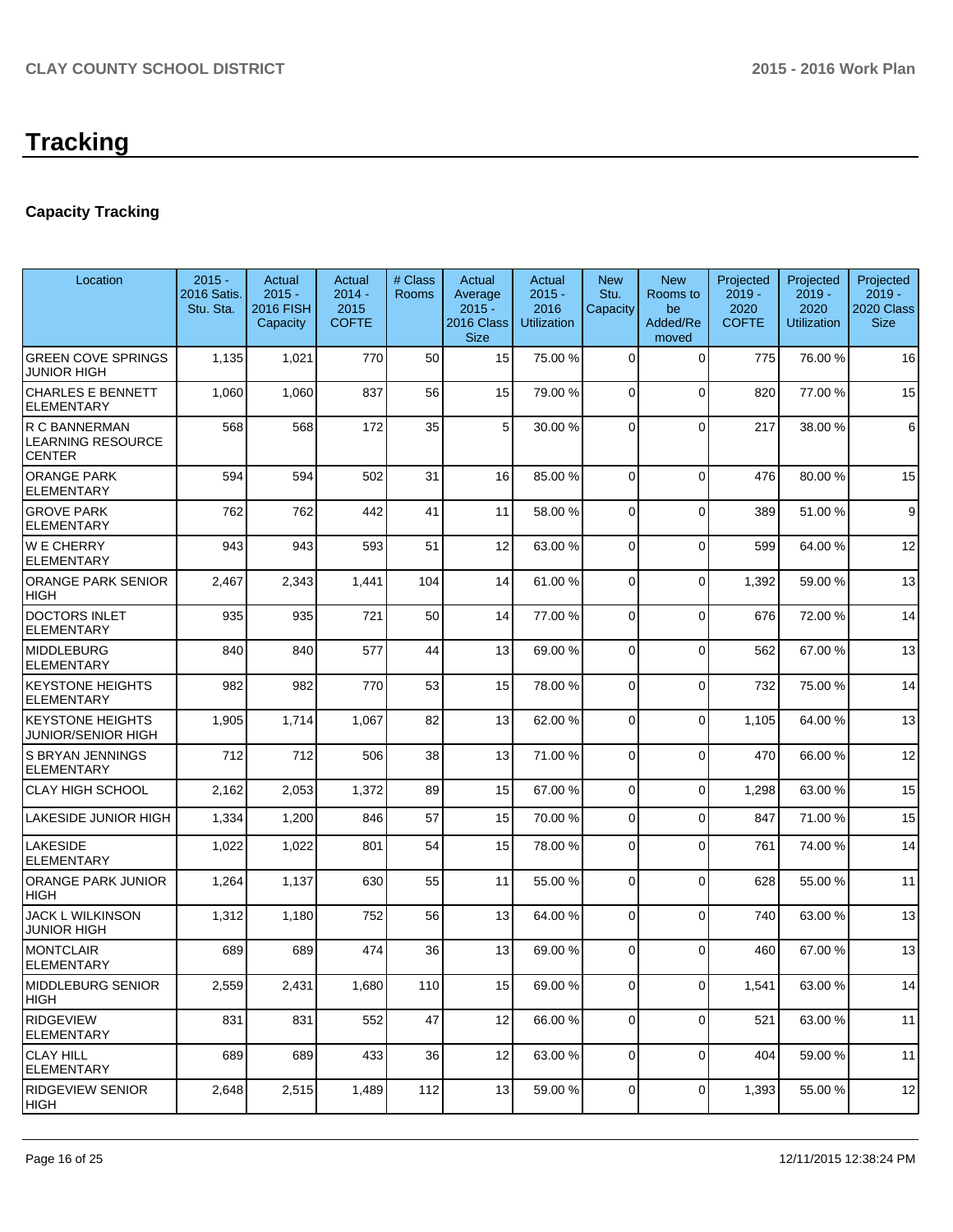| <b>LAKE ASBURY</b><br><b>ELEMENTARY</b>          | 1,108    | 1,108  | 812    | 60    | 14       | 73.00 % | $\Omega$ | $\Omega$       | 791            | 71.00 % | 13             |
|--------------------------------------------------|----------|--------|--------|-------|----------|---------|----------|----------------|----------------|---------|----------------|
| <b>ROBERT M PATERSON</b><br><b>ELEMENTARY</b>    | 1,136    | 1,136  | 912    | 59    | 15       | 80.00 % | $\Omega$ | $\overline{0}$ | 864            | 76.00%  | 15             |
| <b>J L WILKINSON</b><br><b>ELEMENTARY</b>        | 1,072    | 1,072  | 736    | 57    | 13       | 69.00 % | $\Omega$ | $\Omega$       | 696            | 65.00 % | 12             |
| <b>CLAY</b><br>SUPERINTENDENT'S<br><b>OFFICE</b> | $\Omega$ | 0      | 80     | 0     | $\Omega$ | 0.00%   | $\Omega$ | $\Omega$       | $\overline{0}$ | 0.00%   | $\overline{0}$ |
| <b>FLEMING ISLAND</b><br><b>ELEMENTARY</b>       | 1,062    | 1,062  | 756    | 57    | 13       | 71.00 % | $\Omega$ | $\Omega$       | 745            | 70.00%  | 13             |
| <b>TYNES ELEMENTARY</b>                          | 1,110    | 1,110  | 905    | 64    | 14       | 82.00 % | $\Omega$ | $\Omega$       | 864            | 78.00%  | 14             |
| <b>MCRAE ELEMENTARY</b>                          | 758      | 758    | 488    | 41    | 12       | 64.00%  | $\Omega$ | $\Omega$       | 460            | 61.00%  | 11             |
| <b>THUNDERBOLT</b><br><b>ELEMENTARY</b>          | 1,397    | 1,397  | 996    | 73    | 14       | 71.00 % | $\Omega$ | $\Omega$       | 943            | 68.00%  | 13             |
| <b>RIDEOUT ELEMENTARY</b>                        | 755      | 755    | 504    | 41    | 12       | 67.00 % | $\Omega$ | $\Omega$       | 486            | 64.00%  | 12             |
| <b>FLEMING ISLAND</b><br><b>SENIOR HIGH</b>      | 2,500    | 2,375  | 2,051  | 104   | 20       | 86.00 % | $\Omega$ | $\Omega$       | 2,050          | 86.00%  | 20             |
| SWIMMING PEN CREEK<br><b>ELEMENTARY</b>          | 591      | 591    | 395    | 33    | 12       | 67.00 % | $\Omega$ | $\Omega$       | 371            | 63.00%  | 11             |
| <b>ARGYLE ELEMENTARY</b>                         | 813      | 813    | 616    | 44    | 14       | 76.00 % | $\Omega$ | $\Omega$       | 581            | 71.00 % | 13             |
| LAKE ASBURY JUNIOR<br><b>HIGH</b>                | 1,610    | 1,449  | 1,034  | 68    | 15       | 71.00 % | $\Omega$ | $\Omega$       | 1,034          | 71.00 % | 15             |
| <b>COPPERGATE</b><br><b>ELEMENTARY</b>           | 812      | 812    | 535    | 43    | 12       | 66.00 % | $\Omega$ | $\Omega$       | 509            | 63.00 % | 12             |
| OAKLEAF SCHOOL                                   | 1,924    | 1,731  | 1,399  | 80    | 17       | 81.00%  | $\Omega$ | $\Omega$       | 1,391          | 80.00%  | 17             |
| <b>OAKLEAF VILLAGE</b><br><b>ELEMENTARY</b>      | 1,061    | 1,061  | 940    | 57    | 16       | 89.00 % | $\Omega$ | $\Omega$       | 906            | 85.00 % | 16             |
| <b>SHADOWLAWN</b><br><b>ELEMENTARY</b>           | 885      | 885    | 673    | 48    | 14       | 76.00 % | $\Omega$ | $\Omega$       | 646            | 73.00 % | 13             |
| <b>PLANTATION OAKS</b><br><b>ELEMENTARY</b>      | 1,316    | 1,316  | 1,082  | 68    | 16       | 82.00 % | $\Omega$ | $\Omega$       | 1,055          | 80.00%  | 16             |
| <b>OAKLEAF HIGH</b><br><b>SCHOOL</b>             | 2,389    | 2,269  | 2,051  | 99    | 21       | 90.00 % | $\Omega$ | $\Omega$       | 1,947          | 86.00%  | 20             |
|                                                  | 49,712   | 47,921 | 34,388 | 2,383 | 14       | 71.76 % | $\Omega$ | $\mathbf{0}$   | 33,145         | 69.17%  | 14             |

The COFTE Projected Total (33,145) for 2019 - 2020 must match the Official Forecasted COFTE Total (33,145 ) for 2019 - 2020 before this section can be completed. In the event that the COFTE Projected Total does not match the Official forecasted COFTE, then the Balanced Projected COFTE Table should be used to balance COFTE.

| Projected COFTE for 2019 - 2020 |        |  |  |  |  |  |  |
|---------------------------------|--------|--|--|--|--|--|--|
| Elementary (PK-3)               | 9,714  |  |  |  |  |  |  |
| Middle (4-8)                    | 12,948 |  |  |  |  |  |  |
| High (9-12)                     | 10,483 |  |  |  |  |  |  |
|                                 | 33,145 |  |  |  |  |  |  |

| <b>Grade Level Type</b> | <b>Balanced Projected</b><br>COFTE for 2019 - 2020 |
|-------------------------|----------------------------------------------------|
| Elementary (PK-3)       |                                                    |
| Middle $(4-8)$          |                                                    |
| High (9-12)             |                                                    |
|                         | 33,145                                             |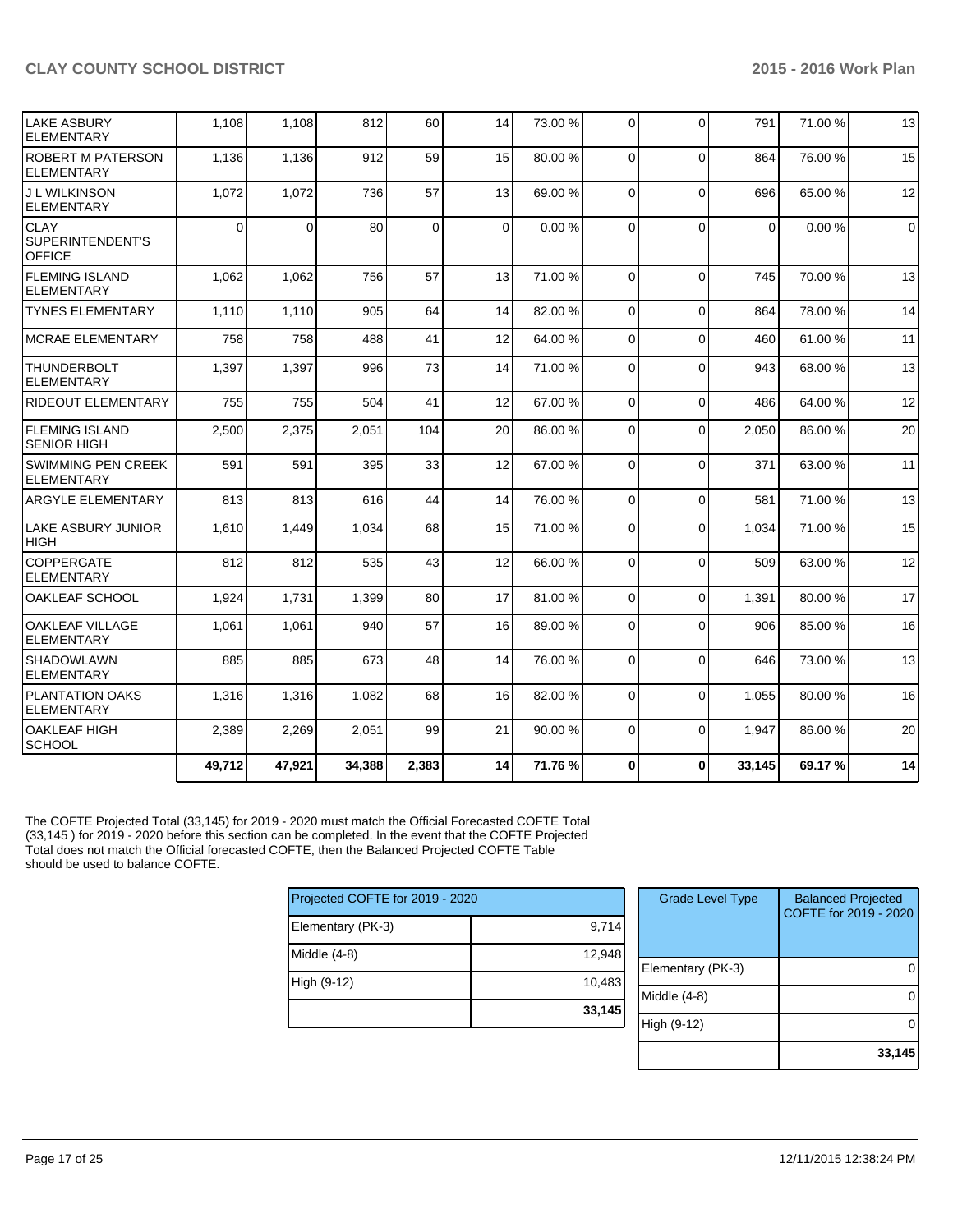### **Relocatable Replacement**

Number of relocatable classrooms clearly identified and scheduled for replacement in the school board adopted financially feasible 5-year district work program.

| Location                                 | $2015 - 2016$ | 2016 - 2017 | 2017 - 2018 I | 2018 - 2019 | 2019 - 2020 | Year 5 Total |
|------------------------------------------|---------------|-------------|---------------|-------------|-------------|--------------|
| <b>Total Relocatable Replacements: I</b> |               |             |               |             |             |              |

#### **Charter Schools Tracking**

Information regarding the use of charter schools.

| Location-Type                                   | # Relocatable<br>units or<br>permanent<br>classrooms | Owner             | Year Started or I<br>Scheduled | Student<br><b>Stations</b> | <b>Students</b><br>Enrolled | Years in<br>Contract | <b>Total Charter</b><br><b>Students</b><br>projected for<br>$2019 - 2020$ |
|-------------------------------------------------|------------------------------------------------------|-------------------|--------------------------------|----------------------------|-----------------------------|----------------------|---------------------------------------------------------------------------|
| 1324 Kinglsey Avenue, Orange<br>IPark. FL 32073 |                                                      | 14 <b>PRIVATE</b> | 2014                           | 266                        | 224                         |                      | 470                                                                       |
| 1417 Red Apple Road,<br>Middleburg, FL          |                                                      | 59 PRIVATE        | 2015                           | 860                        | 420                         |                      | 1.145                                                                     |
|                                                 | 73                                                   |                   |                                | 1,126                      | 644                         |                      | 1,615                                                                     |

### **Special Purpose Classrooms Tracking**

The number of classrooms that will be used for certain special purposes in the current year, by facility and type of classroom, that the district will, 1), not use for educational purposes, and 2), the co-teaching classrooms that are not open plan classrooms and will be used for educational purposes.

| School                               | School Type | $\vert \#$ of Elementary $\vert \#$ of Middle 4-8<br><b>IK-3 Classrooms I</b> | <b>Classrooms</b> | $#$ of High 9-12<br><b>Classrooms</b> | # of $ESE$<br><b>Classrooms</b> | # of Combo<br><b>Classrooms</b> | Total<br>Classrooms |
|--------------------------------------|-------------|-------------------------------------------------------------------------------|-------------------|---------------------------------------|---------------------------------|---------------------------------|---------------------|
| <b>IFLEMING ISLAND ELEMENTARY</b>    | Educational |                                                                               |                   |                                       |                                 |                                 | 3                   |
| <b>ILAKESIDE ELEMENTARY</b>          | Educational |                                                                               |                   |                                       |                                 |                                 |                     |
| <b>Total Educational Classrooms:</b> |             |                                                                               |                   |                                       |                                 | 4                               |                     |

| School                           | <b>School Type</b>                   | # of Elementary $\vert$ # of Middle 4-8<br>K-3 Classrooms | <b>Classrooms</b> | # of High $9-12$<br><b>Classrooms</b> | # of $ESE$<br><b>Classrooms</b> | # of Combo<br><b>Classrooms</b> | Total<br><b>Classrooms</b> |
|----------------------------------|--------------------------------------|-----------------------------------------------------------|-------------------|---------------------------------------|---------------------------------|---------------------------------|----------------------------|
| IKEYSTONE HEIGHTS<br>IELEMENTARY | Co-Teaching                          | 90                                                        |                   |                                       |                                 |                                 | 90                         |
| <b>LAKESIDE ELEMENTARY</b>       | Co-Teaching                          | 18 I                                                      |                   |                                       |                                 |                                 | 18                         |
|                                  | <b>Total Co-Teaching Classrooms:</b> | <b>108</b>                                                |                   |                                       |                                 | 0                               | 108                        |

#### **Infrastructure Tracking**

**Necessary offsite infrastructure requirements resulting from expansions or new schools. This section should include infrastructure information related to capacity project schedules and other project schedules (Section 4).**

Not Specified

**Proposed location of planned facilities, whether those locations are consistent with the comprehensive plans of all affected local governments, and recommendations for infrastructure and other improvements to land adjacent to existing facilities. Provisions of 1013.33(12), (13) and (14) and 1013.36 must be addressed for new facilities planned within the 1st three years of the plan (Section 5).**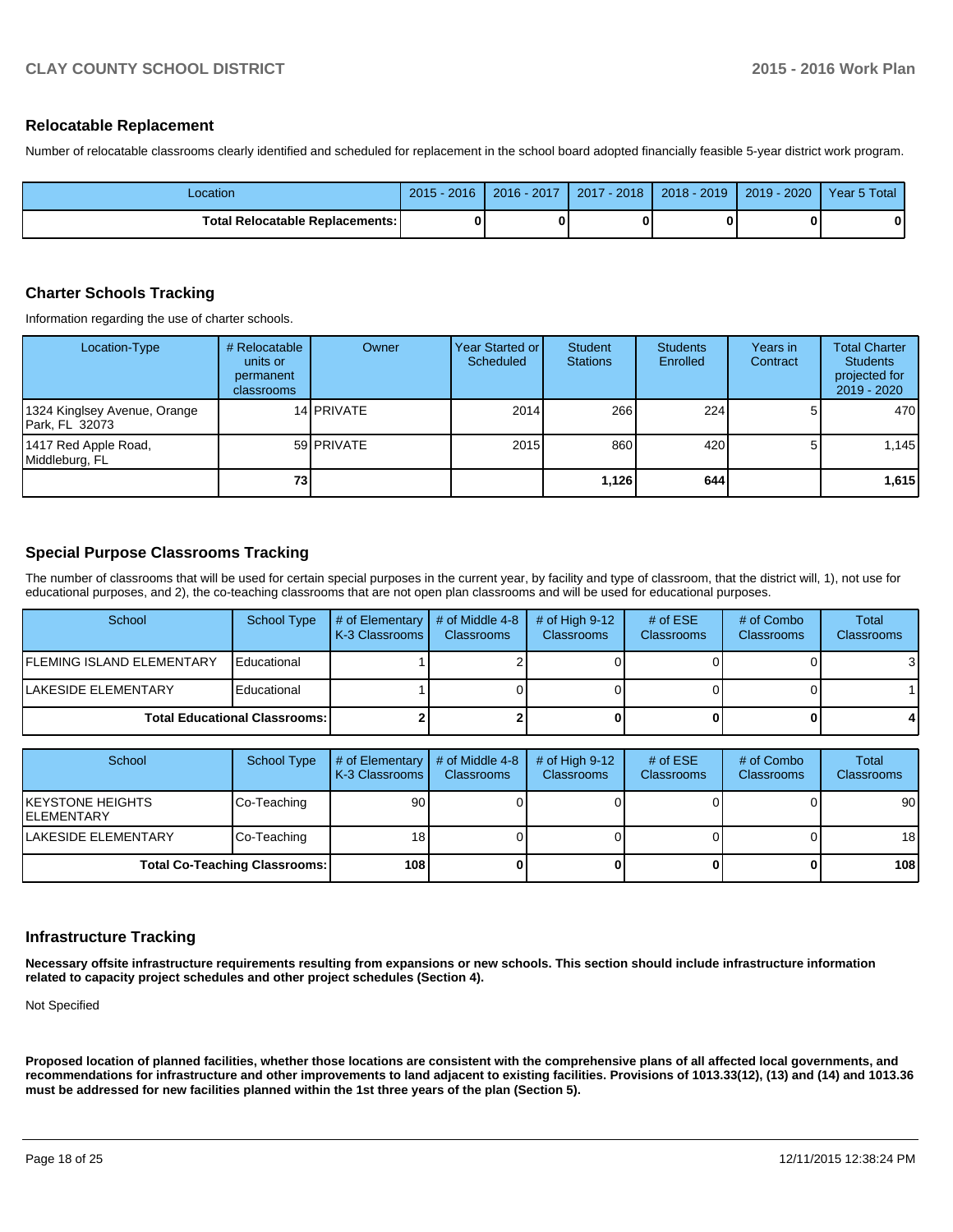#### Not Specified

**Consistent with Comp Plan?** No

### **Net New Classrooms**

The number of classrooms, by grade level and type of construction, that were added during the last fiscal year.

| List the net new classrooms added in the 2014 - 2015 fiscal year.                                                                                       |                                                                        |                                 | List the net new classrooms to be added in the 2015 - 2016 fiscal<br>Ivear. |                        |                            |                            |                              |                        |
|---------------------------------------------------------------------------------------------------------------------------------------------------------|------------------------------------------------------------------------|---------------------------------|-----------------------------------------------------------------------------|------------------------|----------------------------|----------------------------|------------------------------|------------------------|
| "Classrooms" is defined as capacity carrying classrooms that are added to increase<br>capacity to enable the district to meet the Class Size Amendment. | Totals for fiscal year 2015 - 2016 should match totals in Section 15A. |                                 |                                                                             |                        |                            |                            |                              |                        |
| Location                                                                                                                                                | $2014 - 2015 \#$<br><b>Permanent</b>                                   | 2014 - 2015 #<br><b>Modular</b> | $2014 - 2015$ #<br>Relocatable                                              | $2014 - 2015$<br>Total | 2015 - 2016 #<br>Permanent | $2015 - 2016$ #<br>Modular | 2015 - 2016 #<br>Relocatable | $2015 - 2016$<br>Total |
| Elementary (PK-3)                                                                                                                                       |                                                                        |                                 |                                                                             |                        |                            |                            |                              | 0                      |
| $Middle (4-8)$                                                                                                                                          |                                                                        |                                 |                                                                             |                        |                            |                            |                              | $\Omega$               |
| High (9-12)                                                                                                                                             |                                                                        |                                 |                                                                             |                        |                            |                            |                              | $\Omega$               |
|                                                                                                                                                         |                                                                        |                                 |                                                                             |                        |                            |                            | 0                            | 0                      |

## **Relocatable Student Stations**

Number of students that will be educated in relocatable units, by school, in the current year, and the projected number of students for each of the years in the workplan.

| <b>Site</b>                             | 2015 - 2016 | 2016 - 2017 | 2017 - 2018 | 2018 - 2019 | $2019 - 2020$  | 5 Year Average |
|-----------------------------------------|-------------|-------------|-------------|-------------|----------------|----------------|
| <b>GREEN COVE SPRINGS JUNIOR HIGH</b>   | 257         | 257         | 257         | 267         | $\Omega$       | 208            |
| ICHARLES E BENNETT ELEMENTARY           | 441         | 419         | 419         | 419         | $\overline{0}$ | 340            |
| IR C BANNERMAN LEARNING RESOURCE CENTER | 481         | 481         | 481         | 481         | $\overline{0}$ | 385            |
| IORANGE PARK ELEMENTARY                 | 340         | 340         | 340         | 340         | $\overline{0}$ | 272            |
| IGROVE PARK ELEMENTARY                  | 414         | 432         | 433         | 435         | 399            | 423            |
| IW E CHERRY ELEMENTARY                  | 543         | 543         | 543         | 543         | $\overline{0}$ | 434            |
| <b>ORANGE PARK SENIOR HIGH</b>          | 542         | 543         | 540         | 535         | $\Omega$       | 432            |
| ICLAY SUPERINTENDENT'S OFFICE           | $\Omega$    | $\Omega$    | $\Omega$    | $\Omega$    | $\Omega$       | $\overline{0}$ |
| <b>IFLEMING ISLAND ELEMENTARY</b>       | 746         | 764         | 764         | 764         | 746            | 757            |
| <b>TYNES ELEMENTARY</b>                 | 619         | 641         | 641         | 640         | $\Omega$       | 508            |
| IMCRAE ELEMENTARY                       | 524         | 519         | 519         | 519         | $\overline{0}$ | 416            |
| THUNDERBOLT ELEMENTARY                  | 709         | 709         | 709         | 709         | $\overline{0}$ | 567            |
| <b>RIDEOUT ELEMENTARY</b>               | 127         | 150         | 150         | 150         | $\Omega$       | 115            |
| <b>IFLEMING ISLAND SENIOR HIGH</b>      | 1,270       | 1,273       | 1,260       | 1,255       | $\overline{0}$ | 1,012          |
| <b>ARGYLE ELEMENTARY</b>                | 417         | 377         | 377         | 377         | $\Omega$       | 310            |
| LAKE ASBURY JUNIOR HIGH                 | 470         | 470         | 470         | 490         | $\overline{0}$ | 380            |
| <b>OAKLEAF VILLAGE ELEMENTARY</b>       | 180         | 180         | 180         | 178         | $\overline{0}$ | 144            |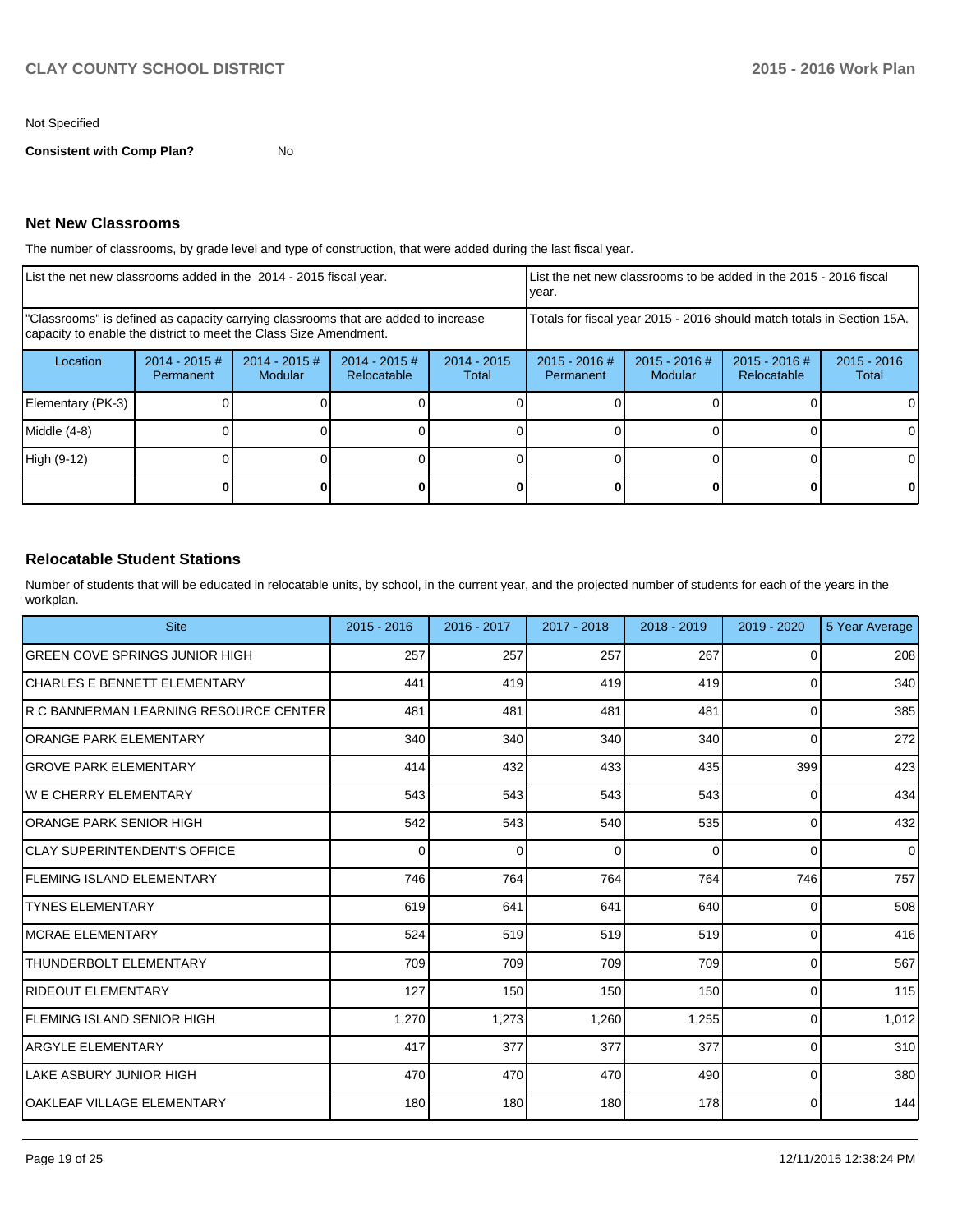| SHADOWLAWN ELEMENTARY                             | $\Omega$ | 18     | 18     | 18     | $\Omega$       | 11     |
|---------------------------------------------------|----------|--------|--------|--------|----------------|--------|
| <b>COPPERGATE ELEMENTARY</b>                      | 182      | 236    | 236    | 236    | 218            | 222    |
| OAKLEAF SCHOOL                                    | 990      | 968    | 972    | 978    | 1,044          | 990    |
| SWIMMING PEN CREEK ELEMENTARY                     | 179      | 285    | 285    | 285    | 267            | 260    |
| DOCTORS INLET ELEMENTARY                          | 570      | 580    | 580    | 580    | 562            | 574    |
| MIDDLEBURG ELEMENTARY                             | 338      | 338    | 338    | 338    | $\Omega$       | 270    |
| KEYSTONE HEIGHTS ELEMENTARY                       | 470      | 470    | 470    | 470    | $\mathbf 0$    | 376    |
| KEYSTONE HEIGHTS JUNIOR/SENIOR HIGH               | 1,088    | 1,160  | 1,160  | 1,160  | $\mathbf 0$    | 914    |
| S BRYAN JENNINGS ELEMENTARY                       | 315      | 373    | 373    | 373    | $\overline{0}$ | 287    |
| <b>CLAY HIGH SCHOOL</b>                           | 440      | 472    | 458    | 455    | $\mathbf 0$    | 365    |
| LAKESIDE JUNIOR HIGH                              | 475      | 475    | 475    | 485    | $\overline{0}$ | 382    |
| <b>LAKESIDE ELEMENTARY</b>                        | 622      | 622    | 622    | 640    | $\mathbf{0}$   | 501    |
| ORANGE PARK JUNIOR HIGH                           | 337      | 355    | 359    | 369    | $\Omega$       | 284    |
| JACK L WILKINSON JUNIOR HIGH                      | 568      | 568    | 568    | 578    | $\Omega$       | 456    |
| MONTCLAIR ELEMENTARY                              | 437      | 459    | 459    | 459    | 345            | 432    |
| MIDDLEBURG SENIOR HIGH                            | 1,005    | 1,010  | 1,000  | 995    | $\mathbf 0$    | 802    |
| RIDGEVIEW ELEMENTARY                              | 530      | 603    | 603    | 603    | $\Omega$       | 468    |
| <b>CLAY HILL ELEMENTARY</b>                       | 255      | 291    | 291    | 291    | 273            | 280    |
| RIDGEVIEW SENIOR HIGH                             | 1,423    | 1,500  | 1,495  | 1,490  | $\mathbf 0$    | 1,182  |
| LAKE ASBURY ELEMENTARY                            | 720      | 684    | 684    | 680    | $\Omega$       | 554    |
| ROBERT M PATERSON ELEMENTARY                      | 680      | 680    | 680    | 685    | $\Omega$       | 545    |
| J L WILKINSON ELEMENTARY                          | 762      | 766    | 766    | 766    | 748            | 762    |
| PLANTATION OAKS ELEMENTARY                        | 439      | 154    | 154    | 154    | 208            | 222    |
| OAKLEAF HIGH SCHOOL                               | 710      | 565    | 550    | 545    | 620            | 598    |
| Totals for CLAY COUNTY SCHOOL DISTRICT            |          |        |        |        |                |        |
|                                                   | 21,615   | 21,730 | 21,679 | 21,735 | 5,430          |        |
| Total students in relocatables by year.           |          |        |        |        |                | 18,438 |
| Total number of COFTE students projected by year. | 34,222   | 33,946 | 33,606 | 33,346 | 33,145         | 33,653 |
| Percent in relocatables by year.                  | 63%      | 64 %   | 65 %   | 65%    | 16 %           | 55 %   |

# **Leased Facilities Tracking**

Exising leased facilities and plans for the acquisition of leased facilities, including the number of classrooms and student stations, as reported in the educational plant survey, that are planned in that location at the end of the five year workplan.

| Location                              | # of Leased<br>Classrooms 2015 -<br>2016 | <b>FISH Student</b><br><b>Stations</b> | Owner | # of Leased<br><b>IClassrooms 2019 - I</b><br>2020 | <b>FISH Student</b><br>Stations |
|---------------------------------------|------------------------------------------|----------------------------------------|-------|----------------------------------------------------|---------------------------------|
| <b>GREEN COVE SPRINGS JUNIOR HIGH</b> |                                          |                                        |       |                                                    |                                 |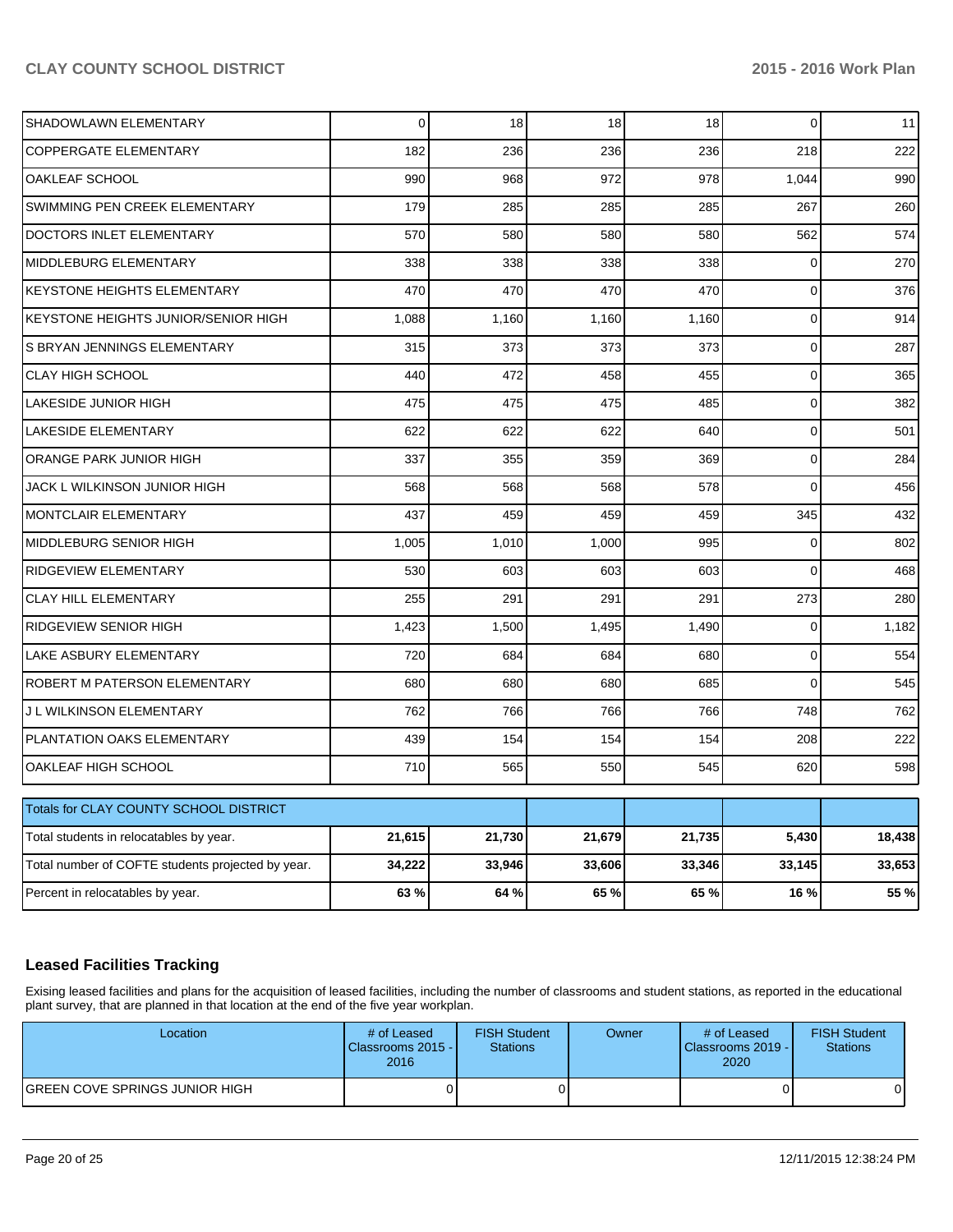| CHARLES E BENNETT ELEMENTARY           | 0 | 0 | $\overline{0}$ | 0              |
|----------------------------------------|---|---|----------------|----------------|
| R C BANNERMAN LEARNING RESOURCE CENTER | 0 | 0 | 0              |                |
| ORANGE PARK ELEMENTARY                 | 0 |   | 0              | o              |
| <b>GROVE PARK ELEMENTARY</b>           | 0 | 0 | 0              |                |
| <b>WE CHERRY ELEMENTARY</b>            | 0 |   | 0              |                |
| <b>ORANGE PARK SENIOR HIGH</b>         | 0 | 0 | 0              |                |
| DOCTORS INLET ELEMENTARY               | 0 |   | 0              |                |
| MIDDLEBURG ELEMENTARY                  | 0 | 0 | 0              |                |
| KEYSTONE HEIGHTS ELEMENTARY            | 0 |   | 0              | o              |
| KEYSTONE HEIGHTS JUNIOR/SENIOR HIGH    | 0 | 0 | 0              |                |
| S BRYAN JENNINGS ELEMENTARY            | 0 |   | 0              |                |
| <b>CLAY HIGH SCHOOL</b>                | 0 |   | 0              |                |
| LAKESIDE JUNIOR HIGH                   | 0 |   | 0              |                |
| LAKESIDE ELEMENTARY                    | 0 | 0 | 0              |                |
| ORANGE PARK JUNIOR HIGH                | 0 |   | 0              |                |
| JACK L WILKINSON JUNIOR HIGH           | 0 |   | 0              |                |
| MONTCLAIR ELEMENTARY                   | 0 |   | 0              |                |
| MIDDLEBURG SENIOR HIGH                 | 0 | 0 | 0              |                |
| RIDGEVIEW ELEMENTARY                   | 0 |   | 0              |                |
| <b>CLAY HILL ELEMENTARY</b>            | 0 | 0 | 0              |                |
| RIDGEVIEW SENIOR HIGH                  | 0 |   | 0              |                |
| LAKE ASBURY ELEMENTARY                 | 0 |   | 0              |                |
| ROBERT M PATERSON ELEMENTARY           | 0 |   | 0              |                |
| J L WILKINSON ELEMENTARY               | 0 | 0 | 0              |                |
| CLAY SUPERINTENDENT'S OFFICE           | 0 |   | 0              |                |
| FLEMING ISLAND ELEMENTARY              | 0 | 0 | 0              | 0              |
| <b>TYNES ELEMENTARY</b>                | 0 | 0 | 0              | o              |
| MCRAE ELEMENTARY                       | 0 | C | 0              | 0              |
| THUNDERBOLT ELEMENTARY                 | 0 | 0 | 0              | 0              |
| <b>RIDEOUT ELEMENTARY</b>              | 0 | 0 | 0              | 0              |
| <b>FLEMING ISLAND SENIOR HIGH</b>      | 0 | 0 | 0              | 0              |
| SWIMMING PEN CREEK ELEMENTARY          | 0 | O | 0              | 0              |
| <b>ARGYLE ELEMENTARY</b>               | 0 | 0 | 0              | 0              |
| LAKE ASBURY JUNIOR HIGH                | 0 | 0 | 0              | 0              |
| COPPERGATE ELEMENTARY                  | 0 | 0 | 0              | 0              |
| OAKLEAF SCHOOL                         | 0 | 0 | 0              | $\overline{0}$ |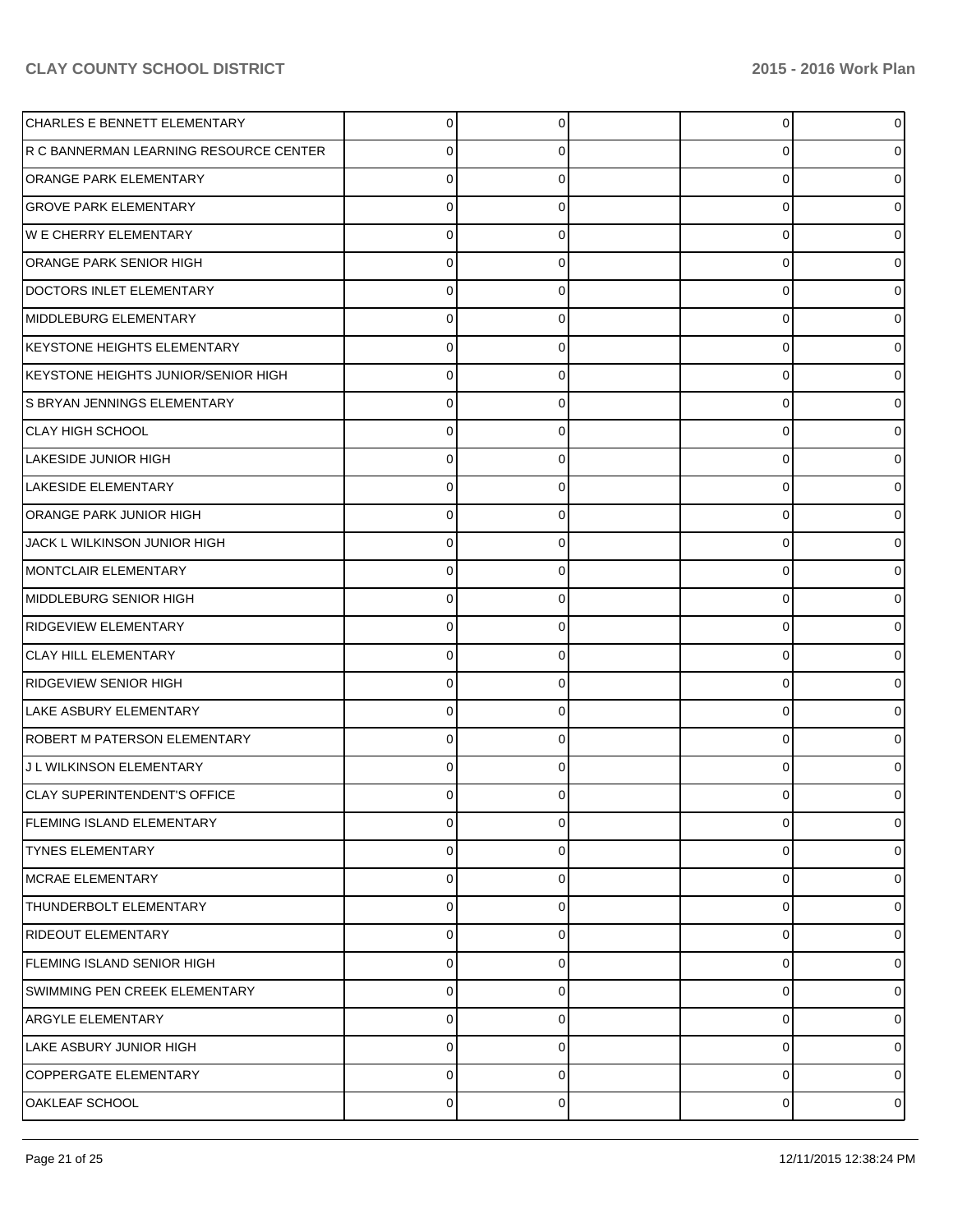| lOAKLEAF VILLAGE ELEMENTARY |  |  |  |
|-----------------------------|--|--|--|
| ISHADOWLAWN ELEMENTARY      |  |  |  |
| IPLANTATION OAKS ELEMENTARY |  |  |  |
| IOAKLEAF HIGH SCHOOL        |  |  |  |
|                             |  |  |  |

## **Failed Standard Relocatable Tracking**

Relocatable units currently reported by school, from FISH, and the number of relocatable units identified as 'Failed Standards'.

Nothing reported for this section.

# **Planning**

#### **Class Size Reduction Planning**

**Plans approved by the school board that reduce the need for permanent student stations such as acceptable school capacity levels, redistricting, busing, year-round schools, charter schools, magnet schools, public-private partnerships, multitrack scheduling, grade level organization, block scheduling, or other alternatives.**

The District will consider options such as redistricting, reassignment, and expanded capacity utilization (i.e. year-round school, split scheduling, and block scheduling). Currently the District is using co-teaching in several schools to accommodate the need.

#### **School Closure Planning**

**Plans for the closure of any school, including plans for disposition of the facility or usage of facility space, and anticipated revenues.**

None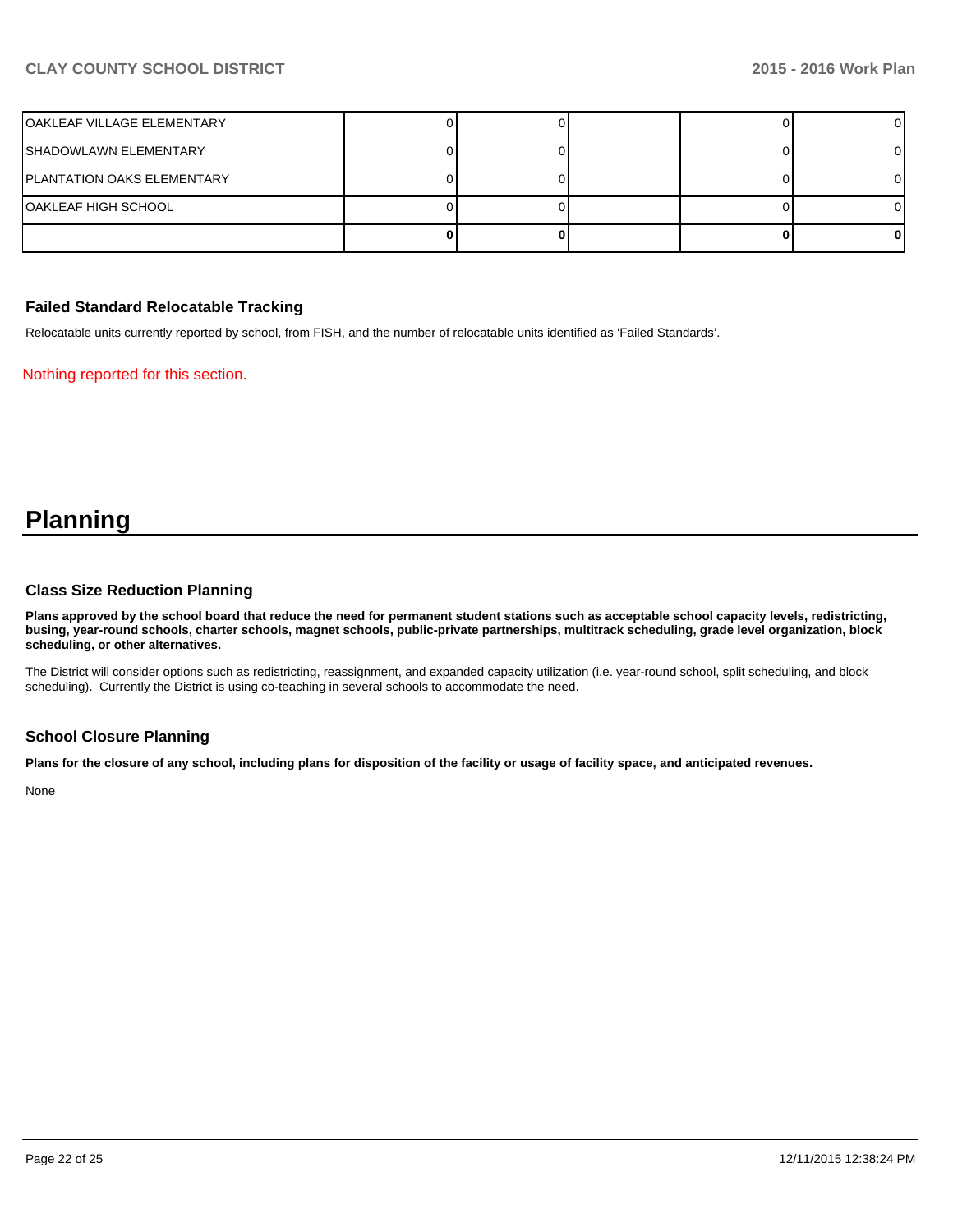# **Long Range Planning**

#### **Ten-Year Maintenance**

District projects and locations regarding the projected need for major renovation, repair, and maintenance projects within the district in years 6-10 beyond the projects plans detailed in the five years covered by the work plan.

Nothing reported for this section.

#### **Ten-Year Capacity**

Schedule of capital outlay projects projected to ensure the availability of satisfactory student stations for the projected student enrollment in K-12 programs for the future 5 years beyond the 5-year district facilities work program.

Nothing reported for this section.

#### **Ten-Year Planned Utilization**

Schedule of planned capital outlay projects identifying the standard grade groupings, capacities, and planned utilization rates of future educational facilities of the district for both permanent and relocatable facilities.

| Grade Level Projections         | <b>FISH</b><br><b>Student</b><br><b>Stations</b> | <b>Actual 2014 -</b><br>2015 FISH<br>Capacity | Actual<br>$2014 -$<br>2015<br><b>COFTE</b> | Actual 2014 - 2015<br><b>Utilization</b> | Actual 2015 - 2016 / 2024 - 2025 new<br>Student Capacity to be added/removed | Projected 2024<br>2025 COFTE | $-$ Projected 2024 -<br>2025 Utilization |
|---------------------------------|--------------------------------------------------|-----------------------------------------------|--------------------------------------------|------------------------------------------|------------------------------------------------------------------------------|------------------------------|------------------------------------------|
| Elementary - District<br>Totals | 24.712                                           | 24,712                                        | 18,288.00                                  | 74.00 %                                  | 862                                                                          | 21,173                       | 82.79 %                                  |
| Middle - District Totals        | 10.384                                           | 9,342                                         | 6.832.00                                   | 73.13 %                                  |                                                                              | 6.725                        | 71.99 %                                  |
| High - District Totals          | 13.119                                           | 12,462                                        | 9,926.00                                   | 79.65 %                                  |                                                                              | 10.921                       | 87.63%                                   |
| Other - ESE, etc                | 2.480                                            | 726                                           | 301.00                                     | 41.46 %                                  |                                                                              | 450                          | 61.98%                                   |
|                                 | 50.695                                           | 47,242                                        | 35.347.00                                  | 74.82 %l                                 | 862                                                                          | 39,269                       | 81.63%                                   |

**Combination schools are included with the middle schools for student stations, capacity, COFTE and utilization purposes because these facilities all have a 90% utilization factor. Use this space to explain or define the grade groupings for combination schools.**

No comments to report.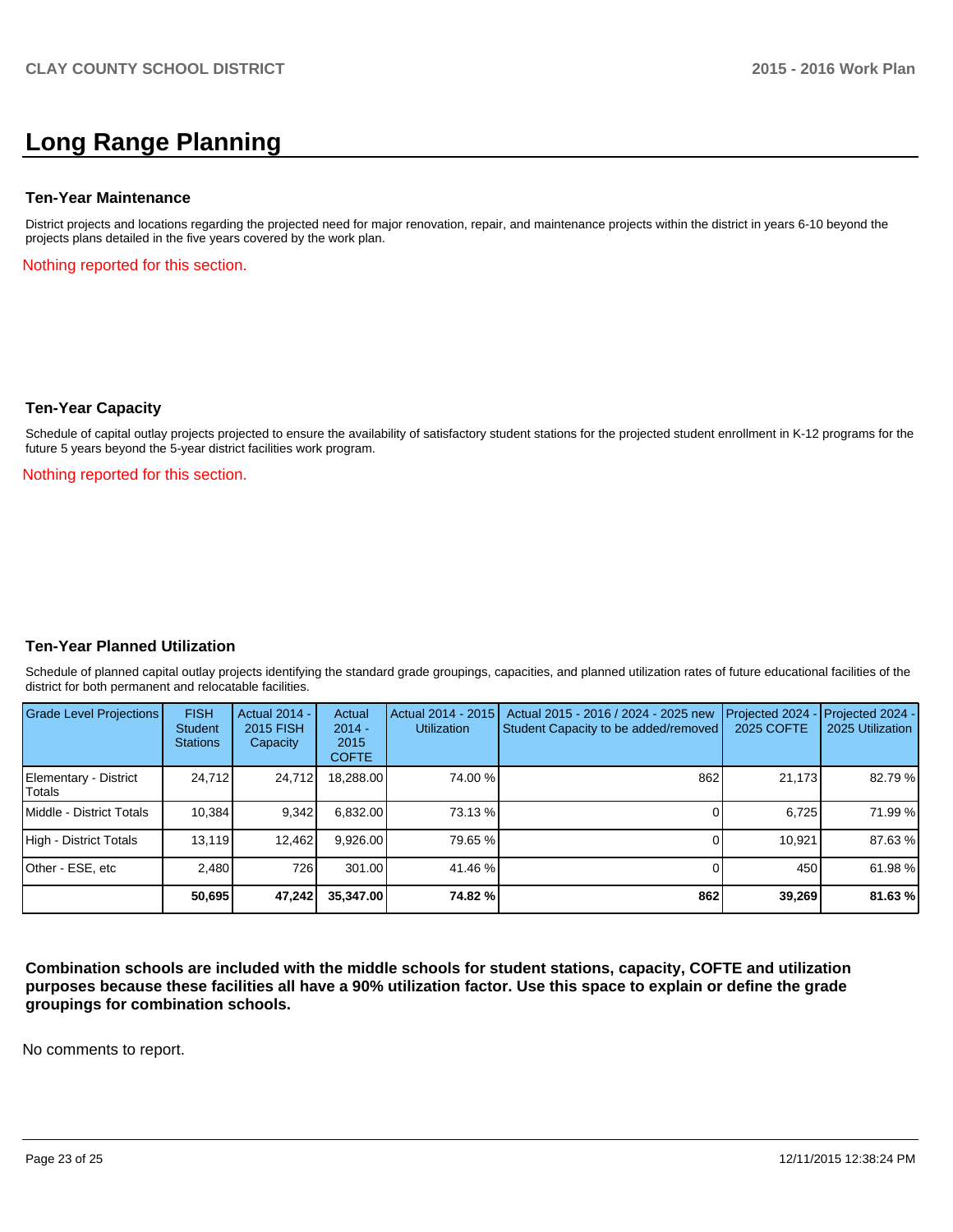#### **Ten-Year Infrastructure Planning**

**Proposed Location of Planned New, Remodeled, or New Additions to Facilities in 06 thru 10 out years (Section 28).**

Nothing reported for this section.

Plans for closure of any school, including plans for disposition of the facility or usage of facility space, and anticipated revenues in the 06 thru 10 out **years (Section 29).**

Nothing reported for this section.

#### **Twenty-Year Maintenance**

District projects and locations regarding the projected need for major renovation, repair, and maintenance projects within the district in years 11-20 beyond the projects plans detailed in the five years covered by the work plan.

Nothing reported for this section.

### **Twenty-Year Capacity**

Schedule of capital outlay projects projected to ensure the availability of satisfactory student stations for the projected student enrollment in K-12 programs for the future 11-20 years beyond the 5-year district facilities work program.

Nothing reported for this section.

#### **Twenty-Year Planned Utilization**

Schedule of planned capital outlay projects identifying the standard grade groupings, capacities, and planned utilization rates of future educational facilities of the district for both permanent and relocatable facilities.

| <b>Grade Level Projections</b>    | <b>FISH</b><br><b>Student</b><br><b>Stations</b> | <b>Actual 2014 -</b><br>2015 FISH<br>Capacity | Actual<br>$2014 -$<br>2015<br><b>COFTE</b> | Actual 2014 - 2015<br><b>Utilization</b> | Actual 2015 - 2016 / 2034 - 2035 new<br>Student Capacity to be added/removed | Projected 2034<br>2035 COFTE | Projected 2034 -<br>2035 Utilization |
|-----------------------------------|--------------------------------------------------|-----------------------------------------------|--------------------------------------------|------------------------------------------|------------------------------------------------------------------------------|------------------------------|--------------------------------------|
| Elementary - District<br>l Totals | 24,712                                           | 24,712                                        | 18,288.00                                  | 74.00 %                                  | 862                                                                          | 21,140                       | 82.66 %                              |
| <b>IMiddle - District Totals</b>  | 10.384                                           | 9,342                                         | 6.832.00                                   | 73.13 %                                  | 1.253                                                                        | 11.318                       | 106.82 %                             |
| High - District Totals            | 13.119                                           | 12.462                                        | 9.926.00                                   | 79.65 %                                  |                                                                              | 11.710                       | 93.97 %                              |
| Other - ESE, etc                  | 2.480                                            | 726                                           | 301.00                                     | 41.46 %                                  |                                                                              | 701                          | 96.56 %                              |
|                                   | 50,695                                           | 47,242                                        | 35,347.00                                  | 74.82 %                                  | 2,115                                                                        | 44,869                       | 90.91 %                              |